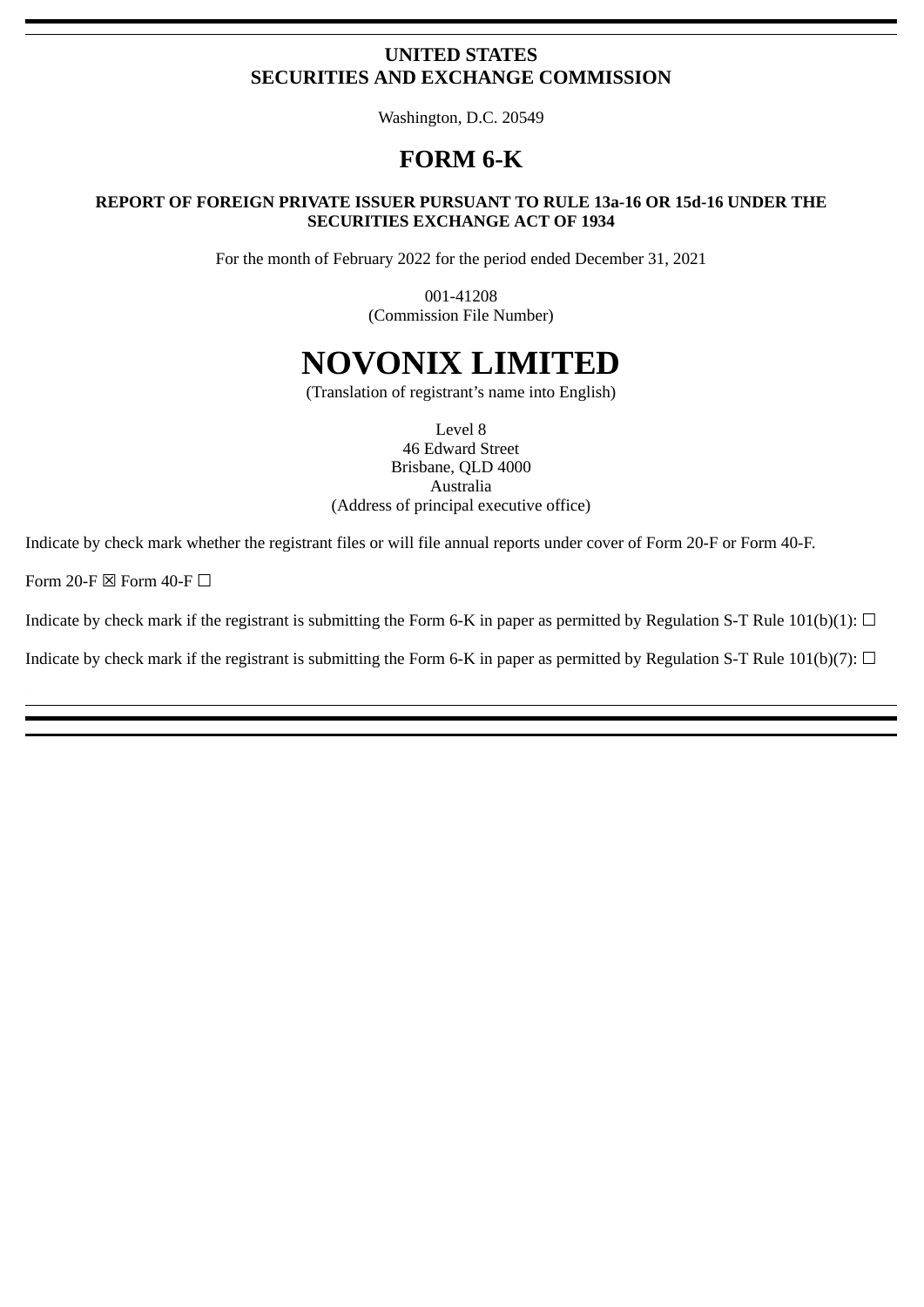# **EXHIBIT INDEX**

| <b>Exhibit No.</b>  | <b>Description</b>                                                                  |
|---------------------|-------------------------------------------------------------------------------------|
| Exhibit 99.1        | <b>Corporate directory</b>                                                          |
| Exhibit 99.2        | Review of operations and activities for the half year ended December 31, 2021       |
| <b>Exhibit 99.3</b> | <b>Directors' Report</b>                                                            |
| Exhibit 99.4        | <b>Auditor's Independence Declaration</b>                                           |
| Exhibit 99.5        | Consolidated interim financial statements for the half year ended December 31, 2021 |
| Exhibit 99.6        | Directors' Declaration                                                              |
| Exhibit 99.7        | Preparation of interim financial statements for users in multiple jurisdictions     |
| <b>Exhibit 99.8</b> | <b>Independent Auditor's Review Report</b>                                          |
| Exhibit 99.9        | <b>Appendix 4D</b>                                                                  |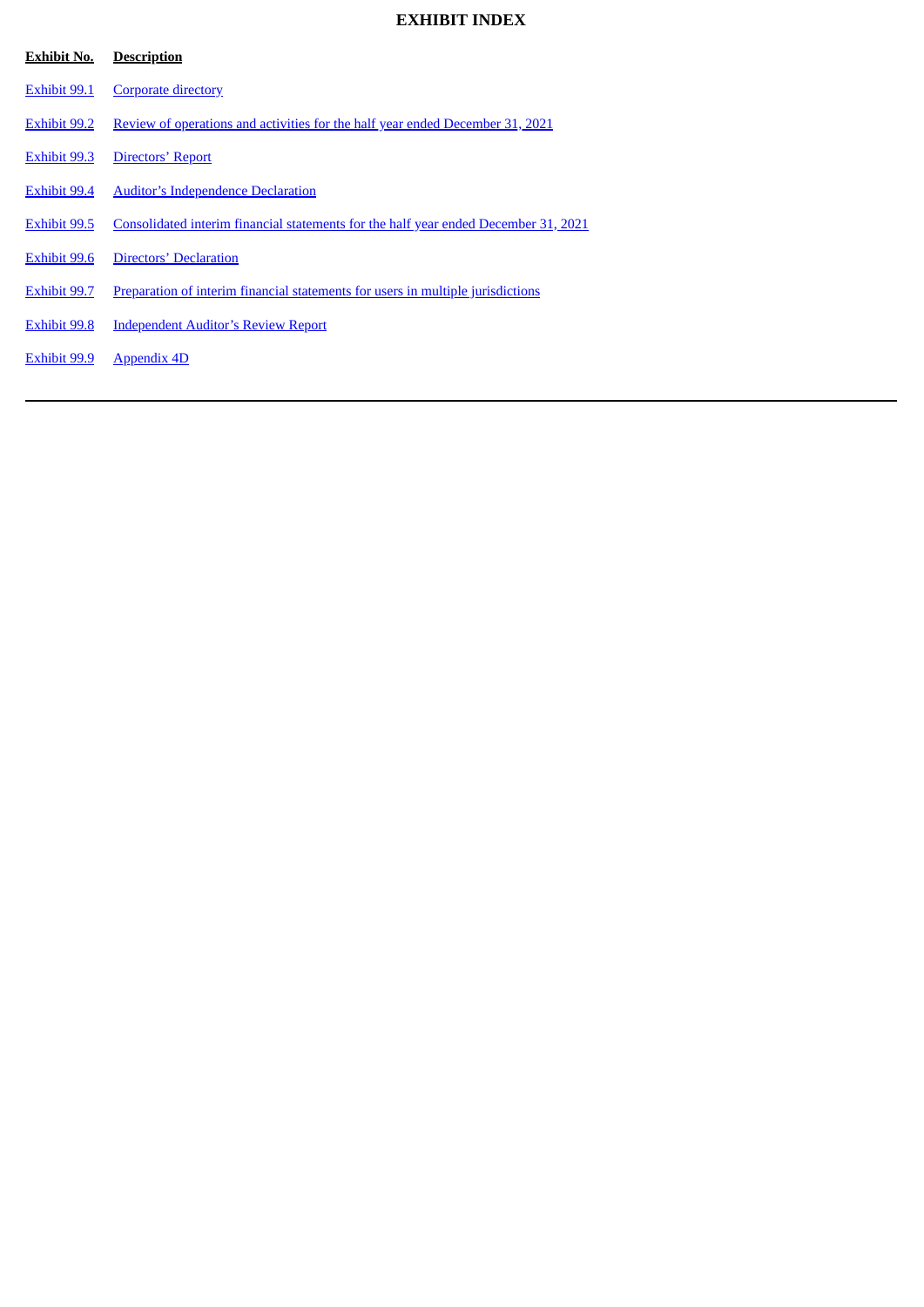# **SIGNATURES**

Pursuant to the requirements of the Securities Exchange Act of 1934, the registrant has duly caused this report to be signed on its behalf by the undersigned hereunto duly authorized.

# **NOVONIX LIMITED**

By: /s/ Robert J. Natter

Robert J. Natter Chairman

# **NOVONIX LIMITED**

By: /s/ Suzanne Yeates

Suzanne Yeates Corporate Secretary

Date: February 1, 2022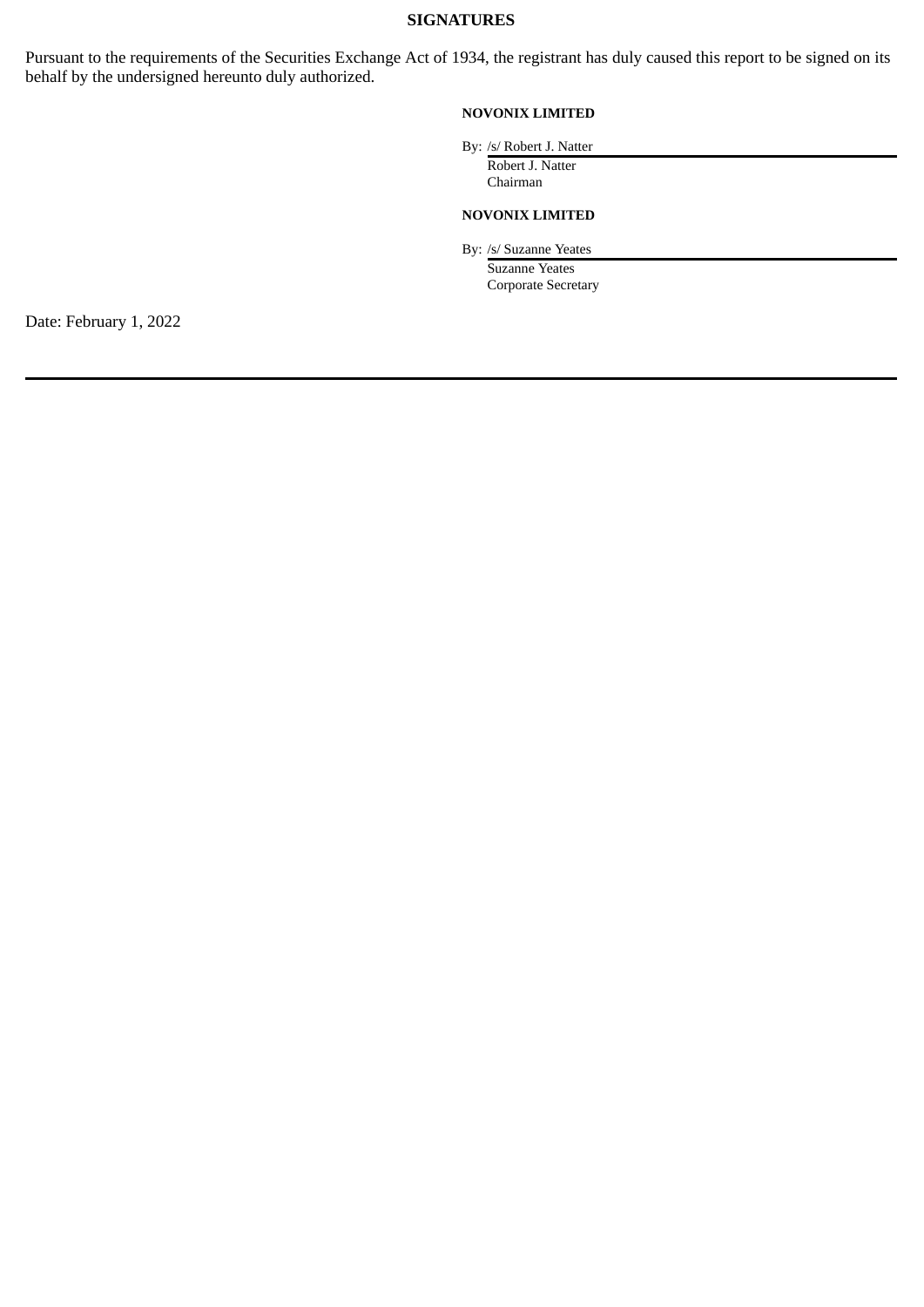# **Exhibit 99.1**

HALF-YEAR FINANCIAL REPORT

PERIOD TO 31 DECEMBER 2021



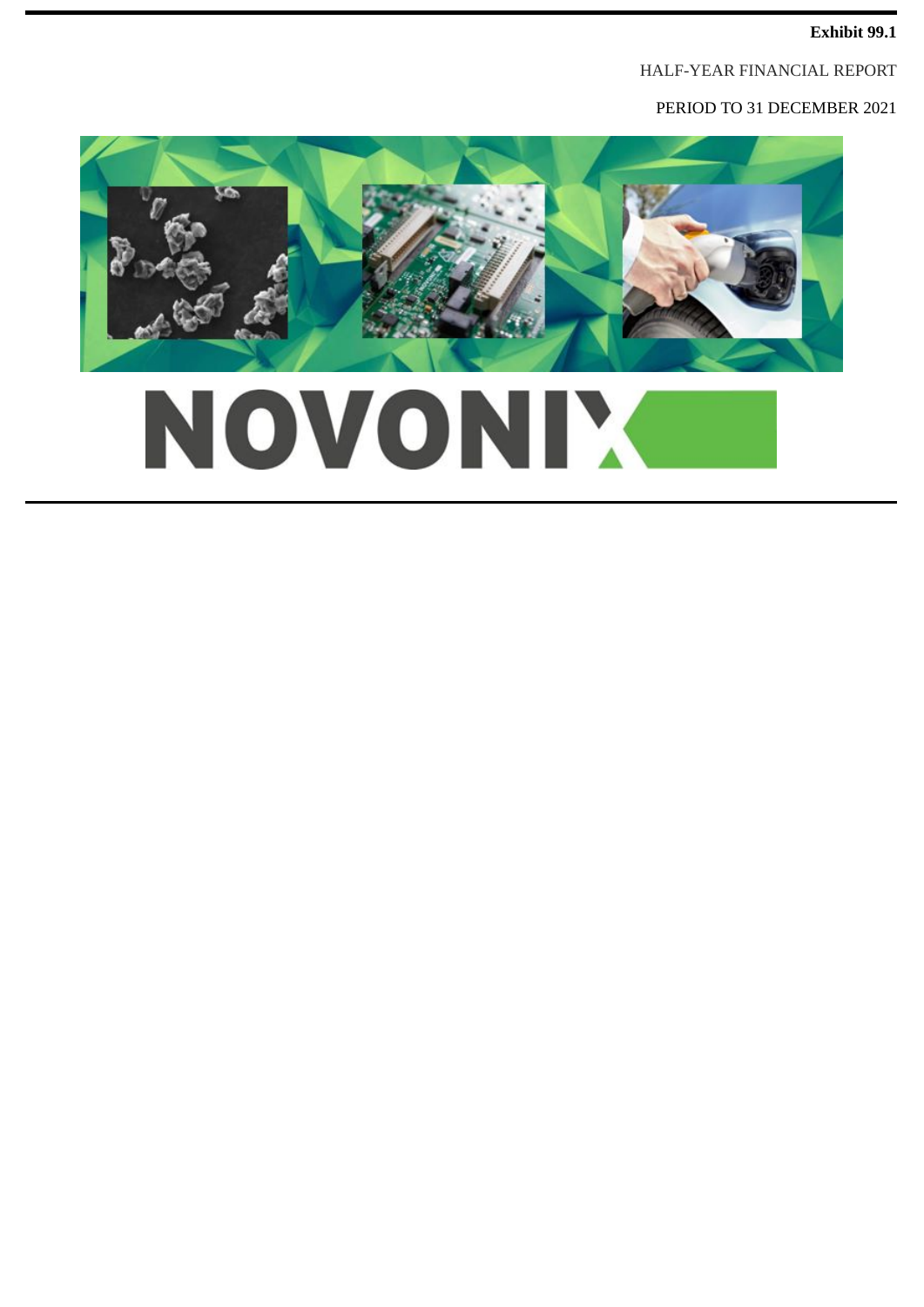**1**

# **NOVONIX LIMITED**

ABN 54 157 690 830

# **INTERIM FINANCIAL REPORT FOR THE HALF-YEAR ENDED 31 DECEMBER 2021**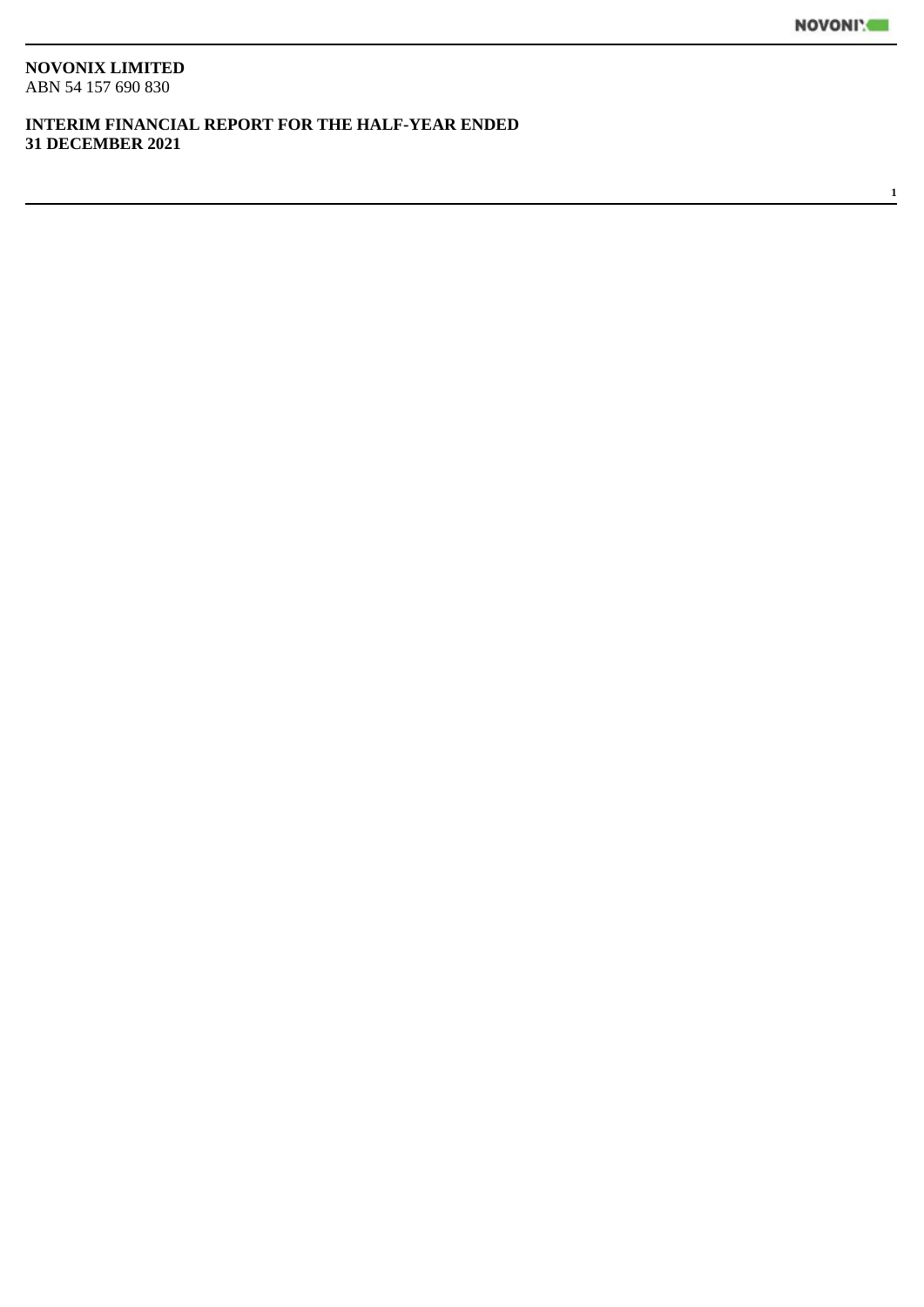# <span id="page-5-0"></span>**CORPORATE DIRECTORY**

| <b>Directors</b>                      | A Bellas B.Econ, DipEd, MBA, FAICD, FCPA, FGS<br>T St Baker AO, Hon DEng, BEng, BA, FIEA, FAIE<br>R Cooper BE (Mining), MEngSc, MAusIMM, MAICD<br>Z Golodryga<br>Admiral R J Natter, US Navy (Ret.)<br>Andrew N. Liveris AO, BE (Hons) Doctor of Science (honoris causa) |
|---------------------------------------|--------------------------------------------------------------------------------------------------------------------------------------------------------------------------------------------------------------------------------------------------------------------------|
| <b>Secretary</b>                      | S M Yeates CA, B.Bus                                                                                                                                                                                                                                                     |
| <b>Registered office in Australia</b> | McCullough Robertson<br>Level 11, Central Plaza Two<br>66 Eagle Street<br>Brisbane QLD 4000                                                                                                                                                                              |
| <b>Principal place of business</b>    | Level 8, 46 Edward Street<br>Brisbane QLD 4000                                                                                                                                                                                                                           |
| <b>Share register</b>                 | Link Market Services Limited<br>Level 21, 10 Eagle Street<br>Brisbane QLD 4000<br>www.linkmarketservices.com.au                                                                                                                                                          |
| <b>Auditor</b>                        | PricewaterhouseCoopers<br>480 Queen Street<br>Brisbane QLD 4000<br>www.pwc.com.au                                                                                                                                                                                        |
| <b>Solicitors</b>                     | <b>Allens Linklaters</b><br>Level 26<br>480 Queen Street<br>Brisbane QLD 4000                                                                                                                                                                                            |
| <b>Bankers</b>                        | Commonwealth Bank of Australia                                                                                                                                                                                                                                           |
| <b>Stock exchange listing</b>         | NOVONIX Limited shares are listed on the Australian Securities Exchange<br>(ASX) and American Depositary Receipts (ADR's) are listed on the Nasdaq<br><b>Stock Market.</b>                                                                                               |
| <b>Website address</b>                | www.novonixgroup.com                                                                                                                                                                                                                                                     |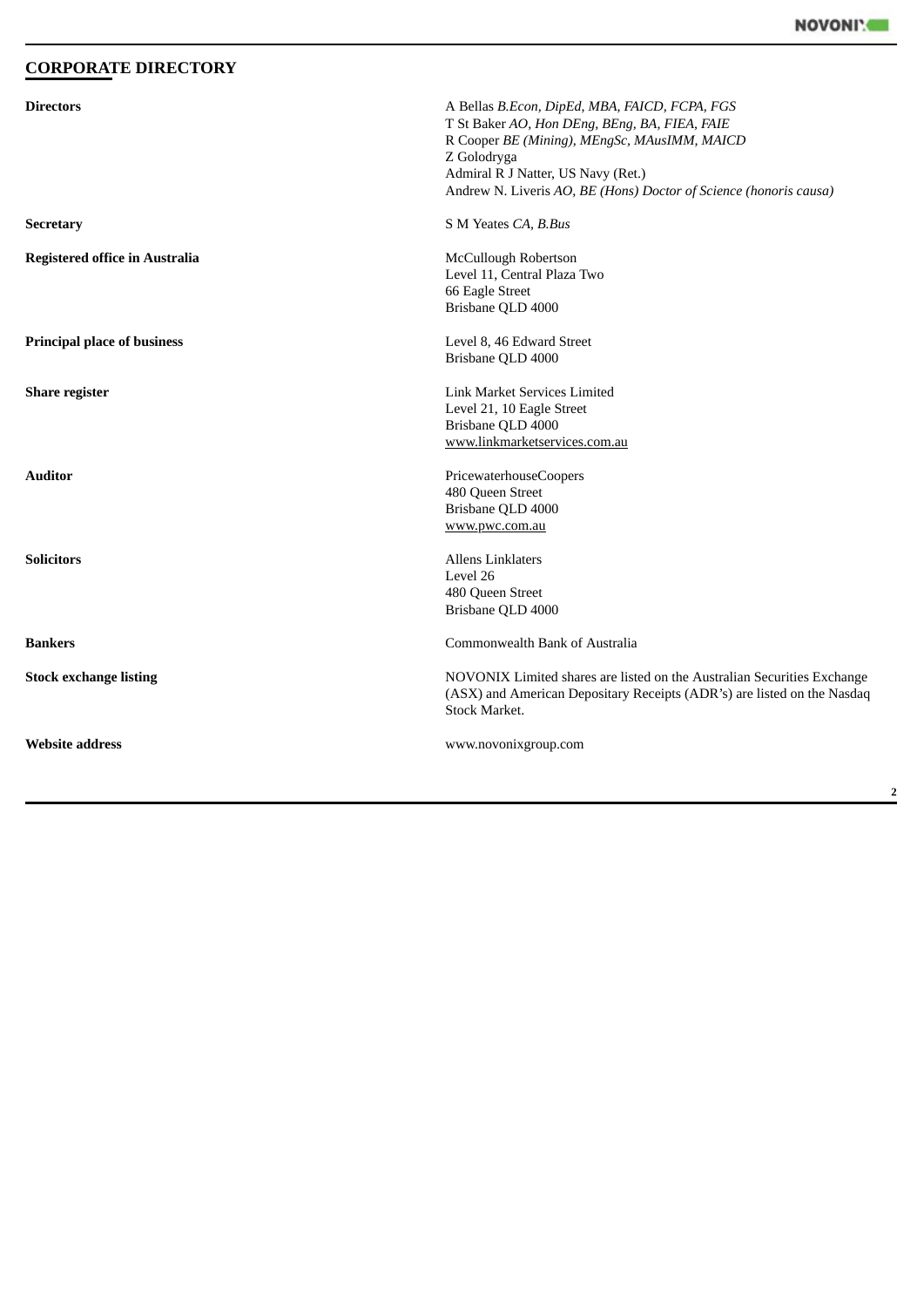

## <span id="page-6-0"></span>**REVIEW OF OPERATIONS AND ACTIVITIES**

| <b>NET ASSETS</b>   | <b>CASH &amp; CASH EQUIVALENTS</b> | <b>STATUTORY AFTER-TAX LOSS</b> |
|---------------------|------------------------------------|---------------------------------|
| as at 31 Dec. 2021  | as at 31 Dec. 2021                 | half-year ended 31 Dec. 2021    |
| \$374,048,942       | \$259,504,802                      | \$28,847,413                    |
| As at 30 June 2021: | As at 30 June 2021:                | Half-year ended 31 Dec 2020:    |
| \$184,395,802       | \$136,663,976                      | \$10,767,755                    |

NOVONIX is a battery technology and materials business that provides advanced products and mission critical services to leading battery manufacturers, materials companies, automotive original equipment manufacturers ("OEMs") as well as consumer electronics manufacturers at the forefront of the global electrification economy.

With front-line access to industry trends, NOVONIX intends to be an industry leader, delivering materials and technologies to support high-performance and cost-effective battery and energy storage systems. Our mission is underpinned by an increasing emphasis on environmentally conscious battery technologies and is key to a sustainable future with prolific adoption of electric vehicles and grid energy storage systems. We are focused on the development of materials and technologies that support key ESG criteria in the field of battery materials and technologies, including: longer life batteries, higher energy efficiency, reduced chemical usage, reduced waste generation, and cleaner power inputs. Our vision is to accelerate adoption of battery technologies for a cleaner energy future. This is demonstrated by our values, which include integrity, respect and a collaborative approach to solutions that make a real difference and embody NOVONIX's approach to corporate responsibility.

At the end of the half-year, NOVONIX continued to focus on the execution of its business strategy and growth initiatives. NOVONIX had net assets of \$374,048,942 including \$259,504,802 in cash and cash equivalents at 31 December 2021. The company reported a statutory after-tax loss for the half-year ended 31 December 2021 of \$28,847,413. These financial results are in line with management expectations. The performances of the Battery Technology Solutions and Anode Materials divisions are discussed further below.

# **HIGHLIGHTS OF HALF-YEAR ENDED 31 DECEMBER 2021**

At the end of the half-year, NOVONIX continued its accelerated growth trajectory through execution against its long-term strategic and operational roadmap, optimising its capital structure, and exploring additional avenues to create long-term value for shareholders. Below is a summary of operational and strategic highlights for the half-year ended 31 December 2021 and to date.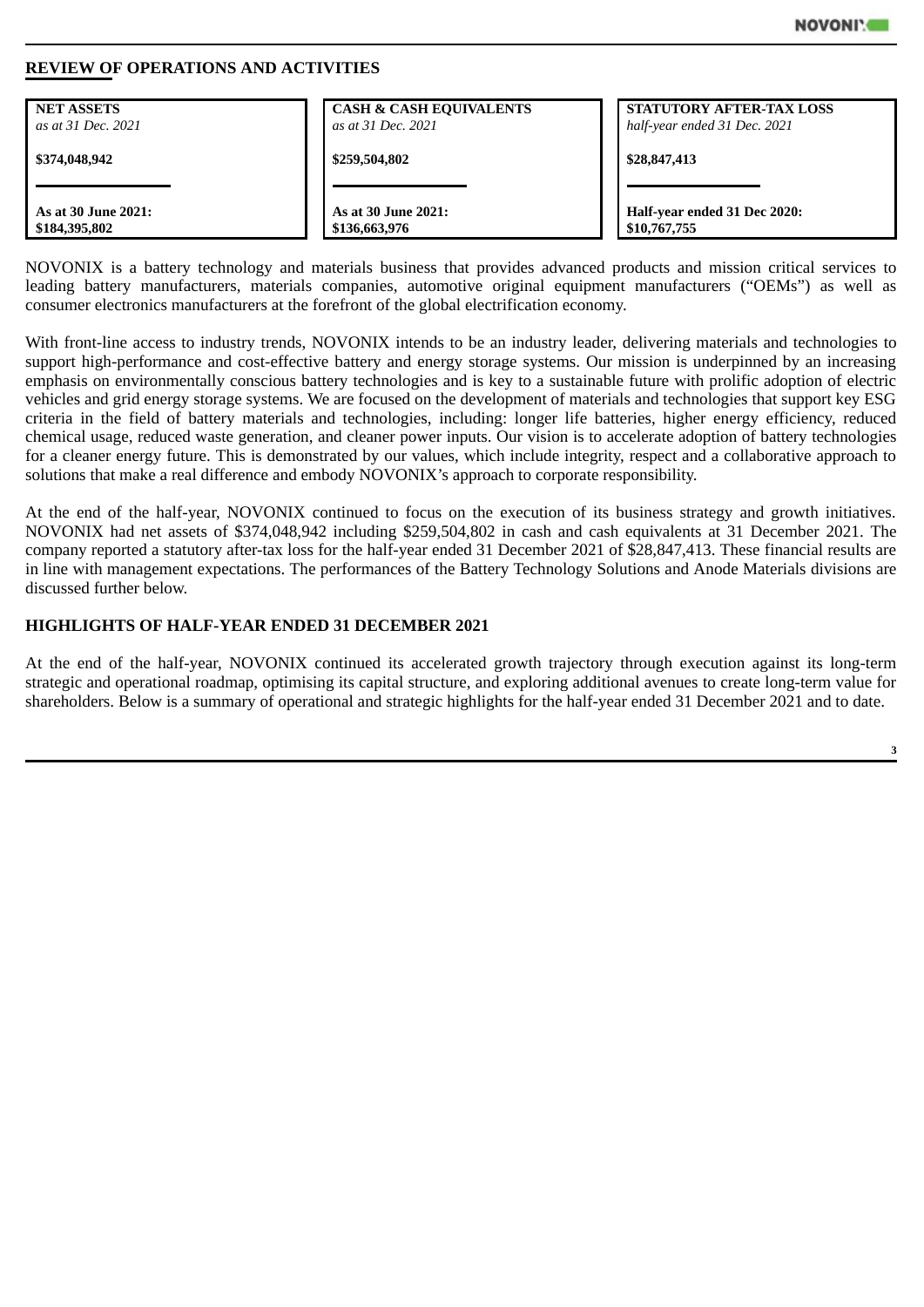

#### **STRATEGIC HIRES** *1 July 2021*

On 1 July 2021, Professor Jeff Dahn joined as Chief Scientific Advisor. In this capacity, Professor Dahn will provide advice with respect to NOVONIX initiatives across its battery materials and research businesses as well as key customer and business development projects.



#### **NEW FACILITY IN TENNESSEE** *28 JULY 2021*

In July 2021, NOVONIX announced it closed on the purchase of a 400,000+ square-foot facility in Chattanooga, Tennessee that is planned to be the site for expansion to at least 10,000 tonnes per year of production capacity.



# **PHILLIPS 66 ANNOUNCES STRATEGIC INVESTMENT IN NOVONIX**

*9 AUGUST 2021*

In August 2021, Phillips 66 (NYSE: PSX) announced it entered into an agreement to acquire a 16% stake in NOVONIX expanding PSX's presence in the battery supply chain and advancing NOVONIX's production of synthetic graphite for high-performance lithiumion batteries.

#### **INDEX INCLUSION** *3 SEPTEMBER 2021*

In September 2021, NOVONIX announced that it had been added to the constituents of the S&P/ASX 300 Index.

|  |  |  | W |
|--|--|--|---|
|  |  |  |   |

#### **BOARD ADDITION** *20 OCTOBER 2021*

In October 2021, Zhanna Golodryga was appointed to NOVONIX's Board of Directors in accordance with PSX's right to nominate a Director pursuant to their strategic investment in NOVONIX. Ms. Golodryga is the Senior Vice President, Digital and Administrative Officer for PSX.



#### **NEW FACILITY GRAND OPENING** *22 NOVEMBER 2021*

In November 2021, U.S. Secretary of Energy Jennifer M. Granholm, along with federal, state and local officials, celebrated the opening of NOVONIX's new facility in Chattanooga, Tennessee, where the company will produce high-capacity long-life synthetic graphite anode material. To our knowledge, NOVONIX is the only company with plans to bring large scale production of synthetic graphite to the U.S.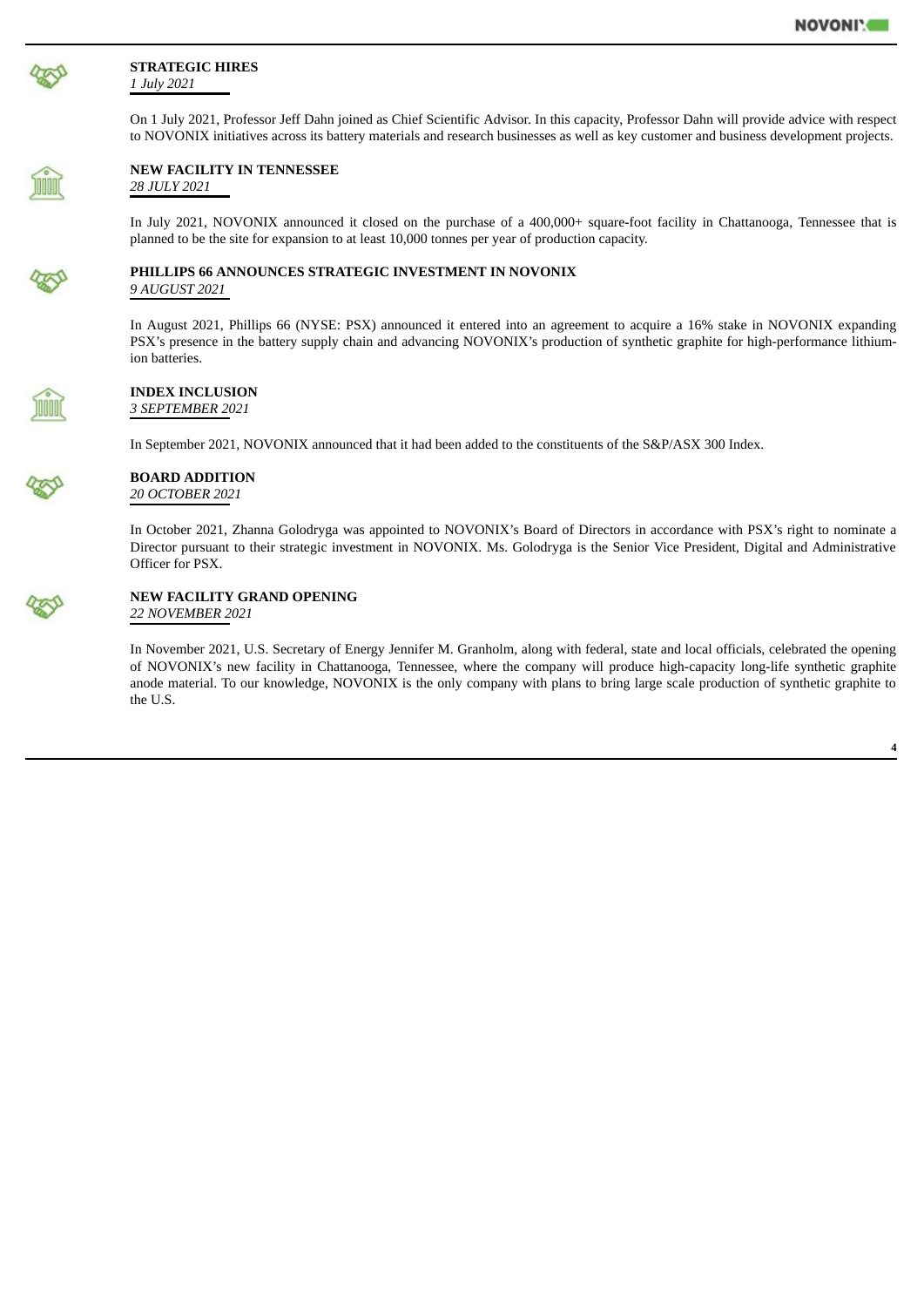

#### **NGEN SUPPORTS BATTERY MATERIALS DEVELOPMENT CAPABILITIES** *8 DECEMBER 2021*

In December 2021, NOVONIX announced it received CAD\$1.675 million from Next Generation Manufacturing Canada (NGen) to play a key role in building its Canadian battery materials supply chain. NGen is the industry-led organisation behind Canada's Advanced Manufacturing Supercluster.



#### **RESULTS OF ENVIRONMENTAL IMPACT STUDY** *20 DECEMBER 2021*

In December 2021, NOVONIX announced that the preliminary results from an assessment by Minviro, an independent globally recognised sustainability and life cycle assessment consultancy firm, show NOVONIX Anode Material's GX-23 synthetic graphite product offers an approximate 60% decrease in CO2 emissions in a lifecycle assessment.

# **SUBSEQUENT TO HALF-YEAR ENDED 31 DECEMBER 2021**



#### **NOVONIX AND PHILLIPS 66 SIGN TECHNOLOGY DEVELOPMENT AGREEMENT TO ADVANCE PRODUCTION OF LITHIUM-ION BATTERIES IN NORTH AMERICA** *19 JANUARY 2022*

In January 2022, NOVONIX and Phillips 66 announced the signing of a technology development agreement to advance the production and commercialisation of anode materials for lithium-ion batteries. Under the agreement, Phillips 66 and NOVONIX will leverage leading positions in their respective industries — as well as existing intellectual property and R&D capabilities — to drive commercial development of optimised feedstocks and lithium-ion anode materials with reduced carbon-intensive processing.



#### **NOVONIX ANNOUNCES INVESTMENT AND SUPPLY AGREEMENT WITH KORE POWER** *24 JANUARY 2022*

In January 2022, NOVONIX announced the execution of definitive transaction agreements and closing of its investment and supply agreements with KORE Power, Inc. ("KORE Power") to advance and strengthen the domestic lithium-ion battery supply chain. Through this partnership:

- NOVONIX became the exclusive supplier of graphite anode material to KORE Power
- The company entered a five-year supply agreement for an initial 3,000 tonnes per annum beginning 2024
	- o Subject to customer requirements, supply can ramp to 12,000 tonnes per annum
- NOVONIX acquired an approximate 5% stake in KORE Power with USD \$25 million consideration paid in a combination of 50% cash and 50% NVX shares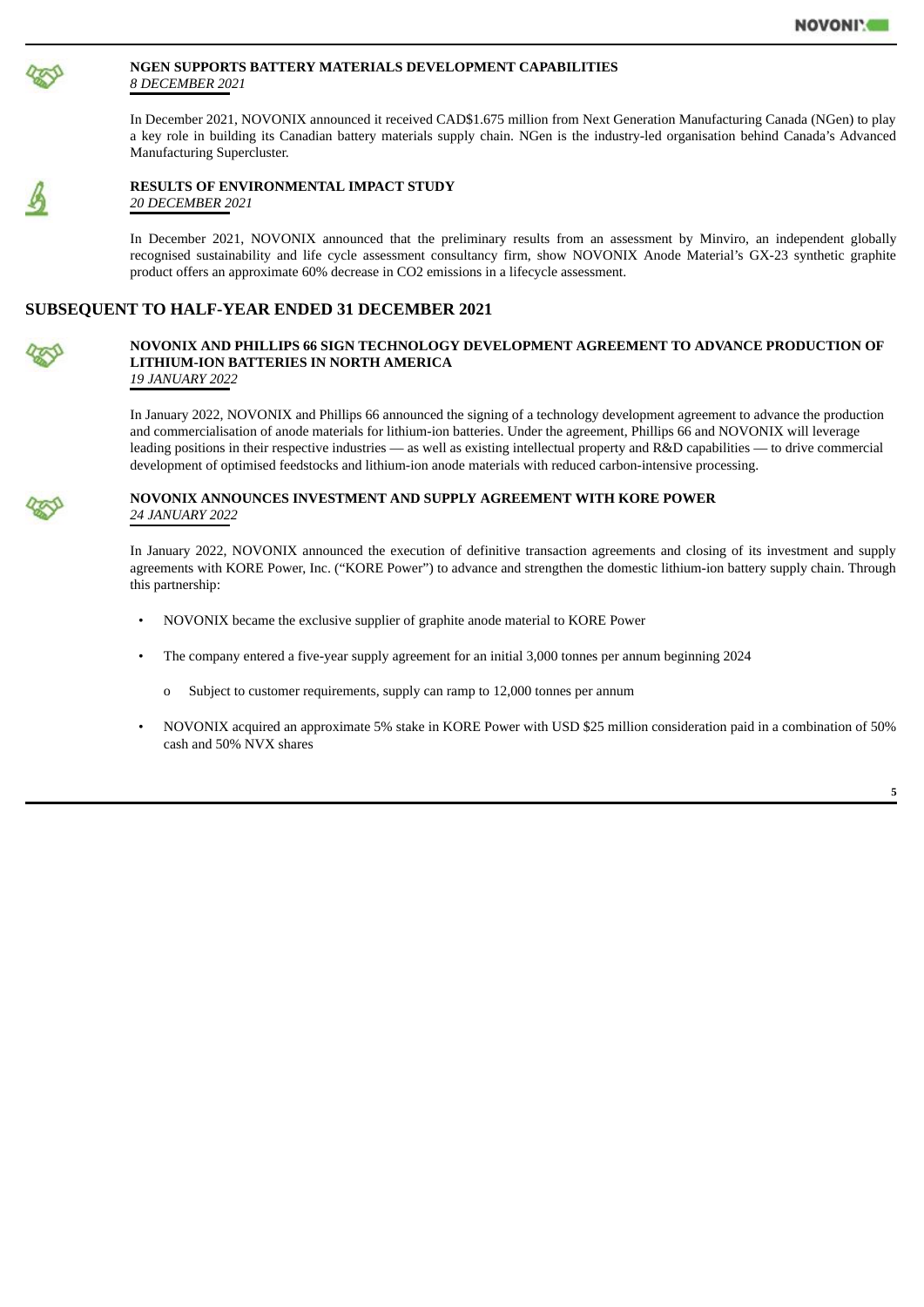

#### **COMMENCES TRADING ON NASDAQ THROUGH LEVEL II ADR PROGRAM** *1 FEBRUARY 2022*

In February 2022, NOVONIX announced its American Depositary Receipts ("ADRs") commenced trading on the Nasdaq Stock Market ('Nasdaq') and its registration statements on Form 20-F and F-6 have been declared effective by the U.S. Securities and Exchange Commission.

# **NOVONIX Enterprise Overview**

NOVONIX has made significant progress in the path to becoming a world-leading battery materials and technology company. The Group continues to see its future prospects will be enabled by its Battery Technology Solutions (BTS) division. BTS is already serving a key role to fuel the growth of the anode materials business today, and develop the cathode materials business and new opportunities for the future.

# **OPERATIONAL STRUCTURE AT A GLANCE**

This synergistic operating structure is integral to the company's current business development and future strategy.

NOVONIX continues to invest in intellectual property for key material technologies, including anode and cathode, that we believe will enhance the performance of long-life EV and ESS applications. Our NOVONIX BTS division, based in Halifax, Nova Scotia, Canada has a full cell pilot line, extensive cell testing capabilities and works with tier-one customers across the battery value chain.

As part of our investment in intellectual property, we continue our collaboration with Prof. Mark Obrovac's lab and pursuant to the terms of the collaborative research agreement with Dalhousie University, NOVONIX exclusively owns all intellectual property developed within the group without any ongoing obligations to Dalhousie University.



Further enhancing the company's R&D talent, on July 1, 2021, Professor Jeff Dahn, a renowned researcher in battery materials and processes officially joined the NOVONIX team as Chief Scientific Advisor.

Our NOVONIX Anode Materials division, located in Chattanooga, Tennessee, USA, manufactures synthetic graphite anode materials used to make lithium-ion batteries which power electric vehicles, personal electronics, medical devices, and energy storage units. To address the growing industry demand, we are working to increase the production capacity to 10,000 metric tons of synthetic graphite per annum (tpa) by 2023, with further targets of 40,000 tpa by 2025 and 150,000 tpa by 2030.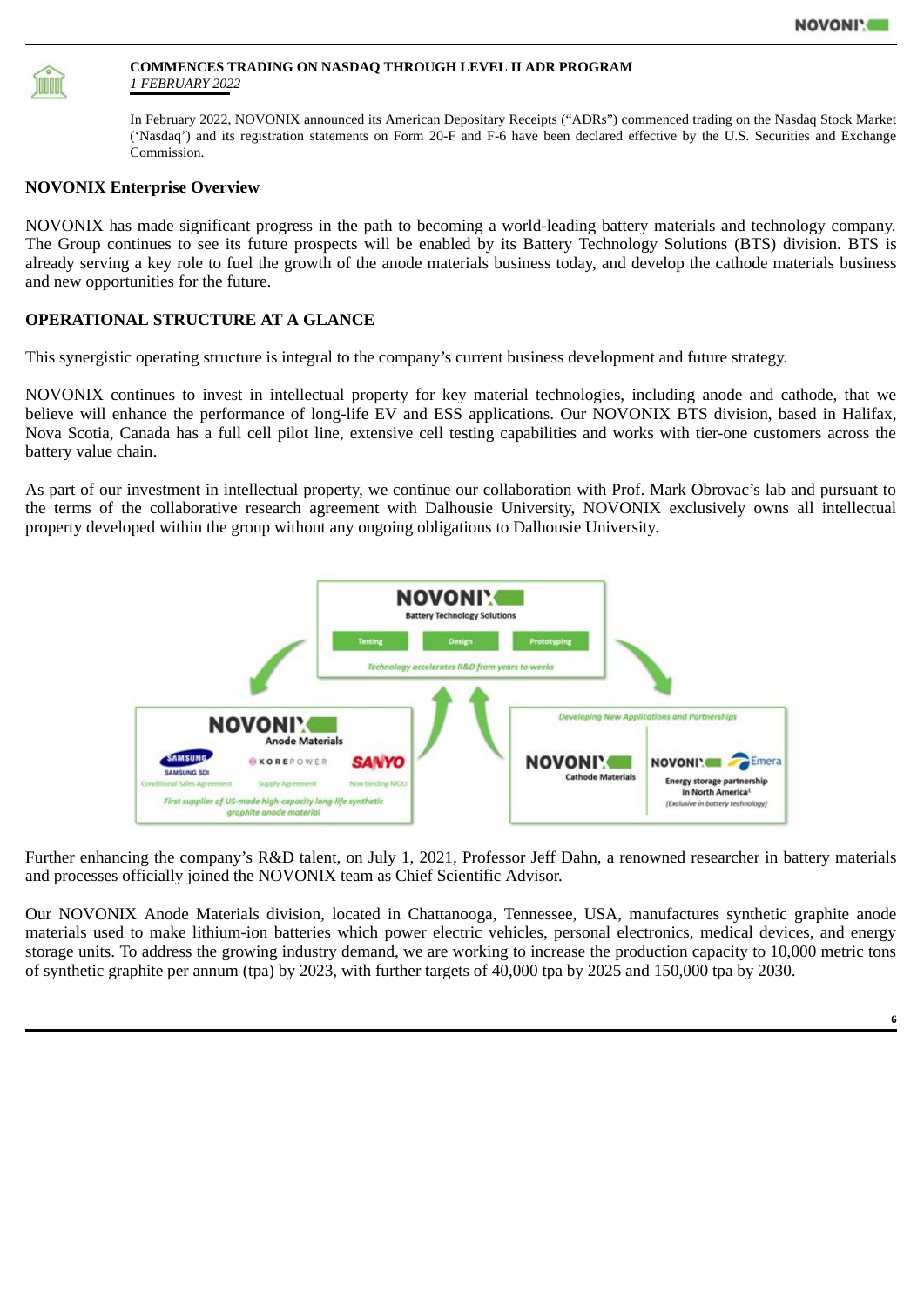In August 2021, Phillips 66 announced a USD\$150 million investment in NOVONIX for approximately 16% of the Company and more recently signed a technology development agreement leveraging both parties' expertise to collaborate on development and optimisation of feedstock and anode processing with the goal of higher performance and lower carbon intensity materials. This partnership has been transformational in fortifying the company's balance sheet while enhancing the company's industry network across the value chain.

# **NOVONIX BATTERY TECHNOLOGY SOLUTIONS (BTS) DIVISION**

NOVONIX BTS is based in Halifax, Nova Scotia, Canada and provides battery R&D services and manufactures the most accurate lithium-ion battery cell test equipment in the world. This equipment is now used by leading battery makers, researchers and equipment manufacturers including Panasonic, CATL, LG Chemical, Samsung SDI and SK Innovation and numerous consumer electronics and automotive OEMs. The BTS division significantly expanded R&D capabilities through direct investment in and through a long-term partnership agreement with Dalhousie University.

In the first half of the fiscal year, NOVONIX BTS continued strong revenue growth each quarter with expansion of hardware sales and research and development service offerings by adding and expanding key strategic accounts.

In August 2021, NOVONIX completed the expansion of its existing facility to approximately 22,000 square feet (from approximately 13,500 square feet). The company also acquired a second, 35,000 square foot facility in May 2021 for use in its BTS division. This additional space will enable growth in revenue-based activities and, more importantly, cathode commercialisation and new internal development work.

# **NOVONIX ANODE MATERIALS DIVISION**

NOVONIX Anode Materials division focuses on development and commercialisation of ultra-long-life high-performance anode material for the lithium-ion battery market focused on electric vehicle and energy storage applications that demand long life and high performance.

In the first half of the fiscal year, NOVONIX advanced its goal of expanding its production capacity for battery-grade synthetic graphite material. NOVONIX closed on the purchase of a 400,000+ square-foot facility in Chattanooga, Tennessee, now referred to as "Riverside", that is planned to be the site for expansion to at least 10,000 tonnes per year of production capacity by 2023. In November 2021, Secretary of Energy Jennifer Granholm attended an inaugural celebration at Riverside as the keynote speaker.

Additionally, NOVONIX Anode Materials division has initiated work on further expansion plans beyond Riverside with the scope of the planned 30,000 tpa (Phase 2) plant build-out. This work includes site selection, plant layout, engineering design and feasibility and involves working with private sector firms and multiple levels of government.

Through the June 2021 quarter, NOVONIX produced anode materials using the Generation 2 furnace system to support next steps in customer qualification programs. As of July 2021, the first mass production materials from the Generation 2 furnace system were shipped to SANYO Electric for qualification. The company's agreements with two of the world's largest battery manufacturers (Samsung SDI and SANYO Electric Co., a subsidiary of Panasonic Corporation) have continued with plans to defer deliveries or subsequent materials to provide samples that will meet specifications using Generation 3 furnaces. We continue sampling and testing engagements with other key battery and automotive manufacturers with expansion plans in North America.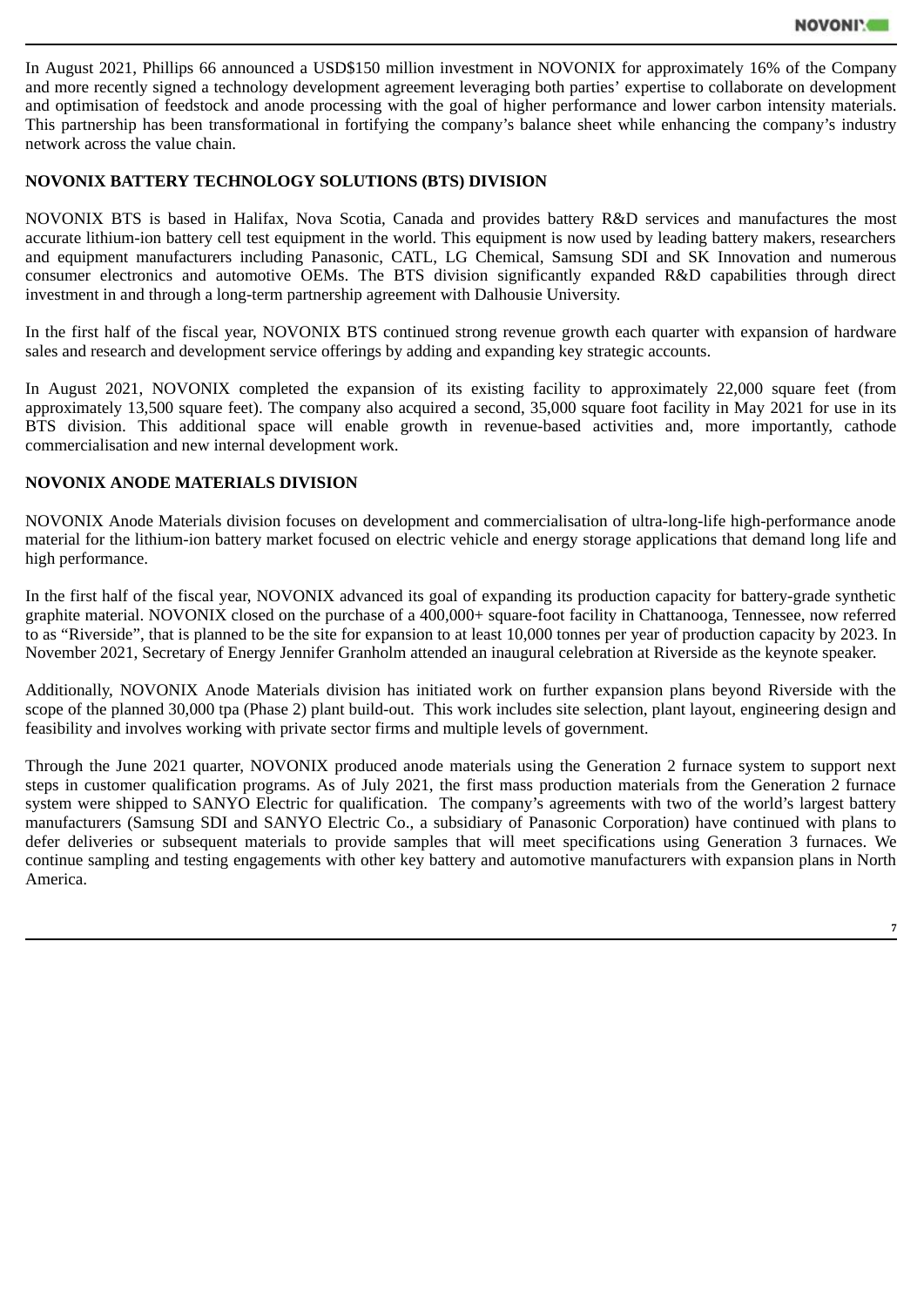After the first half of the fiscal year, in January 2022, NOVONIX announced the execution of definitive transaction agreements and closing of its investment and supply agreements with KORE Power, Inc. ("KORE Power") to advance and strengthen the domestic lithium-ion battery supply chain. Through this partnership, NOVONIX will be the exclusive supplier of graphite anode material to KORE Power through a five-year supply agreement, with deliveries ramping up from 3,000 tonnes per annum beginning 2024, ramping up to 12,000 tonnes per annum. In addition, NOVONIX acquired an approximate 5% stake in KORE Power with USD \$25 million consideration paid in a combination of 50% cash and 50% NVX shares.

The global demand for high-performance anode materials continues to increase exponentially. The same desire for a localised supply chain of battery materials also grows in other jurisdictions outside of the United States. Companies are seeking partnerships with dependable and qualified suppliers who can accelerate execution and scale production of high-performance anode materials quickly within their domestic markets. NOVONIX Anode Materials division is well-positioned to capitalise on international collaboration opportunities, having shown industry excellence in qualified material production and a demonstrated track record of scalability.

# **NOVONIX CATHODE MATERIALS DIVISION**

NOVONIX Cathode Materials division leverages patent pending Dry Particle Microgranulation (DPMG) to eliminate wastewater and use simpler metal inputs to reduce cathode manufacturing costs or improve yield in cathode manufacturing. It expects total nickel-based cathode material demand could increase from 365Kt in 2020 to up to 3,658Kt in 2030, and NOVONIX's cathode synthesis technology is well-positioned to become a part of supporting the large growth in the cathode market for the lithium-ion battery industry. These single-crystal materials offer enhanced energy density and long life and NOVONIX's synthesis technology could further improve the cost, performance and sustainability of these materials which would be targeted for use in electric vehicles and energy storage applications.

The cathode commercialisation project is progressing since the completion of the first phase, kilogram scale, pilot line in January 2021. NOVONIX is working to meet key testing milestones over the next 12-18 months as it expands its next phase of pilot-scale with a 10 tonnes per annum capable demonstration line coming online in 2022. This demonstration line will be used to produce materials with commercial scale equipment and evaluate material performance in cells built on NOVONIX BTS' battery line. The team expects to progress into full-scale cell builds and begin more extensive benchmarking tests by the end of the fiscal year.

We commissioned our new on-site analytical lab and these capabilities coupled with the access to BTS' pilot line and cell testing resources allows the team to efficiently work on the synthesis and analysis of new materials. The team has also opened engagement with multiple current commercial precursor and cathode suppliers to discuss the company's technology and current state of demonstration capability in terms of synthesising capability and performance. In the first half of this fiscal year, NOVONIX also engaged with multiple established and potential lithium suppliers in material evaluation programs which build on the company's initiatives in cathode precursor as well as final cathode synthesis technology.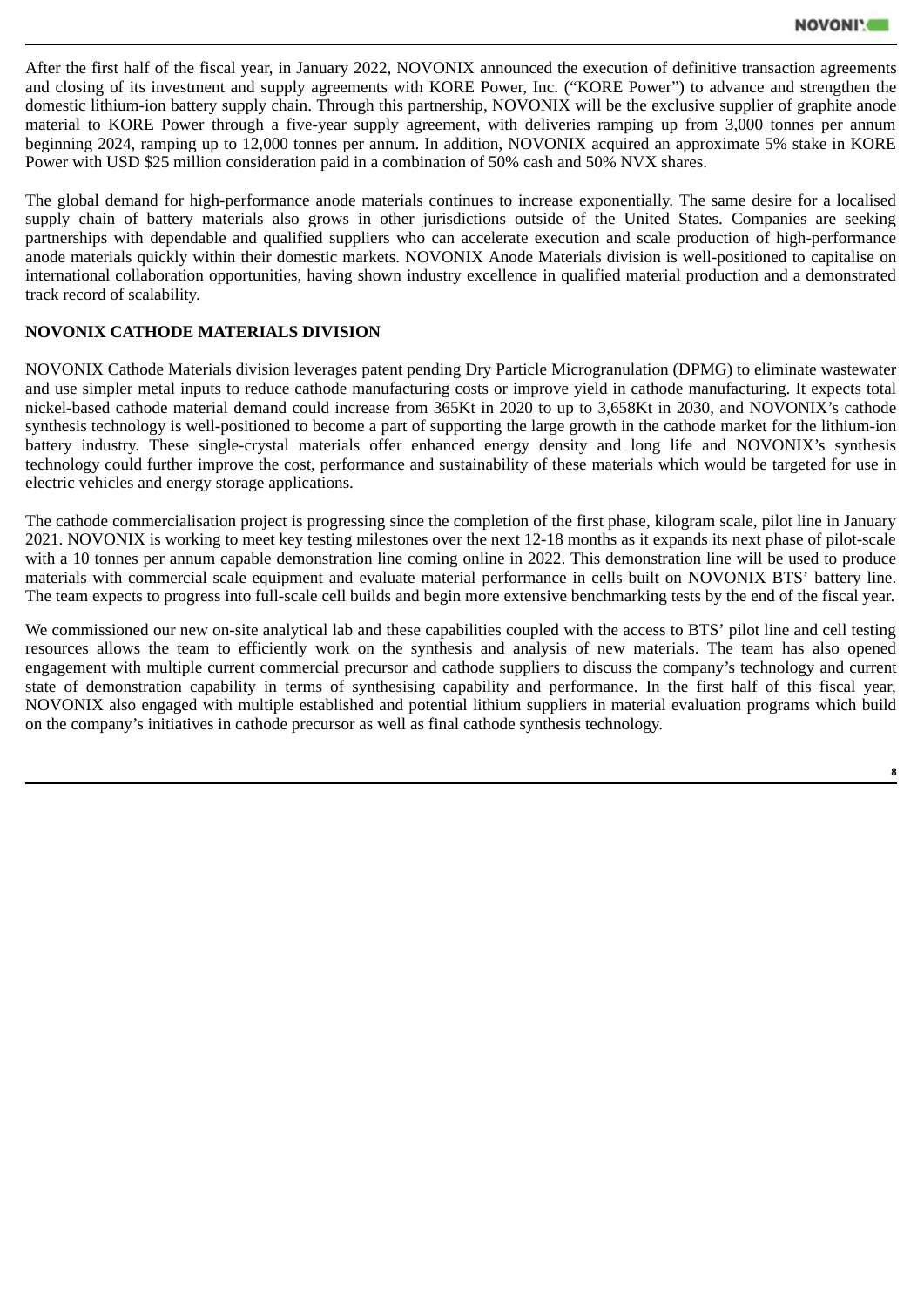NOVONIX recently partnered with Next Generation Manufacturing Canada (NGen) which announced CAD\$1.675 million in grant funding towards a nearly CAD\$18 million investment in facilities, equipment and people with a focus on the installation and operation of the new cathode synthesis demonstration line. This new facility will play a role in building a Canadian battery materials supply chain, limiting the current dependence on Asia and capitalizing on the tremendous growth in this sector created by the increased demand for electric vehicles and grid energy storage.

The company is in the process of pursuing foundational patent applications to further position NOVONIX to become a market leader in cathode synthesis technology and plans to provide updates as applicable.



# **MOUNT DROMEDARY**

The Mount Dromedary Graphite Project is a world-class, high-grade (18%+) natural graphite deposit located in Australia.

Despite the favourable characteristics of this natural graphite deposit, the project was put on hold given the substantially more favourable investment opportunities for the company through the manufacturing of advanced battery anode materials and the development of new battery technologies. Management is conducting a strategic review of the graphite deposit asset. The company continues to hold the project in good standing while monitoring the market.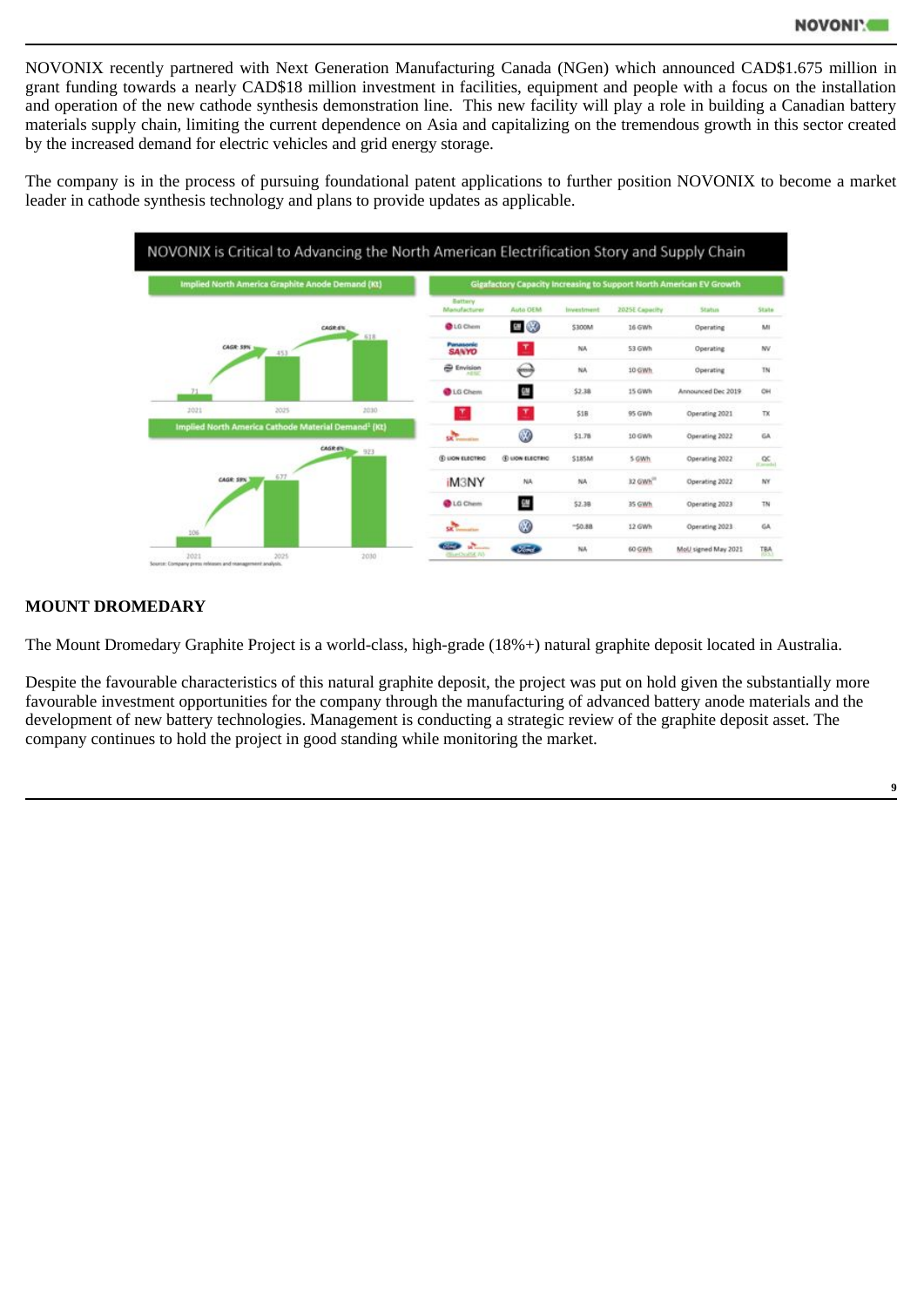**10**

# **TENEMENT LIST**

| <b>Tenement</b>                                   | <b>Permit Holder</b>                                                 | <b>Grant date</b> | <b>NVX</b><br><b>Rights</b>                                | <b>Expiry date</b> |  |  |  |
|---------------------------------------------------|----------------------------------------------------------------------|-------------------|------------------------------------------------------------|--------------------|--|--|--|
| EPM 26025                                         | Exco Resources Limited                                               | 14/12/2015        | 100%<br>(Sub-Blocks Normanton 3123)<br>$D, J, N, O$ and S) | 13/12/2025         |  |  |  |
| EPM 17323                                         | MD South Tenements Pty Ltd (Subsidiary of<br><b>NOVONIX Limited)</b> | 20/10/2010        | 100%                                                       | 19/10/2022         |  |  |  |
| EPM 17246                                         | MD South Tenements Pty Ltd                                           | 26/10/2010        | 100%                                                       | 25/10/2022         |  |  |  |
| <b>END OF REVIEW OF OPERATIONS AND ACTIVITIES</b> |                                                                      |                   |                                                            |                    |  |  |  |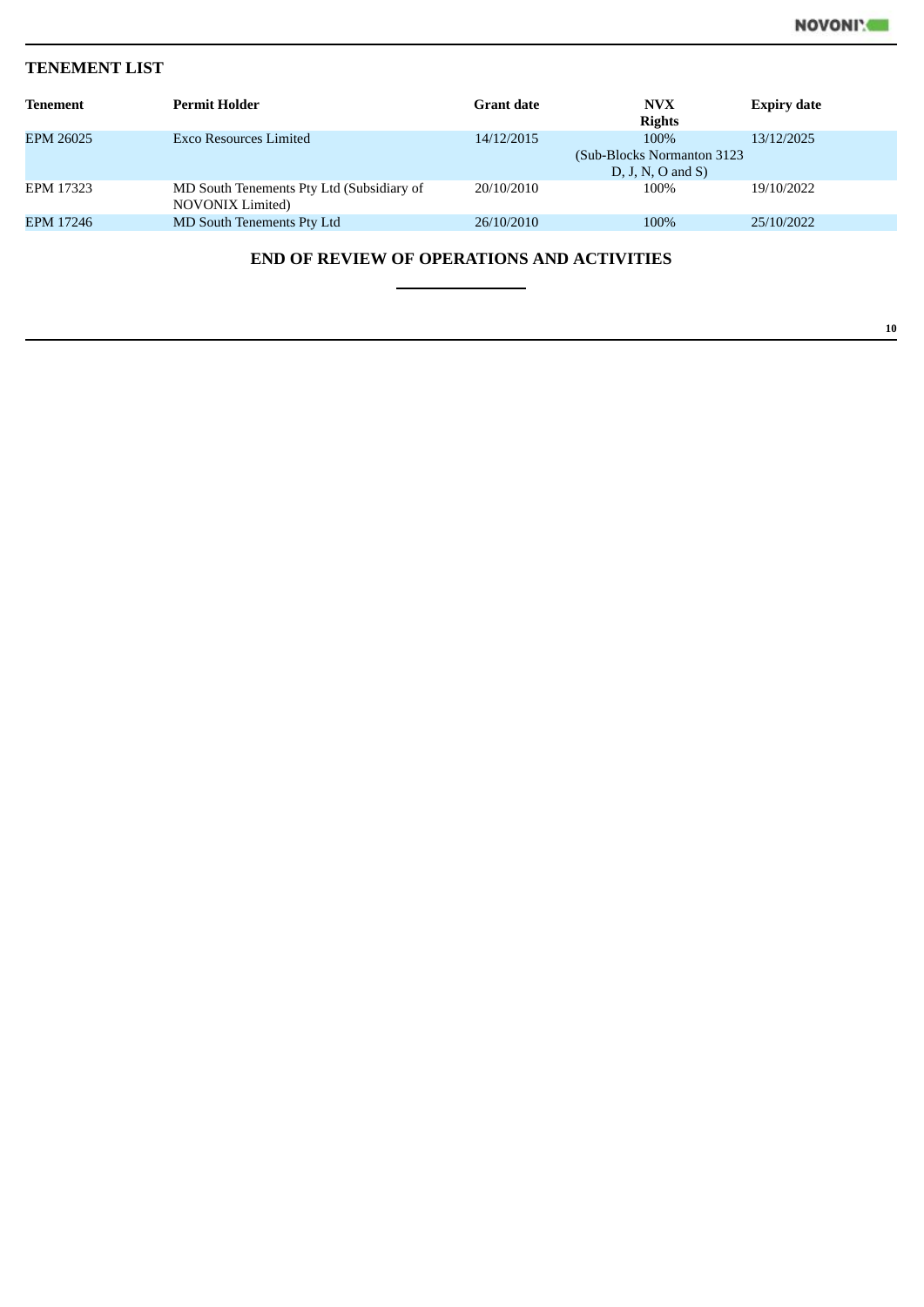# <span id="page-14-0"></span>**DIRECTORS' REPORT FOR THE HALF-YEAR ENDED 31 DECEMBER 2021**

Your directors present their report on NOVONIX Limited (referred to hereafter as the 'consolidated entity' or the Group) for the half-year ended 31 December 2021.

# **DIRECTORS**

The following persons were directors of NOVONIX Limited during the whole of the half-year and up to the date of this report, unless otherwise stated:

Robert Natter – Non-executive Chairman

Anthony Bellas – Non-executive Deputy Chairman

Robert Cooper – Non-executive Director

Andrew Liveris – Non-executive Director

Trevor St Baker – Non-executive Director

Zhanna Golodryga was appointed as a non-executive director on 20 October 2021 and continues in office at the date of this report.

Greg Baynton was a director from the beginning of the half year period until his resignation on 30 November 2021.

# **PRINCIPAL ACTIVITIES**

During the financial half-year, the principal activities of the Group included the continued development of the Group's advanced battery materials, equipment and services businesses to service the global Lithium-ion Battery (LIB) market.

# **REVIEW OF OPERATIONS**

The loss for the consolidated entity after providing for income tax amounted to \$28,847,413 (2020: \$10,767,755).

Information on the operations and financial position of the Group and its business strategies and prospects are set out in the review of operations and activities on pages 2-10 of this interim report.

# **SUBSEQUENT EVENTS OCCURRING AFTER THE BALANCE SHEET DATE**

Since 31 December 2021, the Group has:

(a) Entered into a Securities Purchase Agreement and a Supply Agreement with KORE Power on 31 January 2022.

Under the Securities Purchase Agreement NOVONIX purchased 3,333,333 shares in KORE Power (approximately a 5% stake in KORE Power) for USD \$25 million. The consideration for the KORE Power shares was paid in a combination of 50% cash and 50% through the issue of 1,924,723 ordinary shares in NOVONIX, calculated at a price using a 5% discount to the 20-day VWAP ending three trading days prior to closing date. These shares were issued upon completion on 31 January 2022.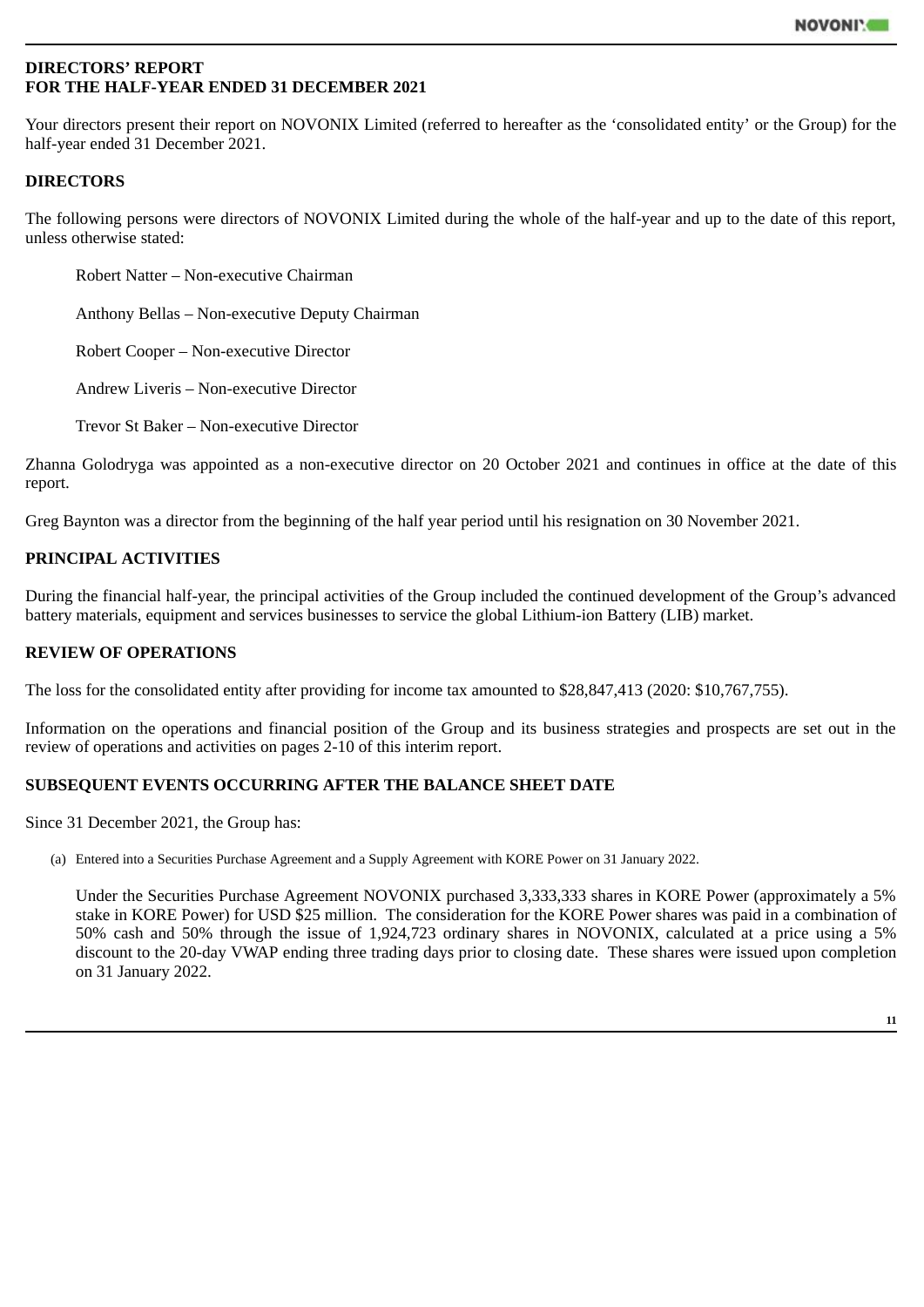# **DIRECTORS' REPORT FOR THE HALF-YEAR ENDED 31 DECEMBER 2021**

Under the Supply Agreement, NOVONIX will become the exclusive supplier to KORE Power's US large scale battery cell manufacturing facility. NOVONIX will begin supplying graphite anode material at a rate of 3,000 tonnes per annum beginning in 2024, and ramping up to approximately 12,000 tonnes per annum in 2027, subject to customer requirements. The Supply Agreement is for an initial term of five years.

(b) Commenced trading on the Nasdaq Stock Market (Nasdaq) and its registration statements on Form 20-F and F-6 have been declared effective by the US Securities and Exchange Commission. The Bank of New York Mellon has been appointed depositary, custodian and registrar for the Level II ADR program.

No other matters or circumstances have arisen since 31 December 2021 that have significantly affected, or may significantly affect, the operations of the consolidated entity, the results of those operations or the state of affairs of the consolidated entity in future financial years.

# **SIGNIFICANT CHANGES IN THE STATE OF AFFAIRS**

There were no other significant changes in the state of affairs of the consolidated entity during the financial half-year.

# **AUDITOR'S INDEPENDENCE DECLARATION**

A copy of the auditor's independence declaration as required under section 307C of the Corporations Act 2001 is set out on the following page.

This report is made in accordance with a resolution of directors, pursuant to section 306(3)(a) of the *Corporations Act 2001*.

/s/ Robert Natter **Robert Natter**

**Chairman**

**25 February 2022**

**Brisbane**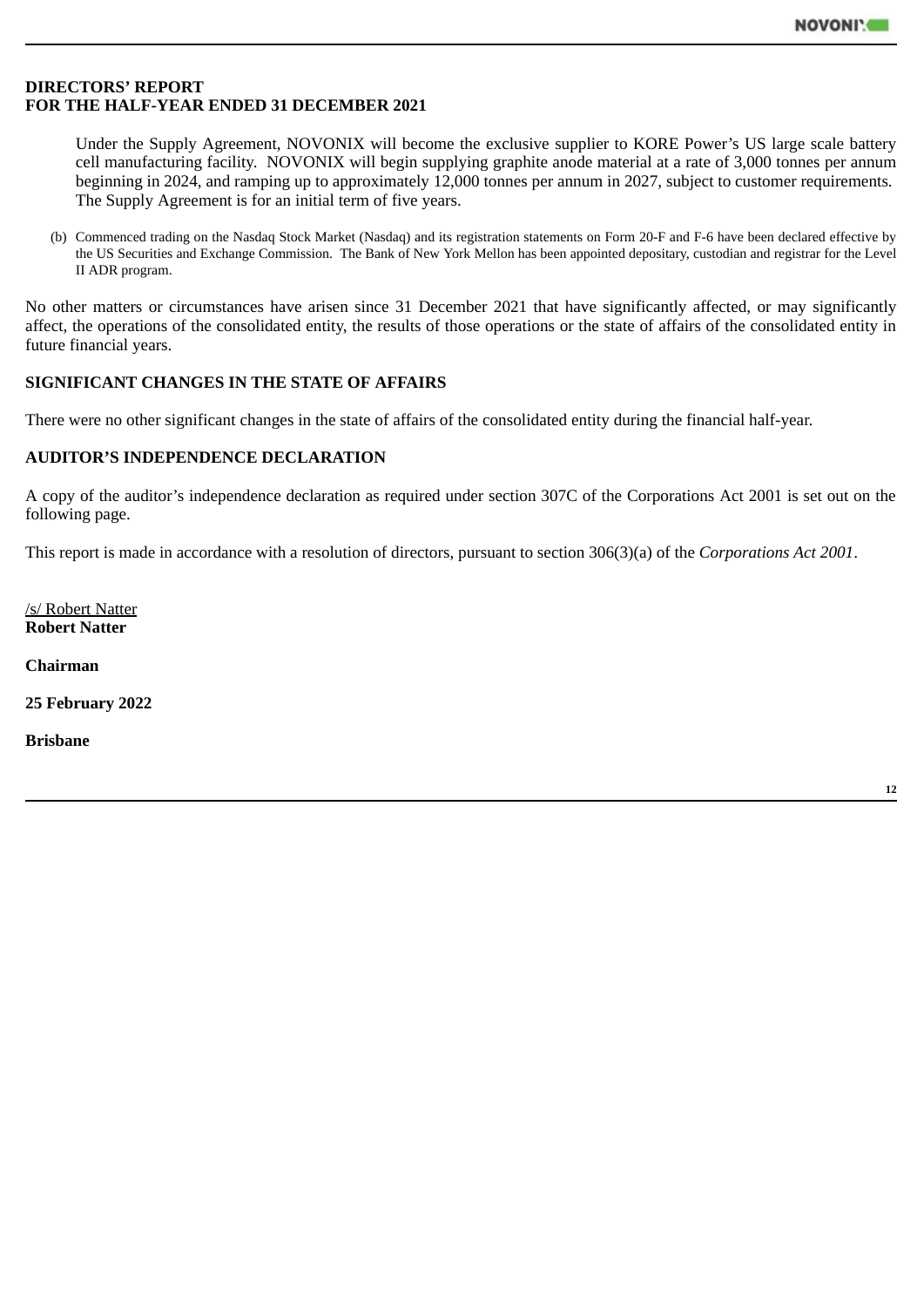#### **AUDITOR'S INDEPENDENCE DECLARATION**

<span id="page-16-0"></span>

# **Auditor's Independence Declaration**

As lead auditor for the review of Novonix Limited for the half-year ended 31 December 2021, I declare that to the best of my knowledge and belief, there have been:

(a) no contraventions of the auditor independence requirements of the *Corporations Act 2001* in relation to the review; and

(b) no contraventions of any applicable code of professional conduct in relation to the review.

This declaration is in respect of Novonix Limited and the entities it controlled during the period.

/s/ Michael Shewan Michael Shewan Brisbane<br>
Partner 2002<br>
Partner 2002 PricewaterhouseCoopers

25 February 2022

PricewaterhouseCoopers, ABN 52 780 433 757 480 Queen Street, BRISBANE QLD 4000, GPO Box 150, BRISBANE QLD 4001 T: +61 7 3257 5000, F: +61 7 3257 5999, www.pwc.com.au

Liability limited by a scheme approved under Professional Standards Legislation.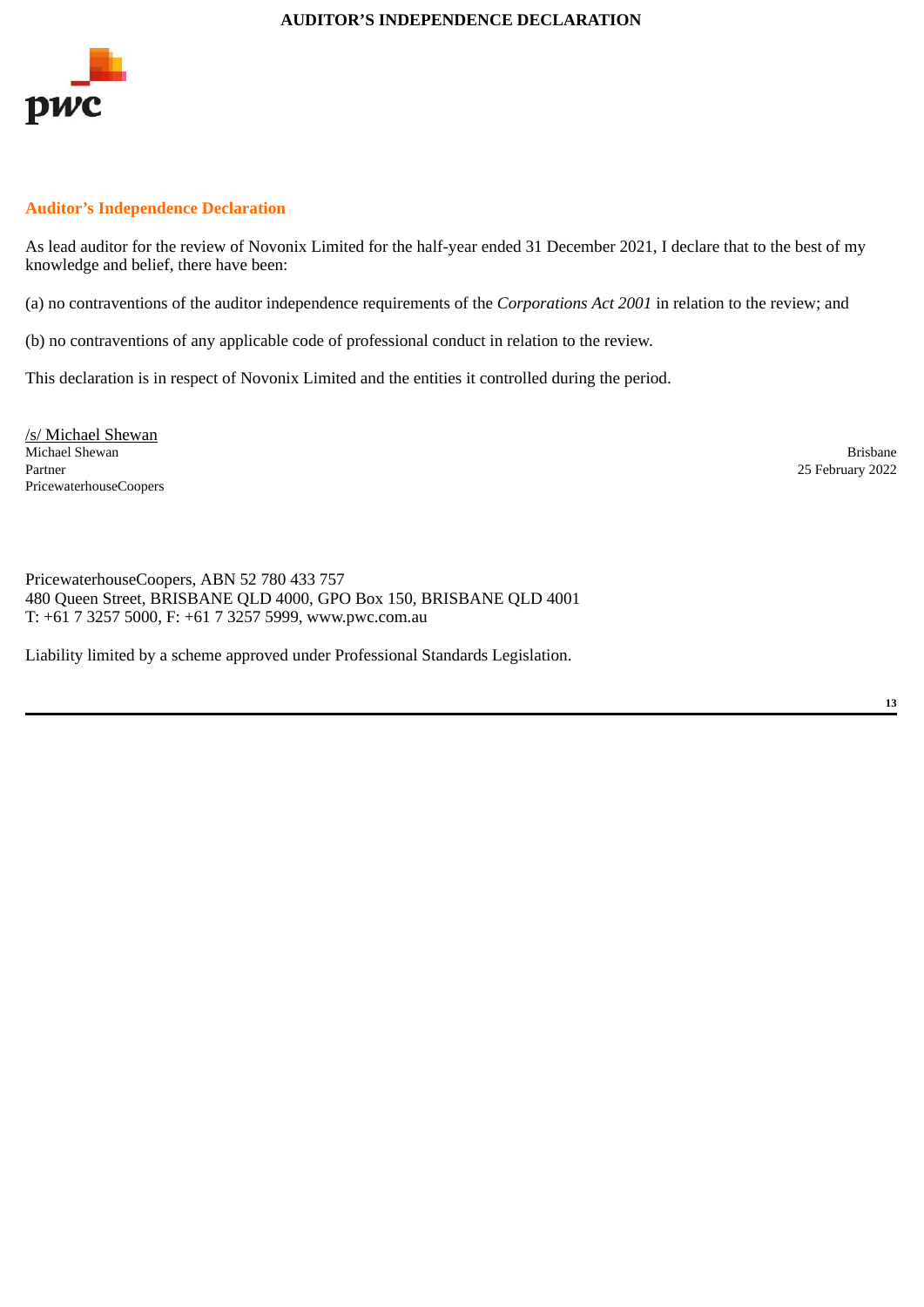# **CONTENTS**

# **NOVONIX LIMITED** ABN 54 157 690 830 **Half-year financial report**

| Consolidated Statement of profit or loss and other comprehensive income         | 15 |
|---------------------------------------------------------------------------------|----|
| <b>Consolidated Balance Sheet</b>                                               | 16 |
| Consolidated Statement of changes in equity                                     | 17 |
| Consolidated Statement of cash flows                                            | 18 |
| Notes to the consolidated financial statements                                  | 19 |
| Directors' declaration                                                          | 36 |
| Preparation of interim financial statements for users in multiple jurisdictions | 37 |
| Independent auditor's review report                                             | 38 |
| Appendix 4D                                                                     | 40 |
|                                                                                 |    |

# **General information**

The financial statements cover NOVONIX Limited as a consolidated entity consisting of NOVONIX Limited and the entities it controlled at the end of, or during, the half-year. The financial statements are presented in Australian dollars, which is NOVONIX Limited's functional and presentation currency.

NOVONIX Limited is a listed public company limited by shares, incorporated and domiciled in Australia. Its registered office and principal place of business are:

#### **Registered office Principal place of business**

c/- McCullough Robertson Level 8, 46 Edward Street<br>
Central Plaza Two Control Brisbane OLD 4000 Level 11, 66 Eagle Street Brisbane QLD 4000

Brisbane OLD 4000

A description of the nature of the consolidated entity's operations and its principal activities are included in the directors' report, which is not part of the financial statements.

The financial statements were authorised for issue, in accordance with a resolution of directors, on 25 February 2022.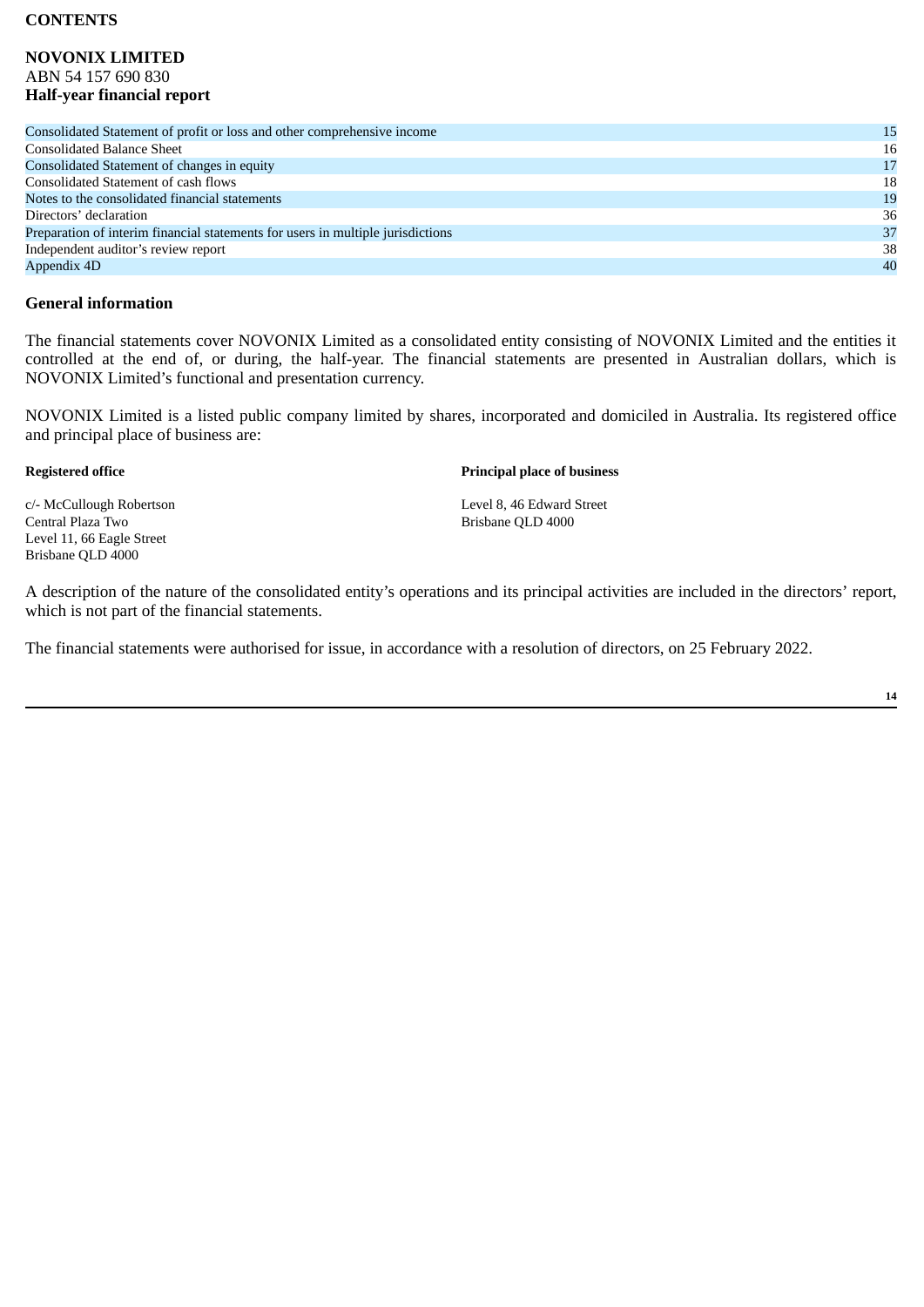# <span id="page-18-0"></span>**CONSOLIDATED STATEMENT OF PROFIT OR LOSS AND OTHER COMPREHENSIVE INCOME FOR THE HALF-YEAR ENDED 31 DECEMBER 2021 (unaudited)**

|                                                                                         |                | <b>Consolidated Half-year</b> |                        |
|-----------------------------------------------------------------------------------------|----------------|-------------------------------|------------------------|
|                                                                                         |                | 2021                          | 2020                   |
|                                                                                         | <b>Notes</b>   | \$                            |                        |
| Revenue from contracts with customers                                                   | $\overline{2}$ | 4,001,117                     | 2,325,541              |
| Other income                                                                            |                | 1,080,827                     | 408,759                |
| Cost of goods sold (exclusive of depreciation presented separately)                     | $\overline{2}$ | (821, 197)                    | (301, 195)             |
| Employee benefits expense                                                               |                | (5,449,619)                   | (1,871,571)            |
| Administrative and other expenses                                                       |                | (5,020,953)                   | (1,418,169)            |
| Borrowing costs                                                                         |                | (863,938)                     | (101, 473)             |
| Depreciation and amortisation expenses                                                  |                | (2,452,465)                   | (782, 396)             |
| Marketing and project development costs                                                 |                | (2,766,375)                   | (1,683,953)            |
| Nasdaq listing related expenses                                                         | 3              | (4,515,876)                   |                        |
| Share based compensation                                                                | 13             | (11,777,421)                  | (3,628,805)            |
| Impairment of plant and equipment                                                       |                |                               | (2,738,138)            |
| Foreign currency loss                                                                   |                | (261, 513)                    | (976, 335)             |
| Loss before income tax expense                                                          |                | (28, 847, 413)                | (10,767,755)           |
| Income tax expense                                                                      |                |                               |                        |
| Loss for the period                                                                     |                | (28, 847, 413)                | (10,767,755)           |
| Other comprehensive (loss)/income for the period, net of tax                            |                |                               |                        |
| Foreign exchange differences on translation of foreign operations                       |                | 2,169,511                     | (3,318,445)            |
| <b>Total comprehensive loss for the period</b>                                          |                | (26, 677, 902)                | (14,086,200)           |
|                                                                                         |                | <b>Cents</b>                  | Cents                  |
| Earnings per share for loss attributable to the ordinary equity holders of the Company: |                |                               |                        |
| Basic earnings per share                                                                | 11             | $(6.50 \text{ cents})$        | $(3.08 \text{ cents})$ |
| Diluted earnings per share                                                              | 11             | $(6.50 \text{ cents})$        | $(3.08 \text{ cents})$ |

*The above consolidated statement of profit or loss and other comprehensive income should be read in conjunction with the accompanying notes.*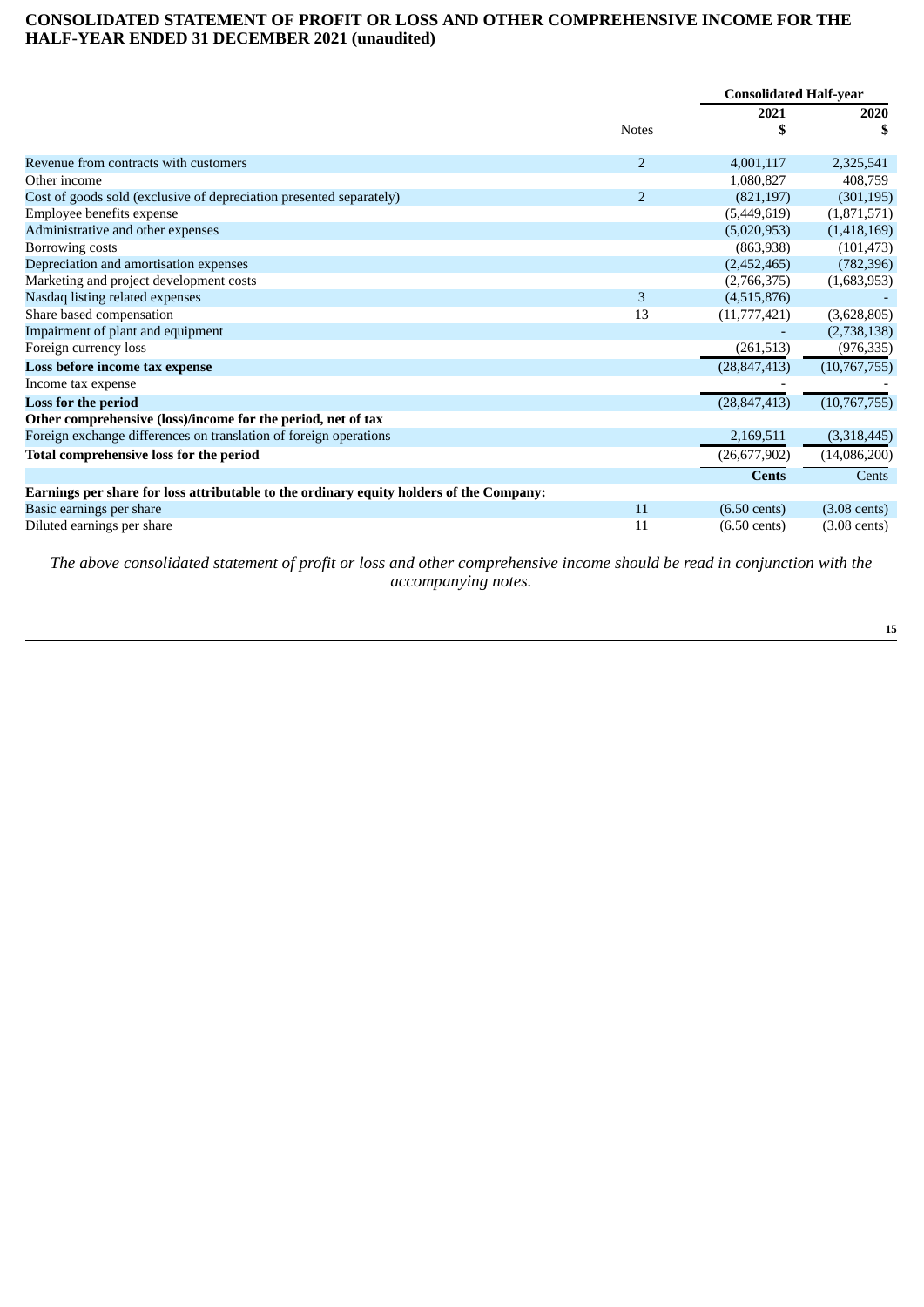# **CONSOLIDATED BALANCE SHEET AS AT 31 DECEMBER 2021 (unaudited)**

|                                          |                  | <b>Consolidated</b> |                |
|------------------------------------------|------------------|---------------------|----------------|
|                                          |                  | 31 December         | $30$ June      |
|                                          |                  | 2021                | 2021           |
|                                          | <b>Notes</b>     | \$                  | \$             |
| <b>ASSETS</b>                            |                  |                     |                |
| <b>Current assets</b>                    |                  |                     |                |
| Cash and cash equivalents                |                  | 259,504,802         | 136,663,976    |
| Trade and other receivables              |                  | 3,537,024           | 2,042,963      |
| Inventory                                |                  | 3,806,745           | 2,780,373      |
| Prepayments                              |                  | 790,214             | 2,538,207      |
| Other current assets                     | $\overline{4}$   | 18,142,500          |                |
| <b>Total current assets</b>              |                  | 285,781,285         | 144,025,519    |
| Non-current assets                       |                  |                     |                |
| Property, plant and equipment            | 5                | 125,305,770         | 31,578,445     |
| <b>Exploration and evaluation assets</b> | 6                | 3,177,356           | 3,108,073      |
| Right-of-use assets                      |                  | 7,360,307           | 7,406,943      |
| Intangible assets                        | $\overline{7}$   | 17,014,559          | 16,581,709     |
| Other assets                             |                  | 232,881             | 156,584        |
| <b>Total non-current assets</b>          |                  | 153,090,873         | 58,831,754     |
| <b>Total assets</b>                      |                  | 438,872,158         | 202,857,273    |
| <b>LIABILITIES</b>                       |                  |                     |                |
| <b>Current liabilities</b>               |                  |                     |                |
| Trade and other payables                 |                  | 3,243,997           | 4,356,556      |
| Contract liabilities                     | 9                | 221,786             | 310,102        |
| <b>Lease liabilities</b>                 |                  | 444,533             | 410,792        |
| <b>Borrowings</b>                        | 8                | 1,371,451           | 277,060        |
| <b>Total current liabilities</b>         |                  | 5,281,767           | 5,354,510      |
| <b>Non-current liabilities</b>           |                  |                     |                |
| <b>Contract liabilities</b>              | $\boldsymbol{9}$ | 4,130,712           |                |
| Lease liabilities                        |                  | 7,130,810           | 7,120,396      |
| <b>Borrowings</b>                        | $\, 8$           | 48,279,927          | 5,986,565      |
| <b>Total non-current liabilities</b>     |                  | 59,541,449          | 13,106,961     |
| <b>Total liabilities</b>                 |                  | 64,823,216          | 18,461,471     |
| <b>Net assets</b>                        |                  | 374,048,942         | 184,395,802    |
| <b>EQUITY</b>                            |                  |                     |                |
| Contributed equity                       | 10               | 441,176,548         | 233,196,507    |
| <b>Reserves</b>                          |                  | 43,653,068          | 33,132,556     |
| <b>Accumulated losses</b>                |                  | (110, 780, 674)     | (81, 933, 261) |
| <b>Total equity</b>                      |                  | 374,048,942         | 184,395,802    |

*The above consolidated balance sheet should be read in conjunction with the accompanying notes.*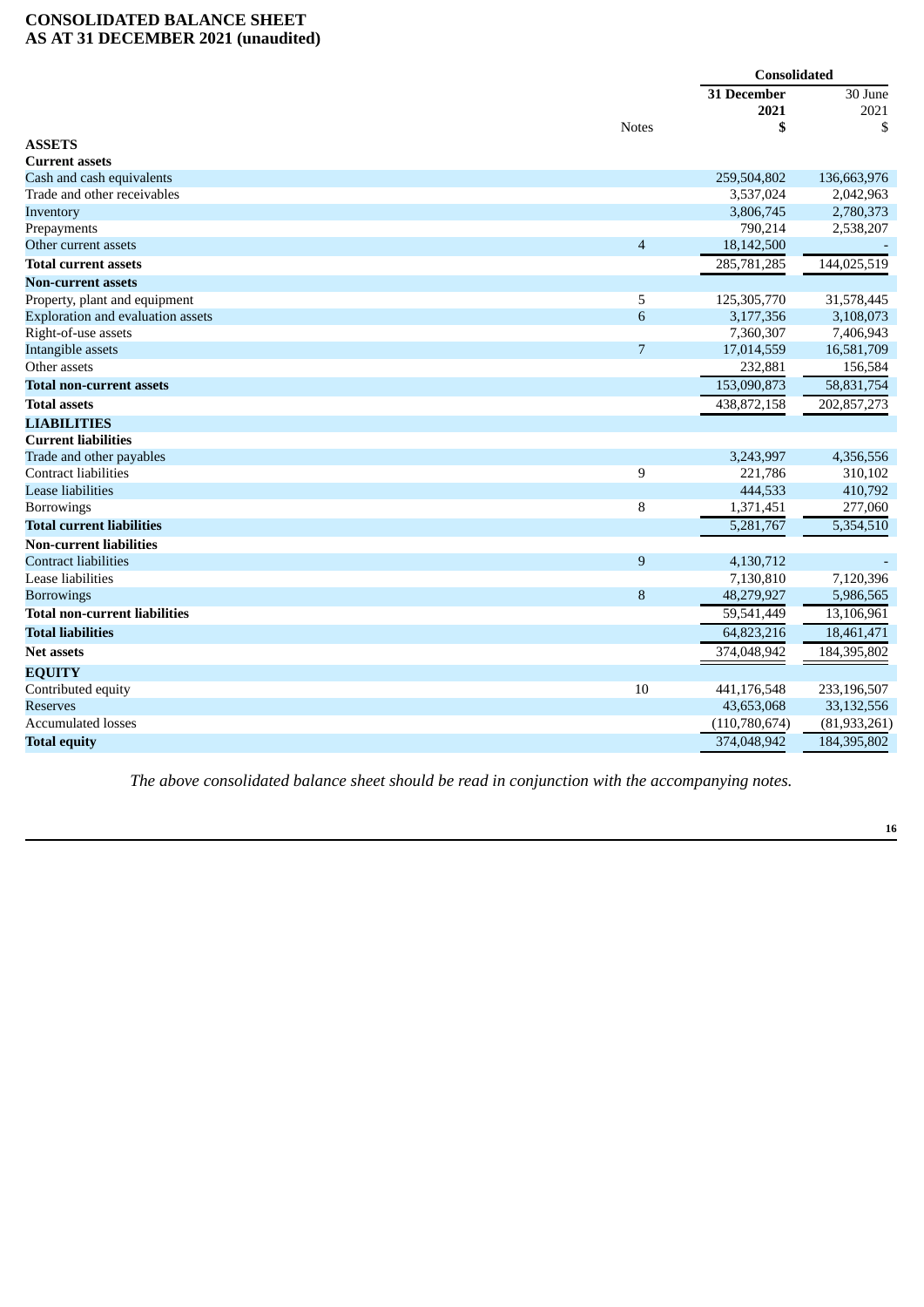# **CONSOLIDATED STATEMENT OF CHANGES IN EQUITY FOR THE HALF-YEAR ENDED 31 DECEMBER 2021 (unaudited)**

|                                               |                                    |                                    |                                                 | <b>Reserves</b>                                     |                                           |                    |
|-----------------------------------------------|------------------------------------|------------------------------------|-------------------------------------------------|-----------------------------------------------------|-------------------------------------------|--------------------|
| <b>Consolidated Group</b>                     | <b>Contributed</b><br>equity<br>\$ | <b>Accumulated</b><br>losses<br>\$ | <b>Share based</b><br>payments<br>reserve<br>\$ | Foreign<br>currency<br>translation<br>reserve<br>\$ | Convertible<br>loan note<br>reserve<br>\$ | <b>Total</b><br>\$ |
| <b>Balance at 1 July 2020</b>                 | 99,851,510                         | (63, 857, 184)                     | 22,817,908                                      | 1,500,247                                           | 6,219,812                                 | 66,532,293         |
| Loss for the period                           |                                    | (10,767,755)                       |                                                 |                                                     |                                           | (10,767,755)       |
| Other comprehensive loss                      |                                    |                                    |                                                 | (3,318,445)                                         |                                           | (3,318,445)        |
| <b>Total comprehensive loss</b>               |                                    | (10, 767, 755)                     |                                                 | (3,318,445)                                         |                                           | (14,086,200)       |
| <b>Transactions with owners in their</b>      |                                    |                                    |                                                 |                                                     |                                           |                    |
| capacity as owners:                           |                                    |                                    |                                                 |                                                     |                                           |                    |
| Contributions of equity, net of transaction   |                                    |                                    |                                                 |                                                     |                                           |                    |
| costs                                         | 3,749,887                          |                                    |                                                 |                                                     |                                           | 3,749,887          |
| Share-based payments                          |                                    |                                    | 2,375,959                                       |                                                     |                                           | 2,375,959          |
| <b>Balance at 31 December 2020</b>            | 103,601,397                        | (74, 624, 939)                     | 25,193,867                                      | (1,818,198)                                         | 6,219,812                                 | 58,571,939         |
| <b>Balance at 1 July 2021</b>                 | 233,196,507                        | (81, 933, 261)                     | 27,513,594                                      | (600, 850)                                          | 6,219,812                                 | 184,395,802        |
| Loss for the period                           |                                    | (28, 847, 413)                     |                                                 |                                                     |                                           | (28, 847, 413)     |
| Other comprehensive loss                      |                                    |                                    |                                                 | 2,169,511                                           |                                           | 2,169,511          |
| <b>Total comprehensive loss</b>               |                                    | (28, 847, 413)                     |                                                 | 2,169,511                                           |                                           | (26, 677, 902)     |
| <b>Transactions with owners in their</b>      |                                    |                                    |                                                 |                                                     |                                           |                    |
| capacity as owners:                           |                                    |                                    |                                                 |                                                     |                                           |                    |
| Contributions of equity, net of transaction   |                                    |                                    |                                                 |                                                     |                                           |                    |
| costs                                         | 207,980,041                        |                                    |                                                 |                                                     |                                           | 207,980,041        |
| Share-based payment transactions (note<br>13) |                                    |                                    | 8,351,001                                       |                                                     |                                           | 8,351,001          |
| <b>Balance at 31 December 2021</b>            | 441,176,548                        | (110,780,674)                      | 35,864,595                                      | 1,568,661                                           | 6,219,812                                 | 374,048,942        |

*The above consolidated statement of changes in equity should be read in conjunction with the accompanying notes.*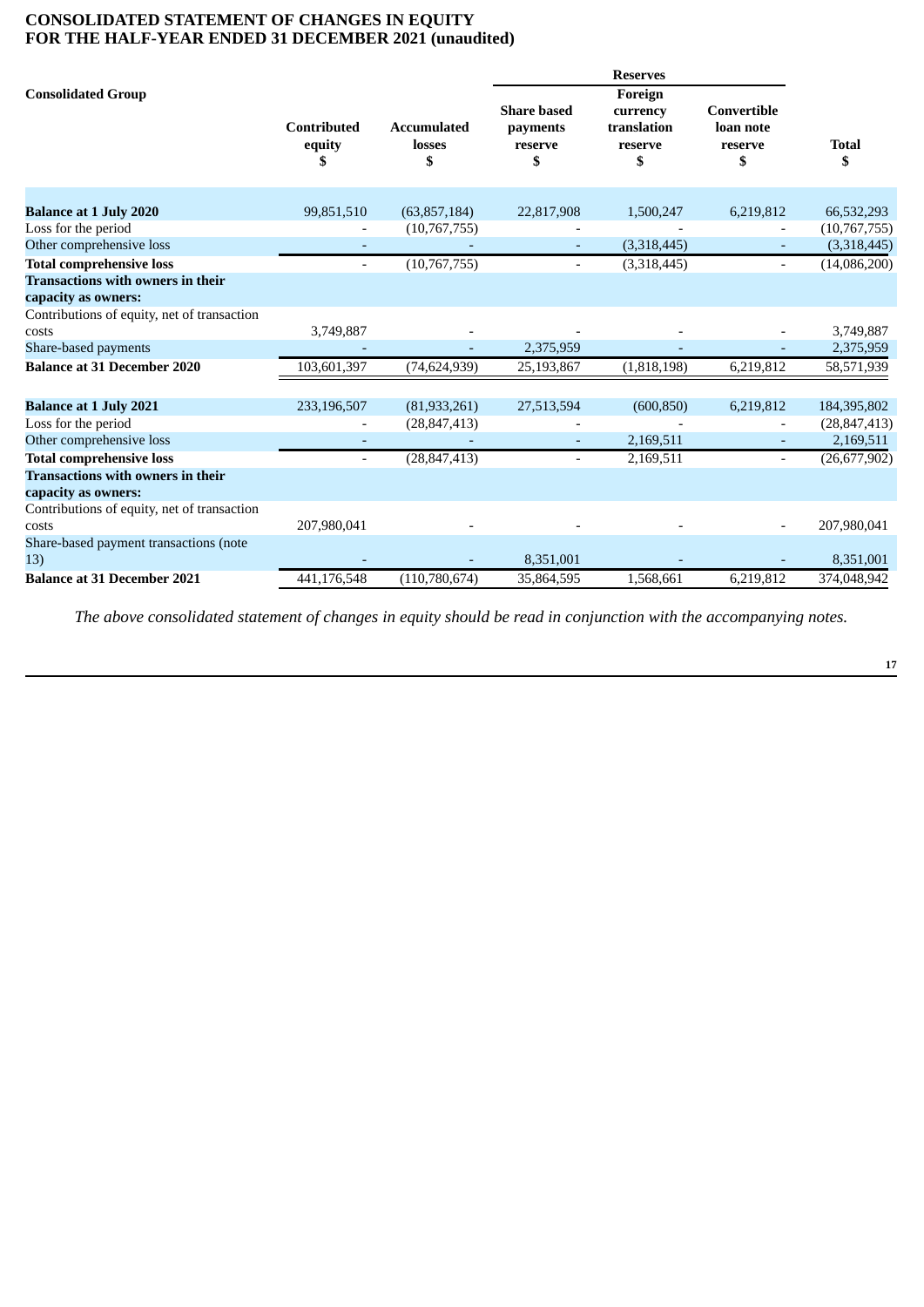# **CONSOLIDATED STATEMENT OF CASH FLOWS FOR THE HALF-YEAR ENDED 31 DECEMBER 2021 (unaudited)**

|                                                                    |              | <b>Consolidated Half-year</b> |                |
|--------------------------------------------------------------------|--------------|-------------------------------|----------------|
|                                                                    |              | 2021                          | 2020           |
|                                                                    | <b>Notes</b> | \$                            |                |
| <b>Cash flows from operating activities</b>                        |              |                               |                |
| Receipts from customers (inclusive of consumption tax)             |              | 4,366,184                     | 2,402,475      |
| Payments to suppliers and employees (inclusive of consumption tax) |              | (23,864,073)                  | (6,740,601)    |
| Interest received                                                  |              | 2,515                         | 3,211          |
| Borrowing costs paid                                               |              | (852, 130)                    | (80, 314)      |
| Government grants received                                         |              | 4,613,487                     | 389,412        |
| Income taxes paid                                                  |              |                               |                |
| Net cash outflow from operating activities                         |              | (15,734,017)                  | (4,025,817)    |
| <b>Cash flows from investing activities</b>                        |              |                               |                |
| Payments for property, plant and equipment                         |              | (94,085,691)                  | (8,440,868)    |
| Payment of escrow funds                                            |              | (19,880,785)                  |                |
| Proceeds from release of escrow funds                              |              | 1,839,795                     |                |
| Payments for security deposits                                     |              | (207, 879)                    |                |
| Payments for exploration assets                                    |              | (59, 283)                     | (87, 698)      |
| Net cash outflow from investing activities                         |              | (112, 393, 843)               | (8,528,566)    |
| <b>Cash flows from financing activities</b>                        |              |                               |                |
| Proceeds from share issues                                         |              | 208,138,475                   |                |
| Payment of share issue expenses                                    |              | (158, 433)                    | (2,052,900)    |
| Proceeds from the exercise of options                              |              |                               | 2,300,000      |
| Proceeds from borrowings                                           |              | 43,524,385                    |                |
| Principal elements of lease payments                               |              | (208, 613)                    | (68, 977)      |
| Repayment of borrowings                                            |              | (411, 435)                    | (25, 108)      |
| Net cash inflow from financing activities                          |              | 250,884,379                   | 153,015        |
| Net decrease in cash and cash equivalents                          |              | 122,756,519                   | (12, 401, 368) |
| Effects of foreign currency                                        |              | 84,307                        | (1, 121, 124)  |
| Cash and cash equivalents at the beginning of the year             |              | 136,663,976                   | 38,807,662     |
| Cash and cash equivalents at the end of the half-year              |              | 259,504,802                   | 25,285,170     |

*The above consolidated statement of cash flows should be read in conjunction with the accompanying notes.*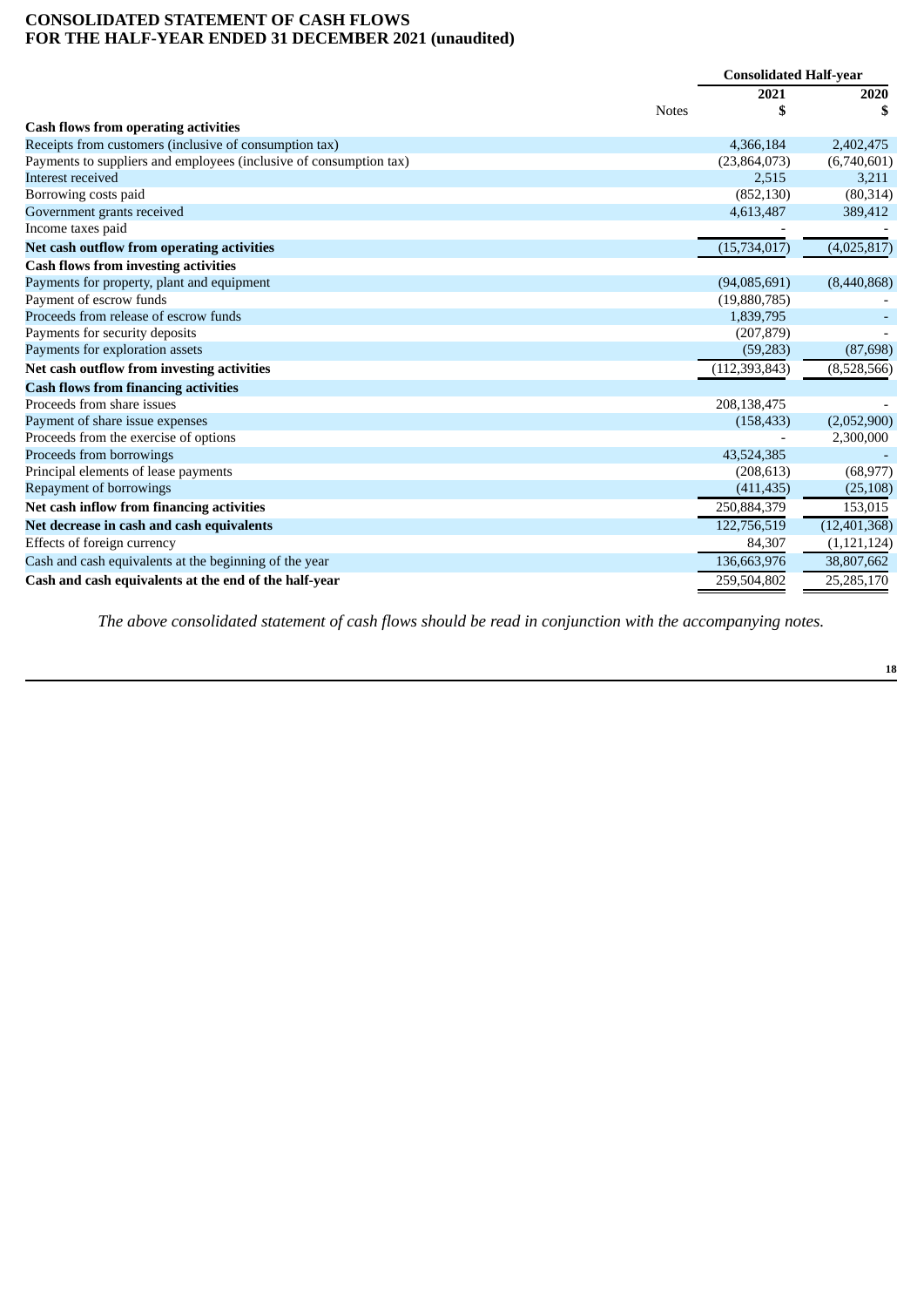#### **Note 1 Basis of preparation**

This condensed consolidated interim financial report for the half-year reporting period ended 31 December 2021 has been prepared in accordance with Australian Accounting Standard 134 *Interim Financial Reporting* and the *Corporations Act 2001.* These financial statements also comply with International Financial Reporting Standards ("IFRS") as issued by the International Accounting Standards Board ("IASB"), as applicable to the interim financial reporting.

This condensed consolidated interim financial report does not include all the notes normally included in an annual financial report. Accordingly, this report is to be read in conjunction with the Annual Report for the year ended 30 June 2021 and any public announcements made by the company during the interim reporting period in accordance with the continuous disclosure requirements of the *Corporations Act 2001*.

The principal accounting policies adopted in the preparation of the financial statements are set out below. These policies have been consistently applied to all the years presented, unless otherwise stated.

#### **a) Going Concern**

The financial report has been prepared on a going concern basis, which contemplates continuity of normal business activities and the realisation of assets and settlement of liabilities in the normal course of business.

As disclosed in the financial report, the consolidated entity incurred a net loss of \$28,847,413 (31 December 2020: \$10,767,755) and net operating cash outflows of \$15,734,017 for the half year ended 31 December 2021 (31 December 2020: \$4,025,817). As at 31 December 2021 the consolidated entity has a cash balance of \$259,504,802 (30 June 2021: \$136,663,976) and net current assets of \$280,499,518 (30 June 2021: \$138,671,009).

The directors believe that the going concern basis of preparation is appropriate as the existing cash and cash equivalents will enable the Group to fund the expected working capital and capital expenditure requirements, including those necessary to achieve the planned capacity expansion to an expected 10,000 tonnes per year by early 2023.

The directors believe that the Phillips 66 capital raise in September 2021 (\$208m) will help support a capacity expansion of an additional 30,000 tonnes per year, which is expected to be completed by 2025. It is likely that additional capital will be required to be raised in order to fund such further expansion, however, the Group is not currently committed to the capital expenditure or working capital commitments required to fund this expansion. The directors believe that the going concern basis of preparation is appropriate as the consolidated entity has a strong history of being able to raise capital from debt and equity sources, including raising equity of \$208 million in September 2021 and \$115 million in March 2021.

The Directors have considered the impact of COVID 19 and found that the pandemic has not had a significant effect on the Company's ability to continue as a going concern.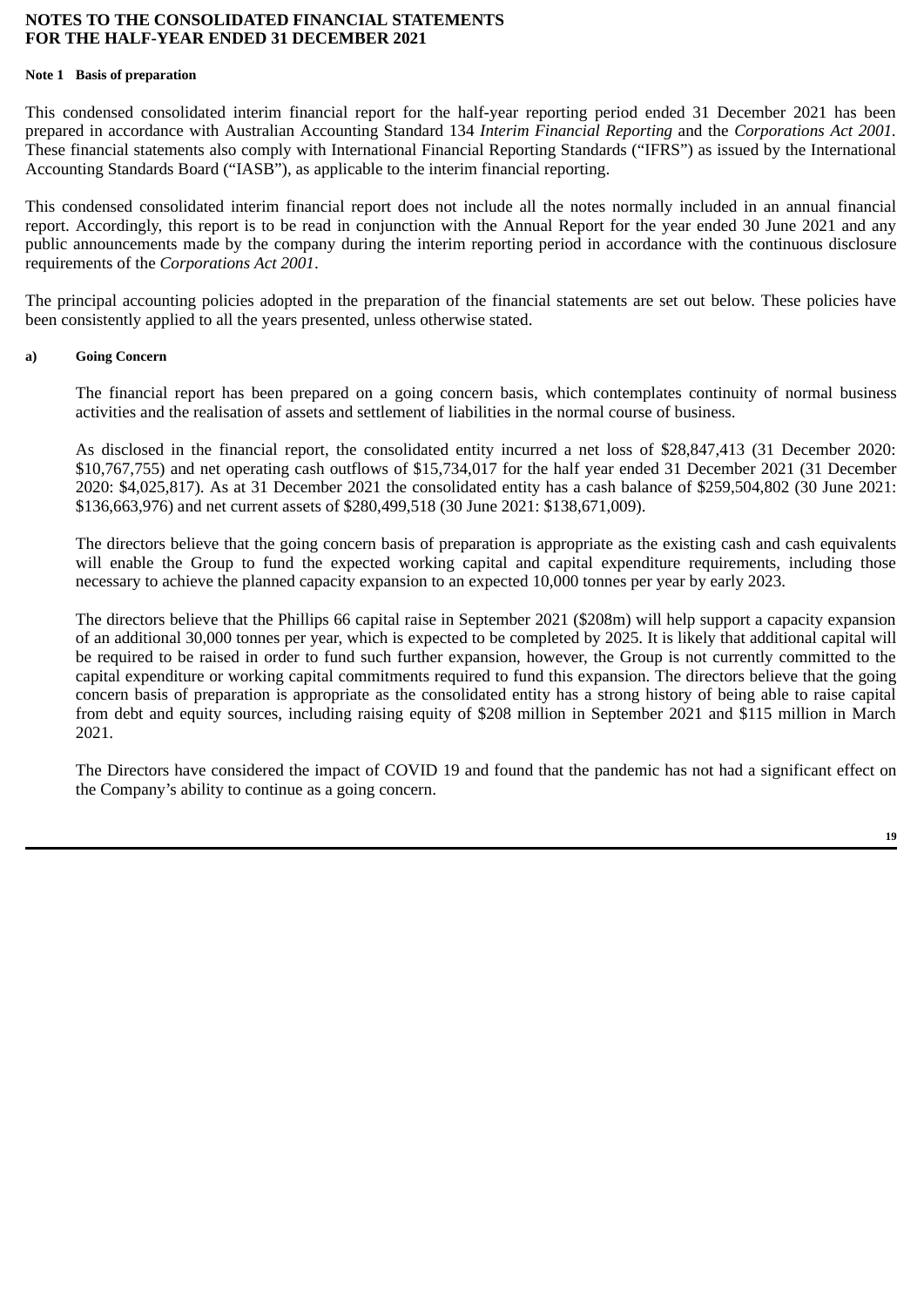#### **Note 1 Basis of preparation (continued)**

## **b) Historical cost convention**

The financial statements have been prepared under the historical cost convention, except for, where applicable, the revaluation of available-for-sale financial assets, financial assets and liabilities at fair value through profit or loss, investment properties, certain classes of property, plant and equipment and derivative financial instruments.

#### **c) New and amended standards adopted by the Group**

There were no new or amended standards adopted by the Group in the six months ended 31 December 2021. These interim financial statements follow the same accounting policies as compared to the 30 June 2021 consolidated financial statements and related notes as filed with the Australian Securities Exchange.

Any new, revised or amending Accounting Standards or Interpretations that are not yet mandatory have not been early adopted.

## **d) Critical accounting estimates**

The preparation of the financial statements requires the use of certain critical accounting estimates. It also requires management to exercise its judgement in the process of applying the Group's accounting policies. The areas involving a higher degree of judgement or complexity, or areas where assumptions and estimates are significant to the financial statements were set out in the 2021 Annual Report.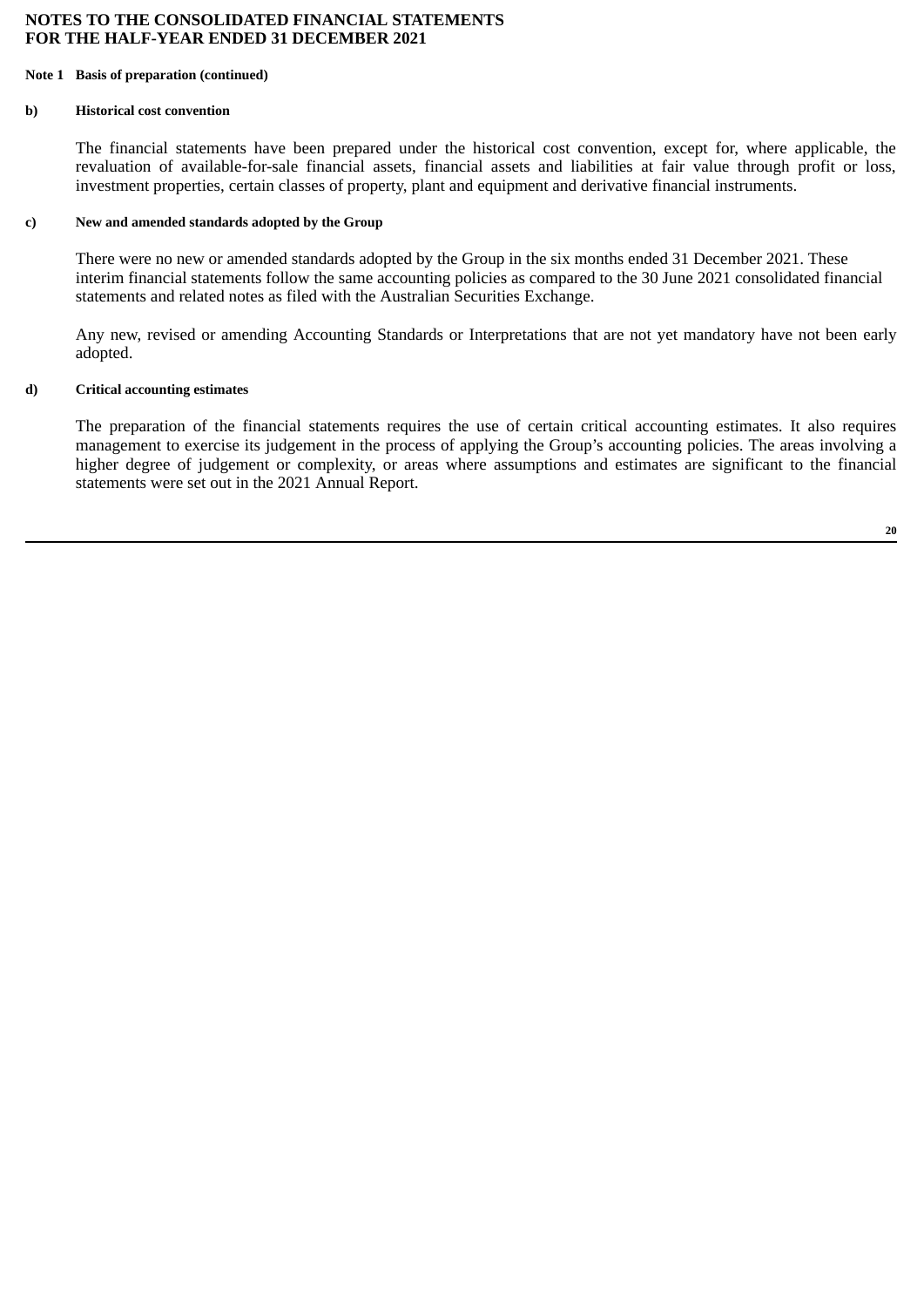#### **Note 2 Segment and revenue reporting**

The Group has identified its operating segments based on the internal reports that are reviewed and used by the Board of Directors (Chief Operating Decision Makers) in assessing performance and determining the allocation of resources. The Company is managed primarily on an operational basis. Operating segments are determined on the basis of financial information reported to the Board.

The board has identified three operating segments being Battery Materials (NOVONIX Anode Materials ('NAM')), Battery Technology (NOVONIX Battery Technology Solutions ('BTS') and NOVONIX Cathode Materials), and Graphite Exploration and Mining (Mt Dromedary Project). The Battery Materials segment develops and manufactures battery anode materials and the Battery Technology segment develops battery cell testing equipment, carries out consulting services and research and development in battery technologies.

## **Basis of accounting for purposes of reporting by operating segments**

#### **a. Accounting policies adopted**

Unless stated otherwise, all amounts reported to the Board of Directors, being the chief operating decision makers with respect to operating segments, are determined in accordance with accounting policies that are consistent with those adopted in the annual financial statements of the Group.

#### **b. Segment assets**

Where an asset is used across multiple segments, the asset is allocated to the segment that receives the majority of the economic value from the asset. In most instances, segment assets are clearly identifiable on the basis of their nature and physical location.

#### **c. Segment liabilities**

Liabilities are allocated to segments where there is a direct nexus between the incurrence of the liability and the operations of the segment. Borrowings and tax liabilities are generally considered to relate to the Group as a whole and are not allocated.

#### **d. Unallocated items**

The following items for revenue, expenses, assets and liabilities are not allocated to operating segments as they are not considered part of the core operations of any segment:

- Interest income
- Corporate administrative and other expenses
- Income tax expense
- Corporate share-based payment expenses
- Corporate marketing and project development expenses
- Corporate cash and cash equivalents
- Security deposits
- Corporate trade and other payables
- Corporate trade and other receivables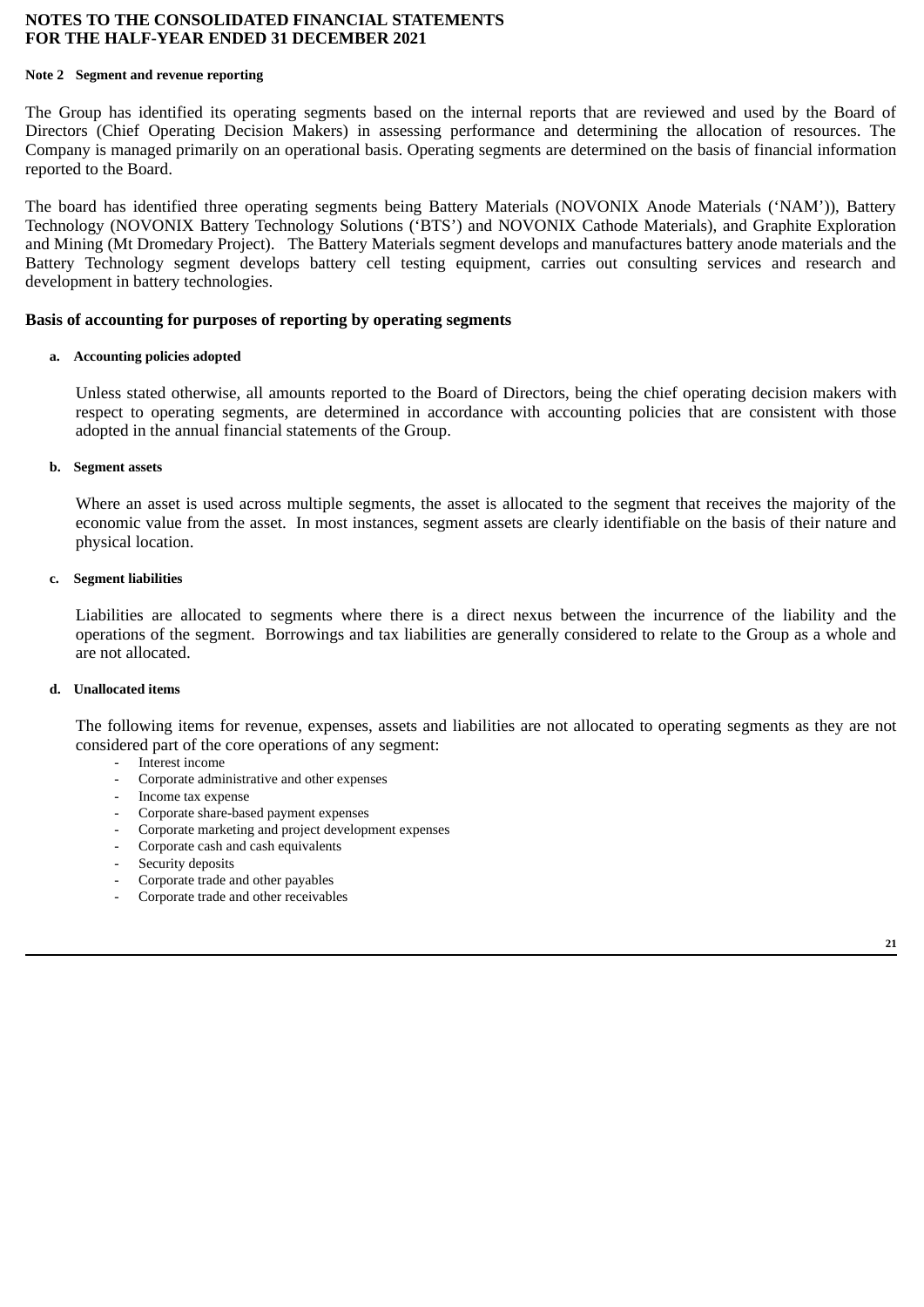#### **Note 2 Segment information (continued)**

# *Segment performance*

|                                                        |                   |                          | <b>Graphite</b>          |                    |                |
|--------------------------------------------------------|-------------------|--------------------------|--------------------------|--------------------|----------------|
|                                                        | <b>Battery</b>    | <b>Battery</b>           | <b>Exploration</b>       |                    |                |
|                                                        | <b>Technology</b> | <b>Materials</b>         | and Mining               | <b>Unallocated</b> | <b>Total</b>   |
| 2021                                                   |                   |                          |                          |                    |                |
| Sales of goods revenue                                 | 1,745,229         | 1,835                    | $\overline{\phantom{0}}$ |                    | 1,747,064      |
| Services revenue                                       | 2,254,053         | $\overline{\phantom{0}}$ | $\overline{\phantom{0}}$ |                    | 2,254,053      |
| Other income                                           | 585,182           | 493,130                  |                          | 2,515              | 1,080,827      |
| Total group revenue and other income                   | 4.584.464         | 494.965                  |                          | 2,515              | 5,081,944      |
| Segment net loss from continuing operations before tax | (2,344,143)       | (11,742,747)             | $\overline{\phantom{0}}$ | (14,760,523)       | (28, 847, 413) |

|                                                               |                                     |                                    | <b>Graphite</b><br><b>Exploration</b> |                          |              |
|---------------------------------------------------------------|-------------------------------------|------------------------------------|---------------------------------------|--------------------------|--------------|
|                                                               | <b>Battery</b><br><b>Technology</b> | <b>Battery</b><br><b>Materials</b> | and Mining                            | <b>Unallocated</b>       | Total        |
| 2020                                                          |                                     |                                    |                                       |                          |              |
| Sales of goods revenue                                        | 546,661                             |                                    | $\overline{\phantom{0}}$              |                          | 546,661      |
| Services revenue                                              | 1,778,880                           | $\overline{\phantom{0}}$           | $\overline{\phantom{a}}$              | $\overline{\phantom{0}}$ | 1,778,880    |
| Other income                                                  | 308,116                             | 16,128                             | ٠                                     | 84,515                   | 408,759      |
| Total group revenue and other income                          | 2,633,657                           | 16,128                             | $\overline{\phantom{a}}$              | 84.515                   | 2,734,300    |
| Segment net profit / (loss) from continuing operations before |                                     |                                    |                                       |                          |              |
| tax                                                           | 68.461                              | (7,363,085)                        | ۰                                     | (3,473,131)              | (10,767,755) |

# *Segment assets*

|                  |                   |                  | Graphite    |                    |              |
|------------------|-------------------|------------------|-------------|--------------------|--------------|
|                  | <b>Battery</b>    | <b>Battery</b>   | Exploration |                    |              |
|                  | <b>Technology</b> | <b>Materials</b> | and Mining  | <b>Unallocated</b> | <b>Total</b> |
|                  |                   |                  |             |                    |              |
| 31 December 2021 | 21,555,800        | 159,575,753      | 3,188,306   | 254,552,299        | 438,872,158  |
| 30 June 2021     | 13,990,451        | 47,899,929       | 3,116,523   | 137,850,370        | 202,857,273  |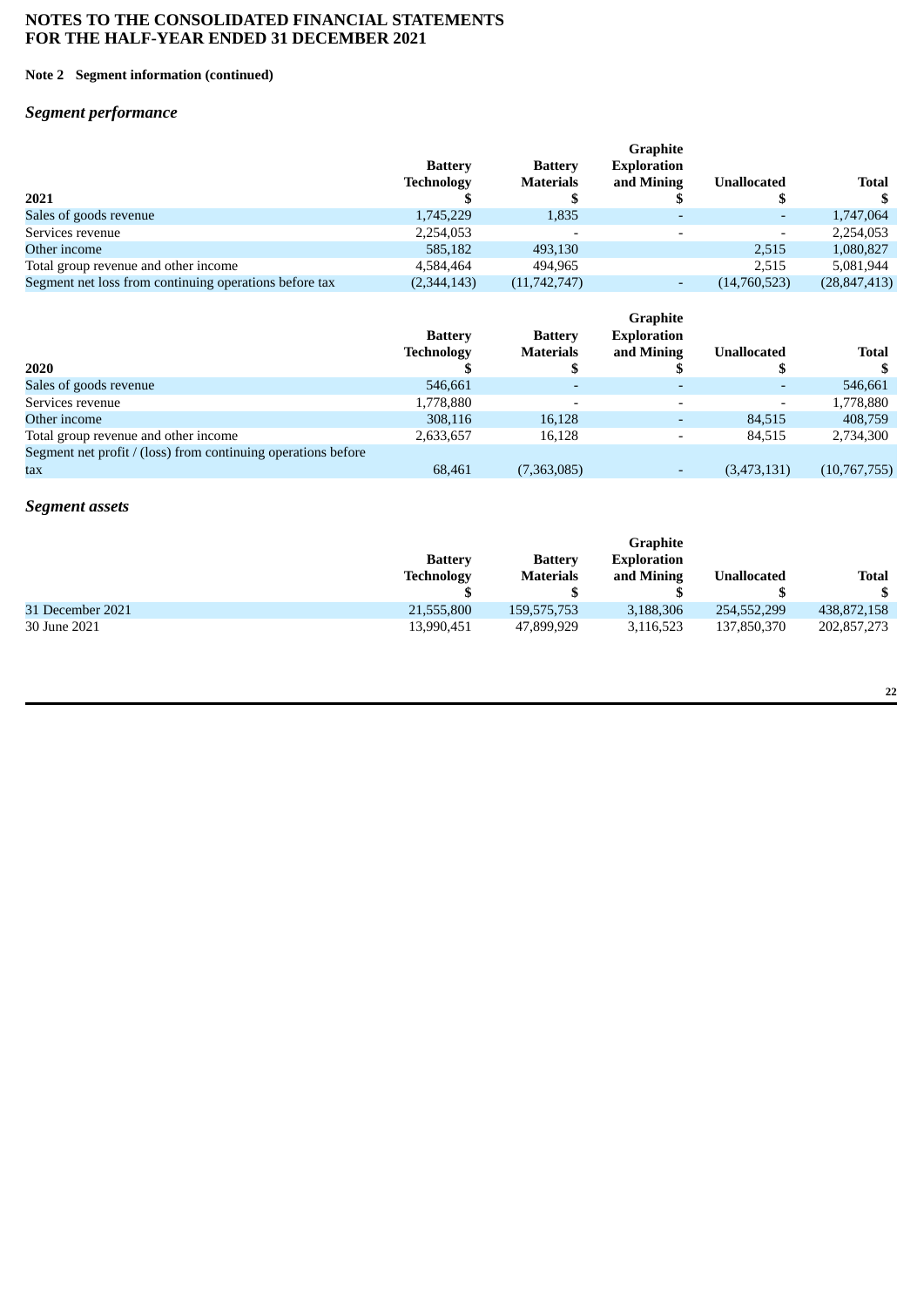#### **Note 2 Segment information (continued)**

#### *Segment liabilities*

|                  |                |                  | <b>Graphite</b>          |                    |              |
|------------------|----------------|------------------|--------------------------|--------------------|--------------|
|                  | <b>Battery</b> | <b>Battery</b>   | <b>Exploration</b>       |                    |              |
|                  | Technology     | <b>Materials</b> | and Mining               | <b>Unallocated</b> | <b>Total</b> |
|                  |                |                  |                          |                    |              |
| 31 December 2021 | 9,030,774      | 54,851,893       | $\overline{\phantom{0}}$ | 940,549            | 64,823,216   |
| 30 June 2021     | 7,440,067      | 9,277,070        | $\overline{\phantom{a}}$ | 1,744,334          | 18,461,471   |

## *Geographical Segments*

For the purposes of segment reporting, all segment activities relating to Battery Materials and Battery Technology are carried out in North America and all segment activities relating to Graphite Exploration and Mining are carried out in Australia.

#### **Note 3 Nasdaq listing related expenses**

On 2 February 2022 the Company's American Depositary Receipts ('ADR's') commenced trading on the Nasdaq Stock Market ('Nasdaq') and its registration statements on Form 20-F and F-6 were declared effective by the U.S. Securities and Exchange Commission. The costs associated with the Nasdaq listing totaled \$4,515,876, of which \$2,175,347 were carried as a prepayment of Deferred share issuance costs at 30 June 2021 and have been expensed in the current period following a change in the Company's plans with respect to its contemplated activities in the US capital markets. The costs associated with the Nasdaq listing consisted of:

|                                     | $\mathbf{s}$ |
|-------------------------------------|--------------|
| Legal fees                          | 3,860,436    |
| <b>Accounting and Advisory fees</b> | 654,602      |
| Other                               | 838          |
|                                     | 4,515,876    |
|                                     |              |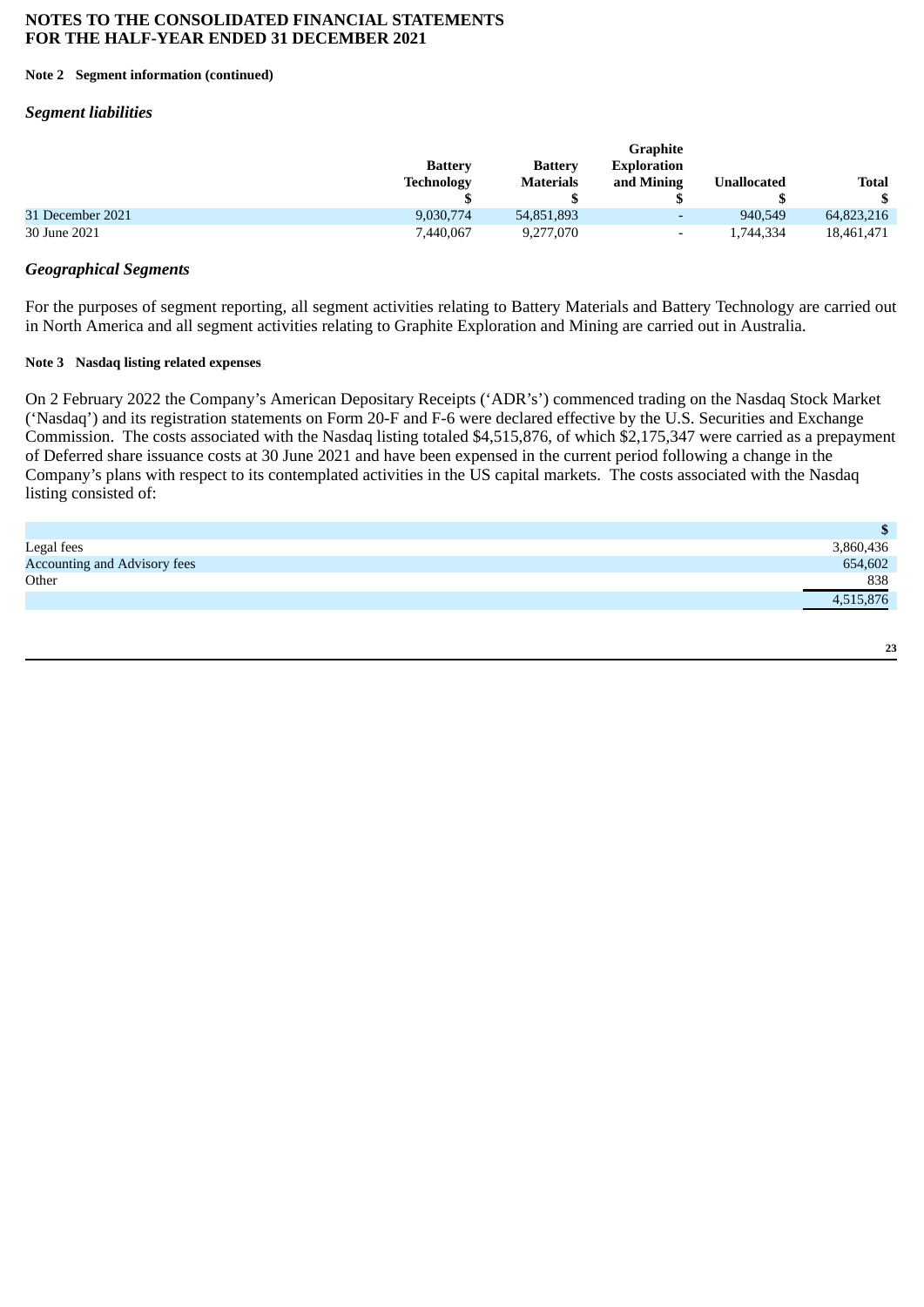## **Note 4 Current assets – Other assets**

| 31 December                   | 30 June                  |
|-------------------------------|--------------------------|
| 2021                          | 2021                     |
|                               | ¢<br>⊅                   |
| Escrow reserves<br>18,142,500 | $\overline{\phantom{0}}$ |

The reserves are funds deposited with the Lender for capital expenditure, insurance, tax, and production as additional collateral for the loan obtained in relation to the purchase of the new facility in Chattanooga, Tennessee. The reserves will be released when the conditions of the loan have been satisfied which is expected to be within 12 months from balance date.

#### **Note 5 Non-current assets – Property, plant and equipment**

|                                                   | <b>31 December</b><br>2021 | 30 June<br>2021 |
|---------------------------------------------------|----------------------------|-----------------|
|                                                   |                            | S               |
| Plant and equipment $-$ at cost                   | 21,014,774                 | 8,004,580       |
| Plant and equipment - accumulated depreciation    | (2,718,936)                | (1,818,257)     |
|                                                   | 18,295,838                 | 6,186,323       |
|                                                   |                            |                 |
| Leasehold improvements – at cost                  | 1,275,095                  | 665,540         |
| Leasehold improvements - accumulated depreciation | (286, 497)                 | (138, 129)      |
|                                                   | 988,598                    | 527,411         |
|                                                   |                            |                 |
| Buildings $-$ at cost                             | 63,735,003                 | 6,283,383       |
| Buildings - accumulated depreciation              | (1,240,336)                | (225, 838)      |
|                                                   | 62,494,667                 | 6,057,545       |
| $Land - at cost$                                  | 3,253,499                  | 1,053,875       |
| Construction work in progress - at cost           | 40,273,168                 | 17,753,291      |
|                                                   | 125,305,770                | 31,578,445      |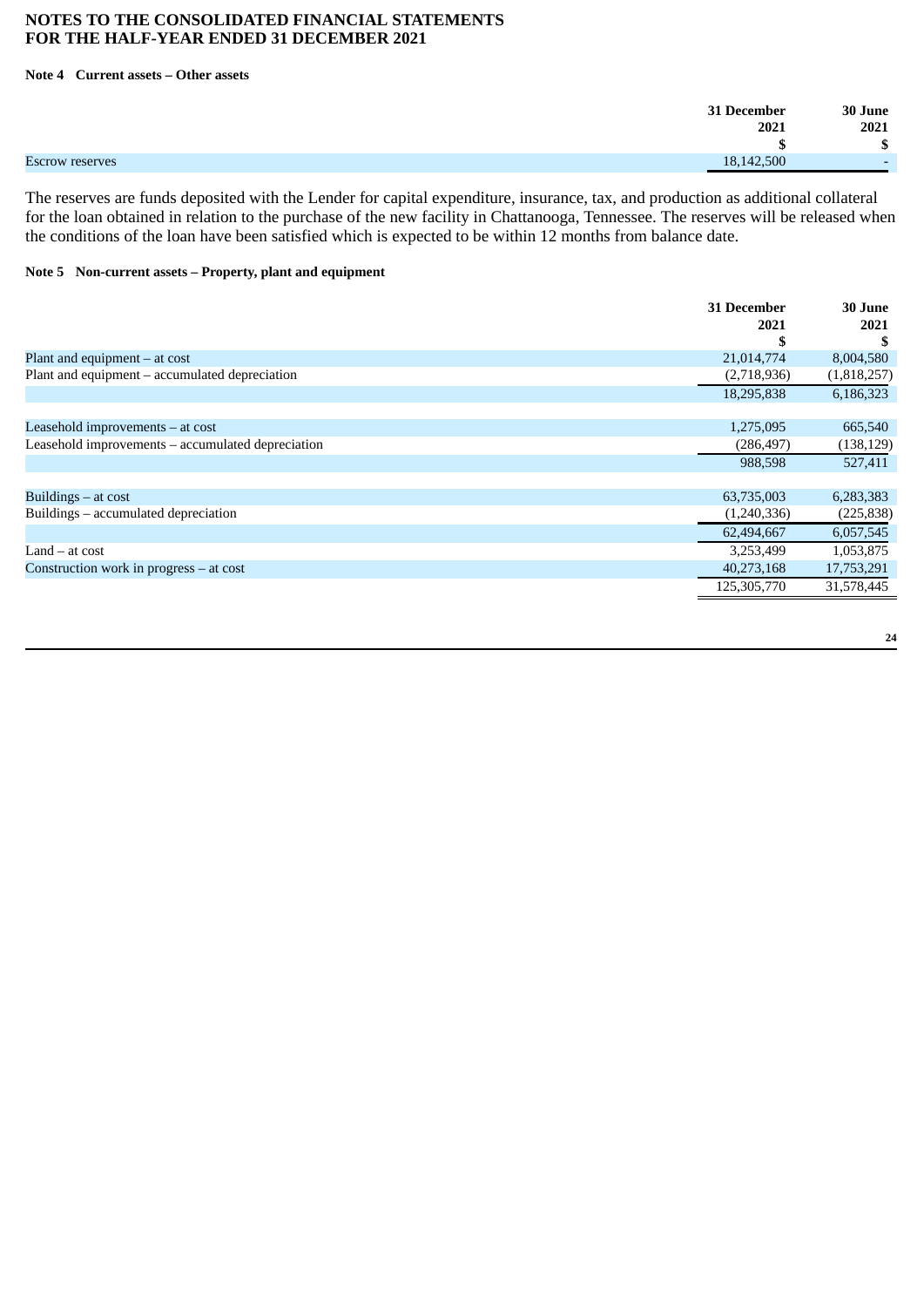#### **Note 5 Non-current assets – Property, plant and equipment (continued)**

|                                  |                          |                          | Leasehold                | <b>Plant and</b> | Construction<br>work in  |                    |
|----------------------------------|--------------------------|--------------------------|--------------------------|------------------|--------------------------|--------------------|
|                                  | Land<br>۰D               | <b>Buildings</b>         | improvements<br>۰п       | equipment        | progress                 | <b>Total</b><br>\$ |
| Half-year ended 31 December 2021 |                          |                          |                          |                  |                          |                    |
| Opening net book amount          | 1,053,875                | 6,057,545                | 527,411                  | 6,186,323        | 17,753,291               | 31,578,445         |
| <b>Additions</b>                 | 2,156,542                | 56,552,896               | 583,835                  | 3,541,844        | 31,608,975               | 94,444,092         |
| Transfer of assets               | 21,260                   | 526,420                  |                          | 9,240,582        | (9,788,262)              |                    |
| <b>Disposals</b>                 | $\overline{\phantom{0}}$ |                          |                          |                  |                          |                    |
| Assets written off               | ۰                        | $\overline{\phantom{a}}$ | $\overline{\phantom{0}}$ |                  | $\overline{\phantom{a}}$ |                    |
| Depreciation charge              | $\overline{\phantom{0}}$ | (1,007,066)              | (142, 906)               | (882, 345)       | $\overline{\phantom{0}}$ | (2,032,317)        |
| <b>Exchange differences</b>      | 21,822                   | 364,872                  | 20,258                   | 209,434          | 699,164                  | 1,315,550          |
| Closing net book amount          | 3,253,499                | 62,494,667               | 988,598                  | 18,295,838       | 40,273,168               | 125,305,770        |

During the half year the Group purchased commercial land and buildings in Chattanooga, USA for USD \$42,600,000 to expand the NAM business. In addition, the Group continued to invest to increase production capacity with additional furnace systems and other production equipment.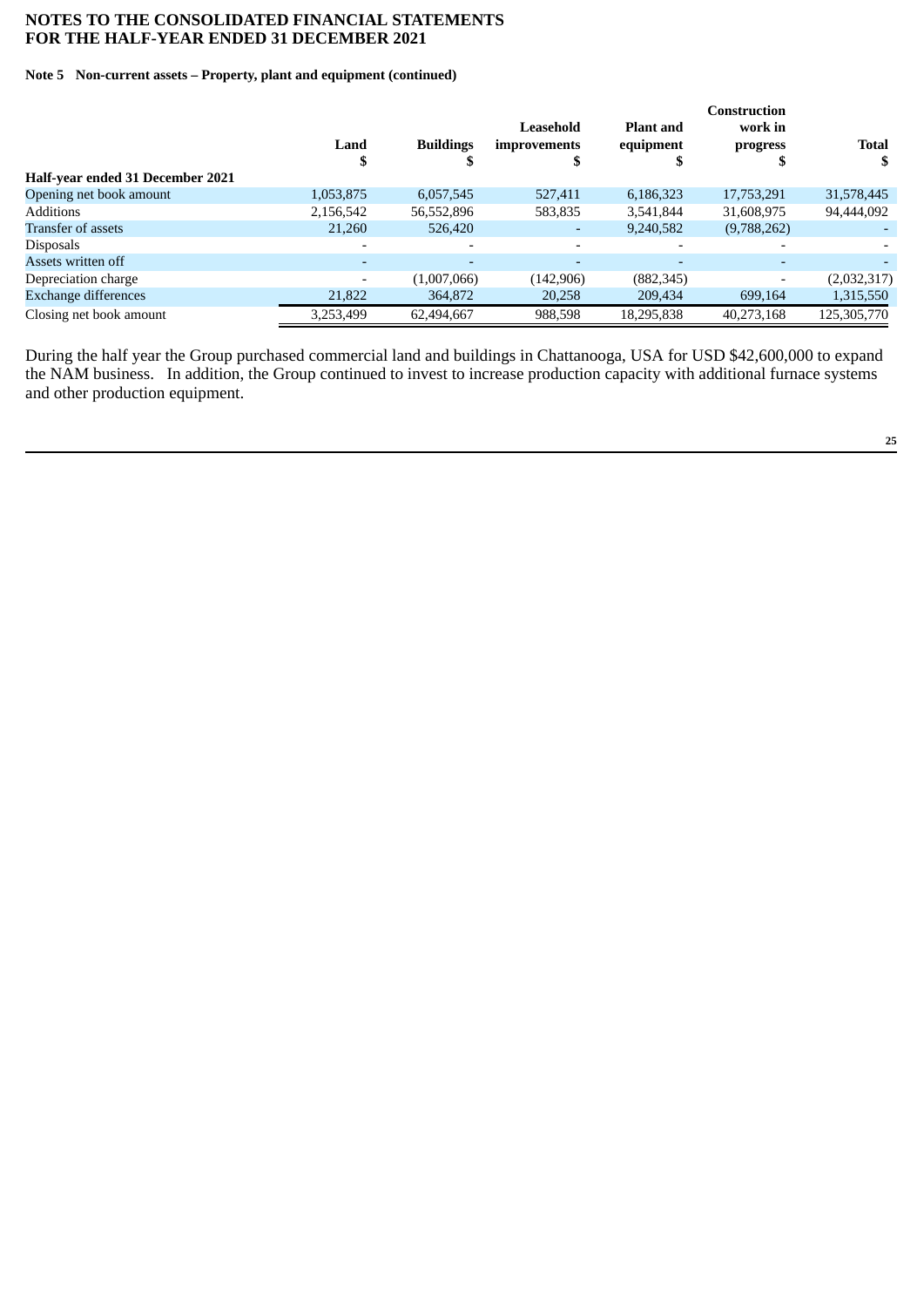#### **Note 6 Non-current assets – Exploration and evaluation assets**

| 31 December                                                | 30 June   |
|------------------------------------------------------------|-----------|
| 2021                                                       | 2021      |
|                                                            |           |
| Exploration and evaluation assets $-$ at cost<br>3,177,356 | 3,108,073 |

The capitalised exploration and evaluation assets carried forward above have been determined as follows:

| Balance at 1 July 2021                    | 3.108.073 |  |
|-------------------------------------------|-----------|--|
| Expenditure incurred during the half-year | 69.283    |  |
| Balance as at 31 December 2021            | 3.177.356 |  |

The Directors have assessed that for the exploration and evaluation assets recognised at 31 December 2021, the facts and circumstances do not suggest that the carrying amount of an asset may exceed its recoverable amount.

#### **Note 7 Non-current assets – Intangible assets**

|                                      |            | <b>31 December</b><br>2021 | 30 June<br>2021 |
|--------------------------------------|------------|----------------------------|-----------------|
| Goodwill                             |            | 16,488,458                 | 15,950,624      |
| Technology                           |            | 526,101                    | 631,085         |
|                                      |            | 17,014,559                 | 16,581,709      |
|                                      | Goodwill   | <b>Technology</b>          | <b>Total</b>    |
| Balance at the beginning of the year | 15,950,624 | 631,085                    | 16,581,709      |
| Exchange differences                 | 537,834    | 20,573                     | 558,407         |
| Amortisation                         |            | (125, 557)                 | (125, 557)      |
| Balance at the end of the year       | 16,488,458 | 526,101                    | 17,014,559      |

Intangible assets, other than goodwill have finite useful lives. The current amortisation charges for intangible assets are included under depreciation and amortisation expense in the consolidated statement of profit or loss and other comprehensive income. Goodwill has an indefinite useful life.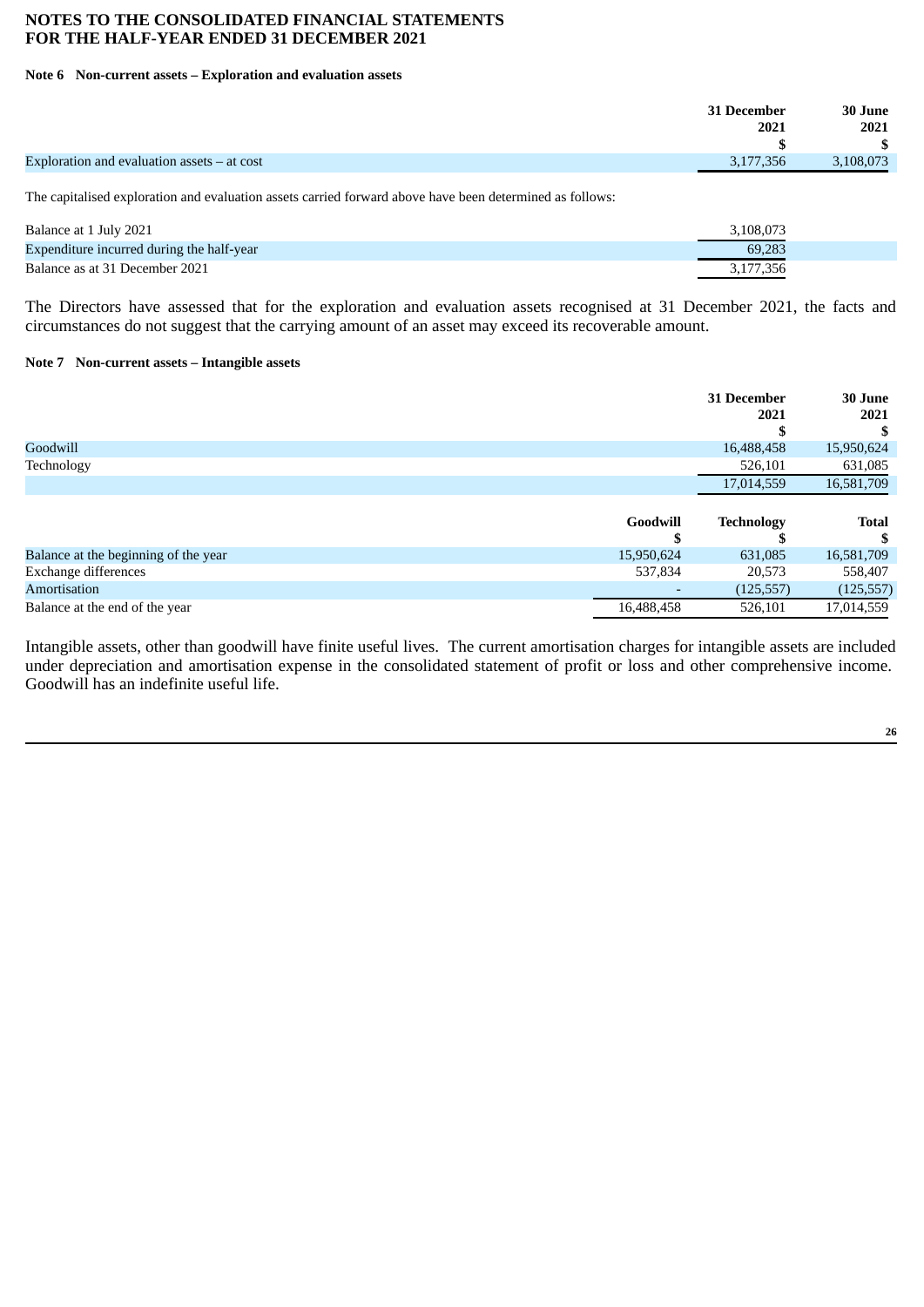#### **Note 8 Borrowings**

|                            | 31 December 2021    |                 |                   |                     |                        |              |
|----------------------------|---------------------|-----------------|-------------------|---------------------|------------------------|--------------|
|                            | <b>Current</b><br>Φ | Non-<br>Current | <b>Total</b><br>J | <b>Current</b><br>D | Non-<br><b>Current</b> | <b>Total</b> |
|                            |                     | \$              |                   |                     |                        | S            |
| Secured                    |                     |                 |                   |                     |                        |              |
| Bank loans (i)             | 1,203,751           | 47,535,999      | 48,739,750        | 110,752             | 5,297,180              | 5,407,932    |
| Total secured borrowings   | 1,203,751           | 47,535,999      | 48,739,750        | 110.752             | 5.297.180              | 5,407,932    |
| Unsecured                  |                     |                 |                   |                     |                        |              |
| Other loans (ii)           | 167,700             | 743,928         | 911,628           | 166,308             | 689,385                | 855,693      |
| Total unsecured borrowings | 167,700             | 743,928         | 911,628           | 166,308             | 689,385                | 855,693      |
| Total borrowings           | 1,371,451           | 48,279,927      | 49,651,378        | 277,060             | 5,986,565              | 6,263,625    |

*(i) Secured liabilities and assets pledged as security*

(a) In December 2017, the group entered into a loan facility to purchase commercial land and buildings in Nova Scotia from which the Battery Technology Solutions business operates. The initial amount loaned under the facility was CAD \$1,330,000.

On 5 February 2021, the group extended the loan facility and the total available amount now available under the facility is CAD \$2,680,000. At 31 December 2021 the facility had been fully drawn down. The total liability at 31 December 2021 is CAD \$2,640,094.

The facility is repayable in monthly instalments, which commenced in December 2017 and ending November 2042.

The Group's freehold land and buildings at 177 Bluewater Road, Bedford, Canada are pledged as collateral against the bank loan. The carrying amount of this asset is \$4,060,643 (June 2021: \$3,104,819).

(b) On 28 May 2021, the Group purchased commercial land and buildings in Nova Scotia, Canada for CAD\$3,550,000 from which the Cathode business will operate. The Group entered into a loan facility to purchase the land and buildings. The total available amount under the facility is CAD \$4,375,000 and it has been fully drawn down as at 31 December 2021. The total liability at 31 December 2021 is CAD \$4,375,000.

The full facility is repayable in monthly instalments, commencing May 2022 and ending April 2047.

The Group's freehold land and buildings at 110 Simmonds Drive, Dartmouth, Canada are pledged as collateral against the bank loan. The carrying amount of this asset is \$5,254,153 (June 2021: \$4,006,926).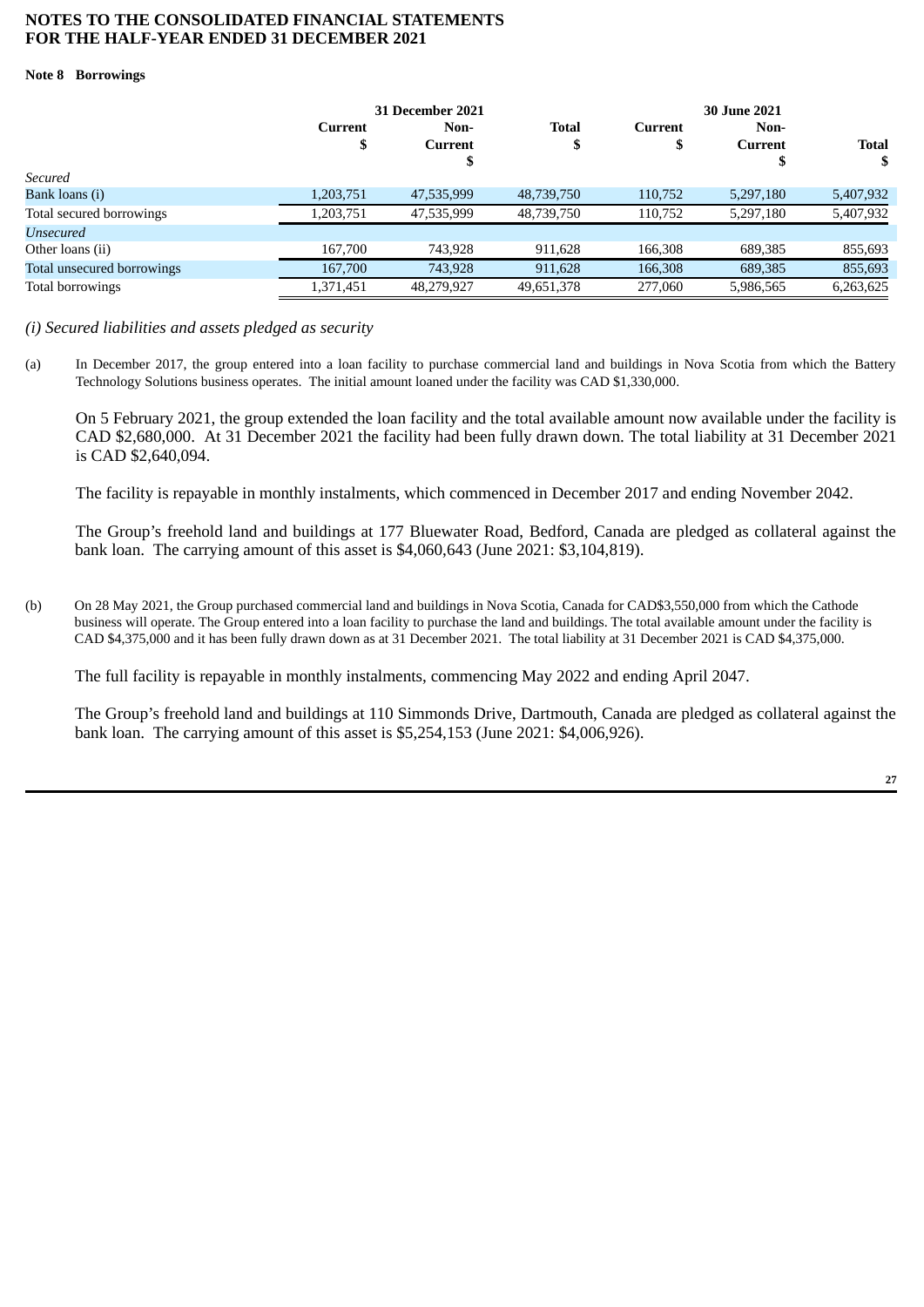#### **Note 8 Borrowings (continued)**

(c) On 28 July 2021, the Group purchased commercial land and buildings in Chattanooga, USA for USD \$42,600,000 to expand the NAM business. The Group entered into a loan facility with PNC Real Estate for USD\$30,100,000 to purchase the land and buildings. The loan has been fully drawn down as at 31 December 2021. The total liability at 31 December 2021 is USD \$29,874,538. The facility is repayable in monthly instalments, which commenced in September 2021 and ending August 2031. The land and buildings at 1029 West 19th Street, Chattanooga, USA have been pledged as security for the loan, the carrying amount of which is \$57,607,103.

#### *(ii) Other loans*

#### **ACOA Loans**

In December 2017, the group entered into a contribution agreement with Atlantic Canada Opportunities Agency (ACOA), for CAD\$500,000. As at 31 December 2021, CAD\$500,000 of the facility has been drawn down. The funding was to assist with expanding the market to reach new customers through marketing and product improvements. The facility is repayable in monthly instalments which commenced in September 2019 and ending May 2027.

In October 2018, the group entered into another contribution agreement with Atlantic Canada Opportunities Agency (ACOA), for CAD\$500,000. As at 31 December 2021, CAD\$500,000 of the facility has been drawn down. The funding was to assist in establishing a battery cell manufacturing facility. The facility is repayable in monthly instalments which commenced in April 2020 and ending December 2026.

During the half year, the group entered into a further contribution agreement with Atlantic Canada Opportunities Agency (ACOA), for CAD\$250,000. As at 31 December 2021, CAD \$125,000 of the facility has been drawn down. The funding was to assist in expanding the BTS operations. The facility is repayable in monthly instalments commencing January 2024 and ending December 2026.

## *(iii) Fair value*

For all borrowings, other than the ACOA loan noted at (ii) above, the fair values are not materially different to their carrying amounts, since the interest payable on those borrowings is either close to current market rates or the borrowings are of a shortterm nature.

The ACOA loans are interest free. The initial fair value of the ACOA loans were determined using a market interest rate for equivalent borrowings at the issue date. This resulted in a day one gain of \$100,152 in FY2018 (December 2017 loan), a day 1 gain of \$114,106 in FY2019 (October 2018 loan) and a day 1 gain of \$21,214 in the current reporting period.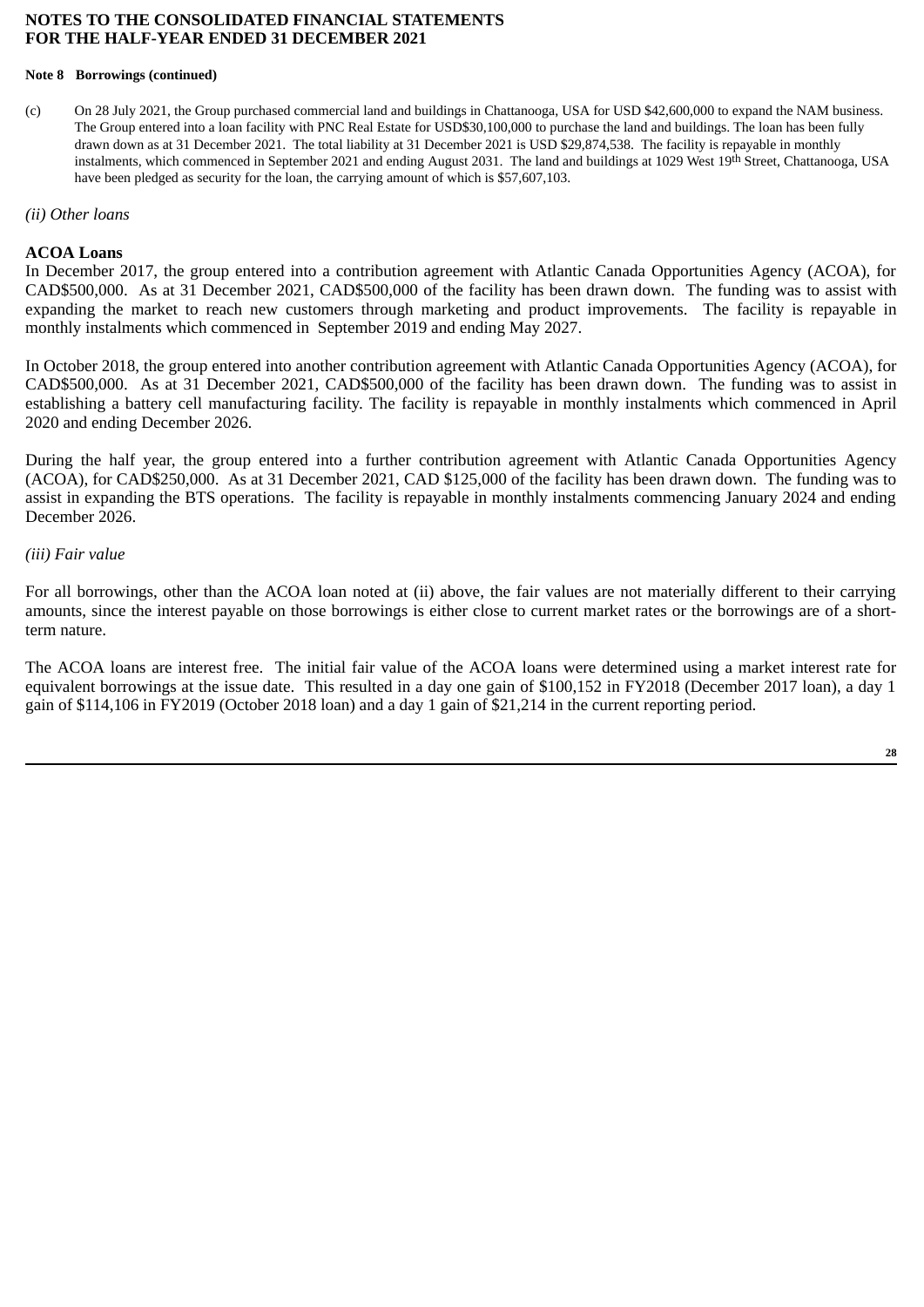#### **Note 8 Borrowings (continued)**

# *Maturities of financial liabilities*

As at 31 December 2021, the contractual maturities of the group's non-derivative financial liabilities were as follows:

| Contractual<br>maturities<br>of financial<br><b>liabilities</b> | Less<br>than 6<br>months | $6 - 12$<br>months       | <b>Between</b><br><b>1 and 2</b><br>vears | <b>Between</b><br>2 and 5<br>years | Over<br>5 years          | <b>Total</b><br>contractual<br>cash flows | <b>Carrying</b><br>amount |
|-----------------------------------------------------------------|--------------------------|--------------------------|-------------------------------------------|------------------------------------|--------------------------|-------------------------------------------|---------------------------|
| At 31 December 2021                                             |                          |                          |                                           |                                    |                          |                                           |                           |
| Trade and other payables                                        | 3,243,997                | $\overline{\phantom{0}}$ | $\overline{\phantom{0}}$                  |                                    | $\overline{\phantom{0}}$ | 3.243.997                                 | 3.243.997                 |
| Lease liabilities                                               | 373,185                  | 383,329                  | 778.867                                   | 2,369,370                          | 5.857.608                | 9.762.359                                 | 7,575,343                 |
| <b>Borrowings</b>                                               | 645,389                  | 726,060                  | 1,487,463                                 | 4,658,443                          | 42,049,244               | 49,566,599                                | 49,651,378                |
| Total non-derivatives                                           | 4,262,571                | 1,109,389                | 2,266,330                                 | 7,027,813                          | 47,906,852               | 62,572,955                                | 60,470,718                |

#### **Note 9 Contract liabilities**

|                                    | 31 December | 30 June |
|------------------------------------|-------------|---------|
|                                    | 2021        | 2021    |
|                                    |             |         |
| Contract liabilities – Current     | 221,786     | 310,102 |
| Contract liabilities - Non-current | 4,130,712   | $-$     |
|                                    | 4,352,498   | 310,102 |

During the half year period the Group received grant funds of USD\$3,000,000 from the Department of Economic and Community Development in the State of Tennessee, USA. The grant funds are conditional upon the Group creating, filling and maintaining 290 jobs in the State of Tennessee. The grant is repayable if a minimum of 50% of the jobs are not filled. Accordingly, as at 31 December 2021 the full amount of the grant has been deferred and classed as contract liabilities.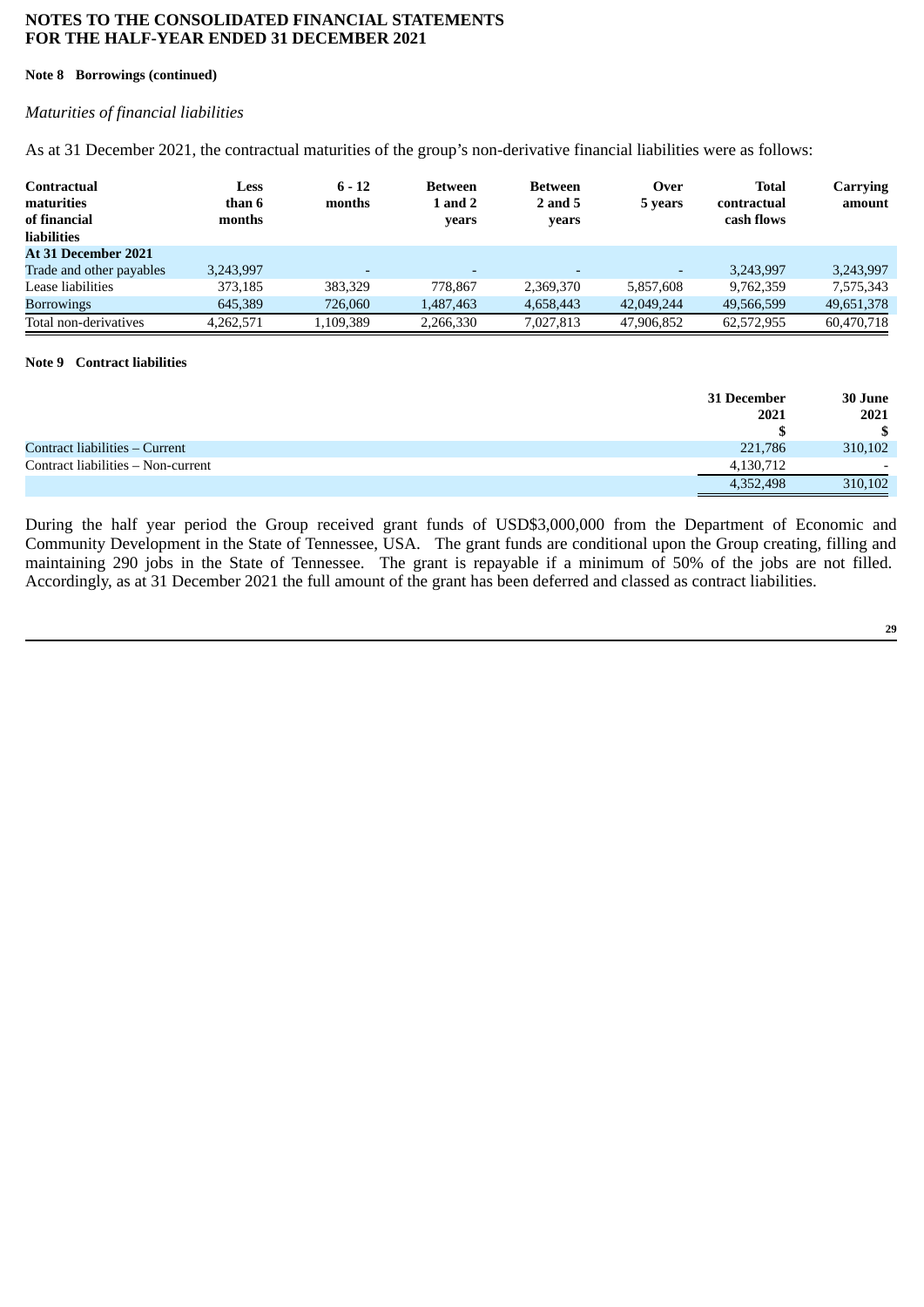#### **Note 10 Contributed equity**

|                             | 31 December   | 30 June 2021  | <b>31 December</b> | 30 June 2021 |
|-----------------------------|---------------|---------------|--------------------|--------------|
|                             | 2021          | <b>Shares</b> | 2021               |              |
|                             | <b>Shares</b> |               |                    |              |
| (a)<br><b>Share capital</b> |               |               |                    |              |
| Ordinary shares Fully paid  | 483.855.813   | 404,601,384   | 441.176.548        | 233,196,507  |
|                             |               |               |                    |              |

#### **(b) Ordinary share capital**

|                   |                                |             | Number of     | Issue |             |
|-------------------|--------------------------------|-------------|---------------|-------|-------------|
| <b>Date</b>       | <b>Details</b>                 | <b>Note</b> | <b>Shares</b> | Price |             |
| 1 July 2021       | Balance                        |             | 404,601,384   |       | 233,196,507 |
| 30 September 2021 | Placement shares               | (d)         | 77,962,578    | 2.66  | 208,138,475 |
| 14 December 2021  | Exercise of performance rights | (c)         | 1,291,851     |       |             |
|                   | Share issue costs              |             |               |       | (158, 434)  |
| 31 December 2021  | Balance                        |             | 483,855,813   |       | 441,176,548 |

#### **(c) Exercise of performance rights**

On 14 December 2021, 1,291,851 ordinary shares were issued on the exercise of vested performance rights. Of these, 599,851 were issued to Key Management Personnel (Robert Natter 200,000; Anthony Bellas 200,000; Nick Liveris 107,851; Chris Burns 92,000) following shareholder approval at the Annual General Meeting held on 30 November 2021 (refer note 13), 600,000 were issued to Philip St Baker (a related party of Director Trevor St Baker), and 92,000 were issued to employees of the Group.

#### **(d) Placement shares**

On 30 September 2021, 77,962,578 ordinary shares were issued to Phillips 66 for a purchase price of USD\$150 million, which converted to AUD\$2.66 per share.

#### **(e) Capital Management**

The Group's objectives when managing capital are to safeguard its ability to continue as a going concern, so that it can continue to provide returns for shareholders, benefits for other stakeholders and to maintain an optimal capital structure to reduce the cost of capital.

The capital structure of the Group includes equity attributable to equity holders, comprising of issued capital, reserves and accumulated losses. In order to maintain or adjust the capital structure, the Company may issue new shares, sell assets to reduce debt or adjust the level of activities undertaken by the company.

The Group monitors capital on the basis of cash flow requirements for operational and capital expenditure. The Group will continue to use capital market issues to satisfy anticipated funding requirements.

The Group has no externally imposed capital requirements. The Group's strategy for capital risk management is unchanged from prior years.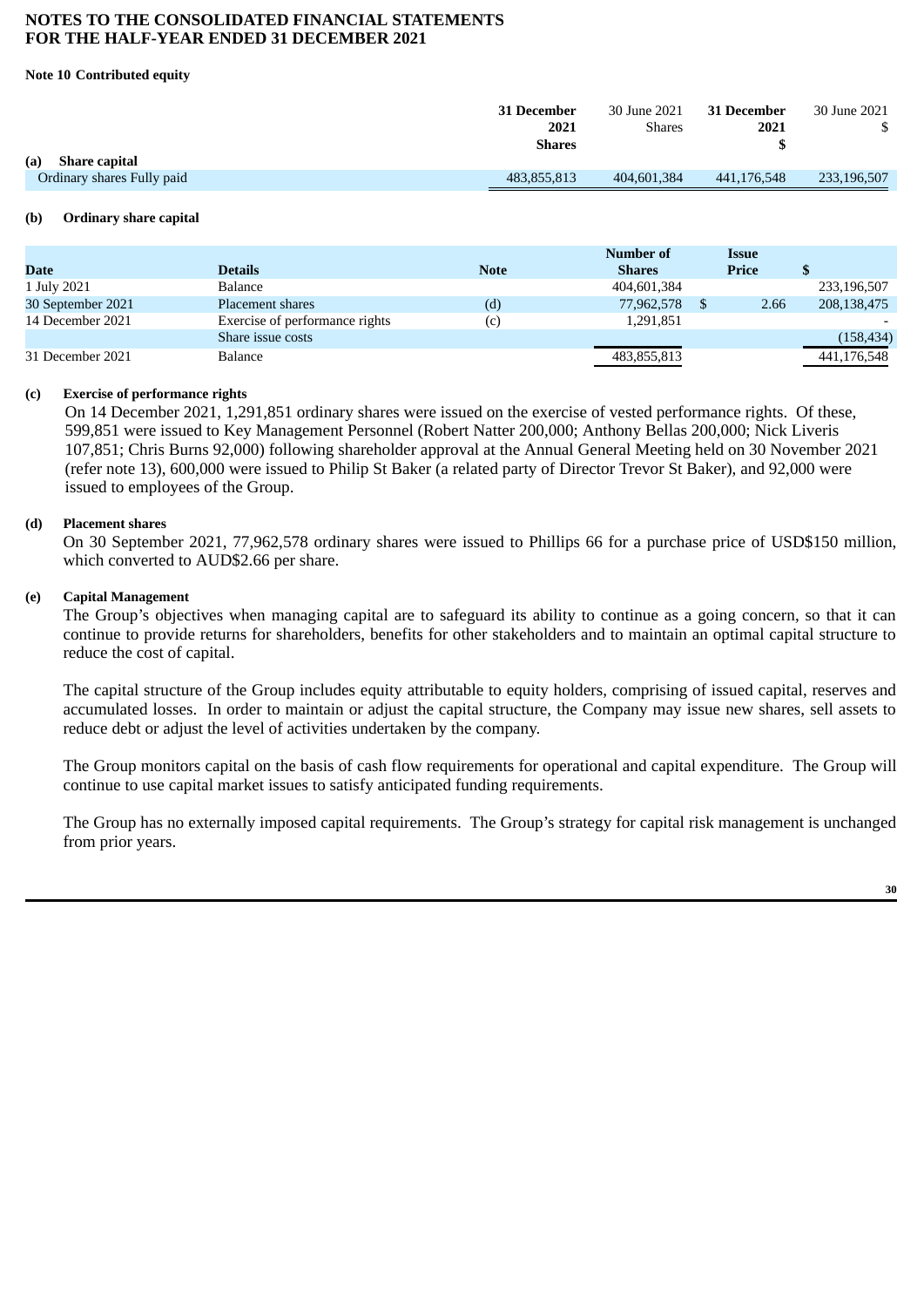#### **Note 11 Earnings per share**

|                                                                                            | <b>Consolidated</b> |               |
|--------------------------------------------------------------------------------------------|---------------------|---------------|
|                                                                                            | 2021<br>J           | 2020<br>S     |
| Earnings per share for loss from continuing operations                                     |                     |               |
| Loss after income tax attributable to the owners of NOVONIX Limited                        | (28, 847, 413)      | (10,767,755)  |
|                                                                                            |                     |               |
|                                                                                            | Number              | <b>Number</b> |
| Weighted average number of shares used in calculating basic and diluted earnings per share | 443,702,029         | 350, 122, 170 |
|                                                                                            | <b>Cents</b>        | <b>Cents</b>  |
| Basic earnings per share                                                                   | (6.50)              | (3.08)        |
| Diluted earnings per share                                                                 | (6.50)              | (3.08)        |

#### **Note 12 Related party transactions**

During the half-year period the Group entered into the following related party transactions.

- (a) On 14 December 2021, 599,851 ordinary shares were issued to Key Management Personnel (Robert Natter 200,000, Anthony Bellas 200,000, Nick Liveris 107,851, Chris Burns 92,000) on the exercise of 800,000 performance rights. Both Nick Liveris and Chris Burns exercised 200,000 performance rights, with the ordinary shares being settled on a net withholding tax basis (refer to Note 13(c)).
- (b) On 14 December 2021, 600,000 ordinary shares were issued to Philip St Baker (a related party of Trevor St Baker) on the exercise of 600,000 performance rights.

#### **Note 13 Share based payments**

Share based payments expense for the half year period is derived as follows:

|                                                       | 2021        |
|-------------------------------------------------------|-------------|
|                                                       |             |
| Share rights granted in current period (a)            | 789,940     |
| Performance rights granted in current period (b)      | 10,739,370  |
| Performance rights granted in prior year              | 151,056     |
| Options granted in prior year                         | 97,055      |
| Share based payment expense                           | 11,777,421  |
| Performance rights cash settled in current period (c) | (3,426,420) |
| Movement in share based payments reserve              | 8,351,001   |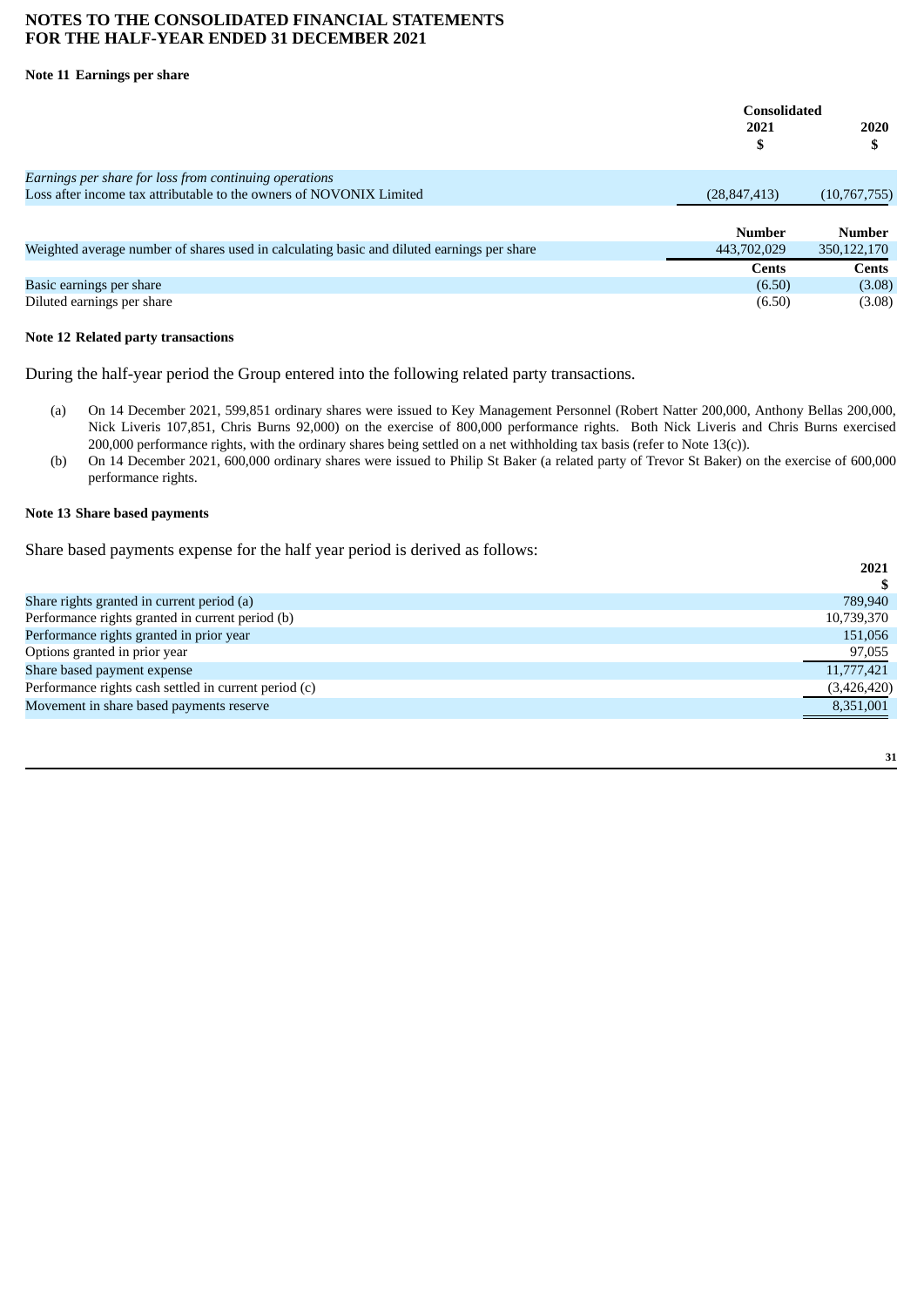#### **Note 13 Share based payments (continued)**

# **(a) Share rights granted in the current period**

During the half year share rights were granted to non-executive Directors following shareholder approval at the Annual General Meeting on 30 November 2021. The share rights are convertible to ordinary shares on a 1:1 basis and vest on 30 June 2022. The value of each share right was determined with reference to the market value of the underlying securities on grant date. An expense of \$789,940 has been recognised in the half year ended 31 December 2021. Further details of the share rights are set out in the table below:

| <b>Name</b>            | Grant date       | <b>Number</b> Vesting date | Fair<br>value | <b>Expiry</b>            | <b>Expense</b><br>recognised in<br>half year |
|------------------------|------------------|----------------------------|---------------|--------------------------|----------------------------------------------|
| <b>Anthony Bellas</b>  | 30 November 2021 | 66,000 30 June 2022        | \$            | 11.95 30 June 2023       | 115,329                                      |
| <b>Andrew Liveris</b>  | 30 November 2021 | 66,000 30 June 2022        | \$            | 11.95 30 June 2023       | 115,329                                      |
| <b>Robert Cooper</b>   | 30 November 2021 | 66,000 30 June 2022        | \$            | 11.95 30 June 2023       | 115,329                                      |
| <b>Trevor St Baker</b> | 30 November 2021 | 66,000 30 June 2022        | \$            | 11.95 30 June 2023       | 115,329                                      |
| Greg Baynton           | 30 November 2021 | 27,500 30 June 2022        | \$            | 11.95 30 June 2023       | 328,6241                                     |
|                        |                  |                            |               | Total expense recognised | 789,940                                      |

 $1$  Greg Baynton retired as a Director on 30 November 2021, but retained his performance rights. The expense associated with his Share Rights has been accelerated and the full value of the share rights has been recognised in the half year

# **(c) Performance rights granted in the current period**

During the half year performance rights (convertible to ordinary shares on a 1:1 basis) were granted to Key Management Personnel, other employees and contractors as set out in the table below. The value of each performance right was determined with reference to the market value of the underlying securities on grant date. An expense of \$10,739,370 has been recognised in the half year ended 31 December 2021. Further details of the performance rights are set out in the table below: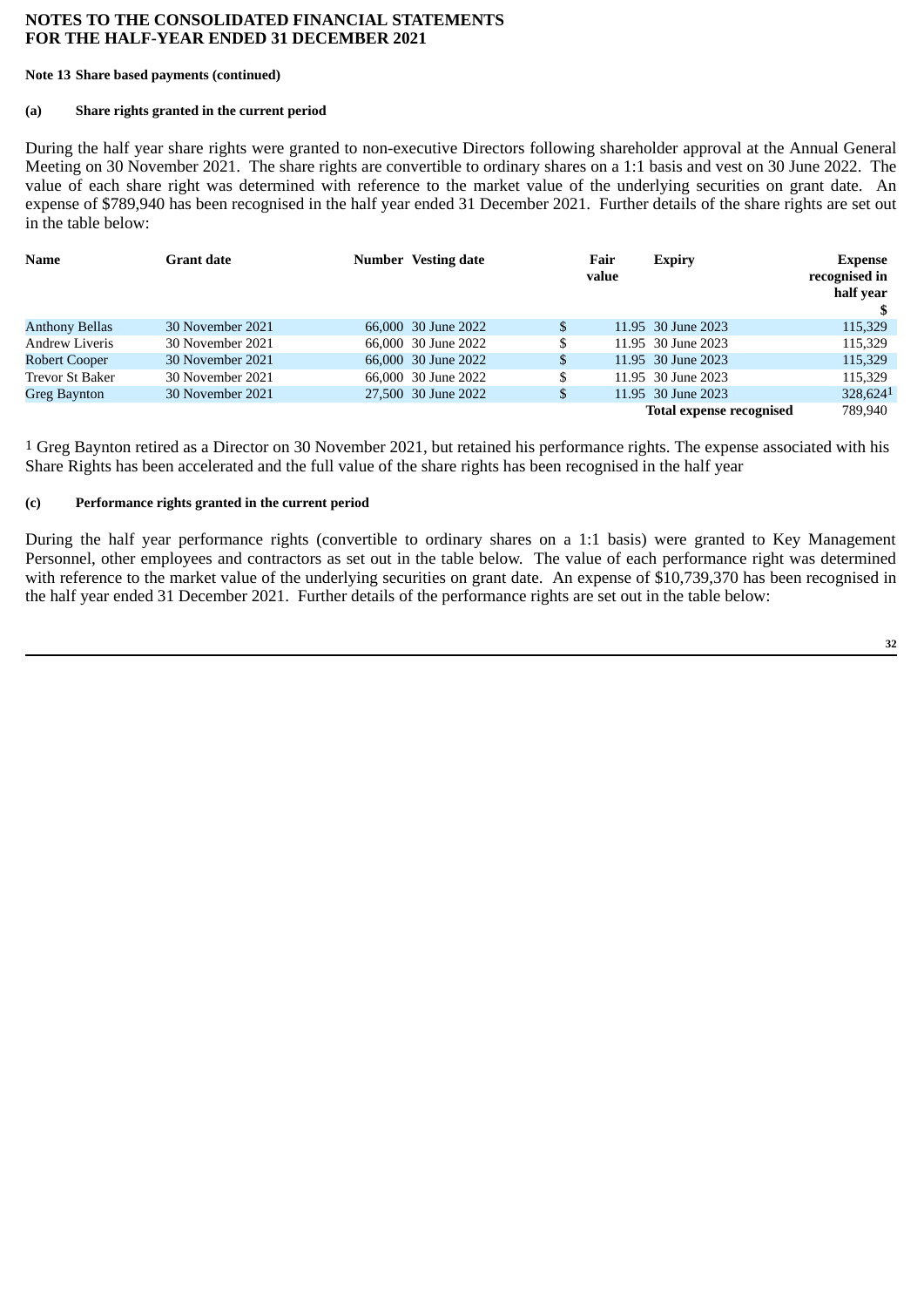#### **Note 13 Share based payments (continued)**

| Name                  | <b>Grant date</b> |         | <b>Number</b> Vesting date                                                             | Fair<br>value | <b>Expiry</b>                   | <b>Expense</b><br>recognised in<br>half year<br>\$ |
|-----------------------|-------------------|---------|----------------------------------------------------------------------------------------|---------------|---------------------------------|----------------------------------------------------|
| Rashda Buttar         | 6 October 2021    |         | 1/4 22 April 2022<br>1/4 22 April 2023<br>1/4 22 April 2024                            |               | Cessation of<br>employment      |                                                    |
|                       |                   |         | 150,000 ¼ 22 April 2025                                                                | \$<br>4.92    |                                 | 137,661                                            |
| <b>Anthony Bellas</b> | 30 November 2021  | 200,000 | 30 November 2021                                                                       | \$            | 11.95 30 June 2022              | 2,390,000                                          |
| <b>Robert Natter</b>  | 30 November 2021  |         | 200,000 30 November 2021                                                               | \$            | 11.95 30 June 2022              | 2,390,000                                          |
| Nick Liveris          | 30 November 2021  |         | 200,000 30 November 2021                                                               | \$            | 11.95 30 June 2022              | 2,390,000                                          |
| <b>Chris Burns</b>    | 30 November 2021  |         | 200,000 30 November 2021                                                               | \$            | 11.95 30 June 2022              | 2,390,000                                          |
| Non-KMP employees     | 1 July 2021       |         | 1/4 30 June 2022<br>1/4 30 June 2023<br>1/4 30 June 2024<br>1,000,000 1/4 30 June 2025 | \$<br>2.32    | Cessation of<br>employment      | 610,136                                            |
| Non-KMP employees     | 6 October 2021    |         | 4 equal annual tranches<br>commencing on the<br>anniversary of                         |               | Cessation of<br>employment      |                                                    |
|                       |                   | 220,000 | employment                                                                             | \$<br>4.92    |                                 | 175,494                                            |
| Non-KMP employees     | 6 December 2021   |         | 4 equal annual tranches<br>commencing on the<br>anniversary of                         |               | Cessation of<br>employment      |                                                    |
|                       |                   | 100,000 | employment                                                                             | \$<br>8.09    |                                 | 47,625                                             |
| Non-KMP employees     | 20 December 2021  |         | 4 equal annual tranches<br>commencing on the<br>anniversary of                         |               | Cessation of<br>employment      |                                                    |
|                       |                   |         | 15,589 employment                                                                      | \$<br>8.88    |                                 | 2,172                                              |
| Non-KMP employees     | 6 October 2021    |         | 10 equal tranches linked<br>to tonnages of anode                                       |               | Cessation of<br>employment      |                                                    |
|                       |                   |         | 500,000 material sold                                                                  | \$<br>4.92    |                                 | 206,282                                            |
|                       |                   |         |                                                                                        |               | <b>Total expense recognised</b> | 10,739,370                                         |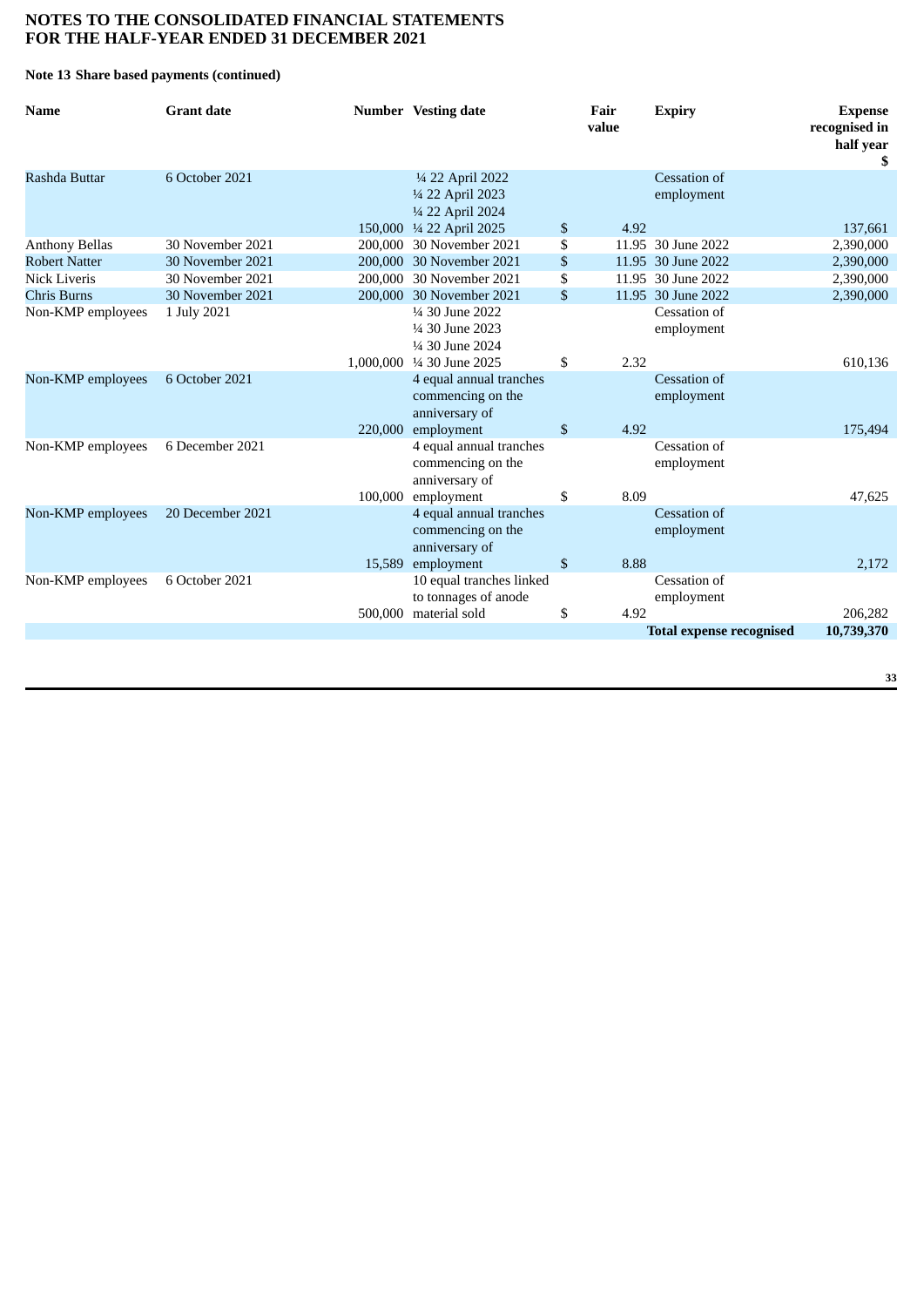#### **Note 13 Share based payments (continued)**

# **(c) Performance rights cash settled in the current period**

The Group has an obligation to withhold tax on the vesting of performance rights for employees resident in the USA and Canada. As consideration for the withholding tax, the Group reduces the number of shares to be issued to the employees (net settled).

During the half year period the Group net settled the following share based payments:

| <b>Name</b>       | <b>Vesting date</b> | Performance<br>rights vested<br>&<br>exercised | <b>Net settled</b><br>shares | <b>Withholding</b><br>obligation |
|-------------------|---------------------|------------------------------------------------|------------------------------|----------------------------------|
| Chris Burns       | 30 November 2021    | 200,000                                        | 92,000                       | 1,290,600                        |
| Nick Liveris      | 30 November 2021    | 200,000                                        | 107,851                      | 1,101,180                        |
| Non-KMP employees | 11 December 2021    | 200,000                                        | 92,000                       | 1,034,640                        |
|                   |                     |                                                | Total                        | 3,426,420                        |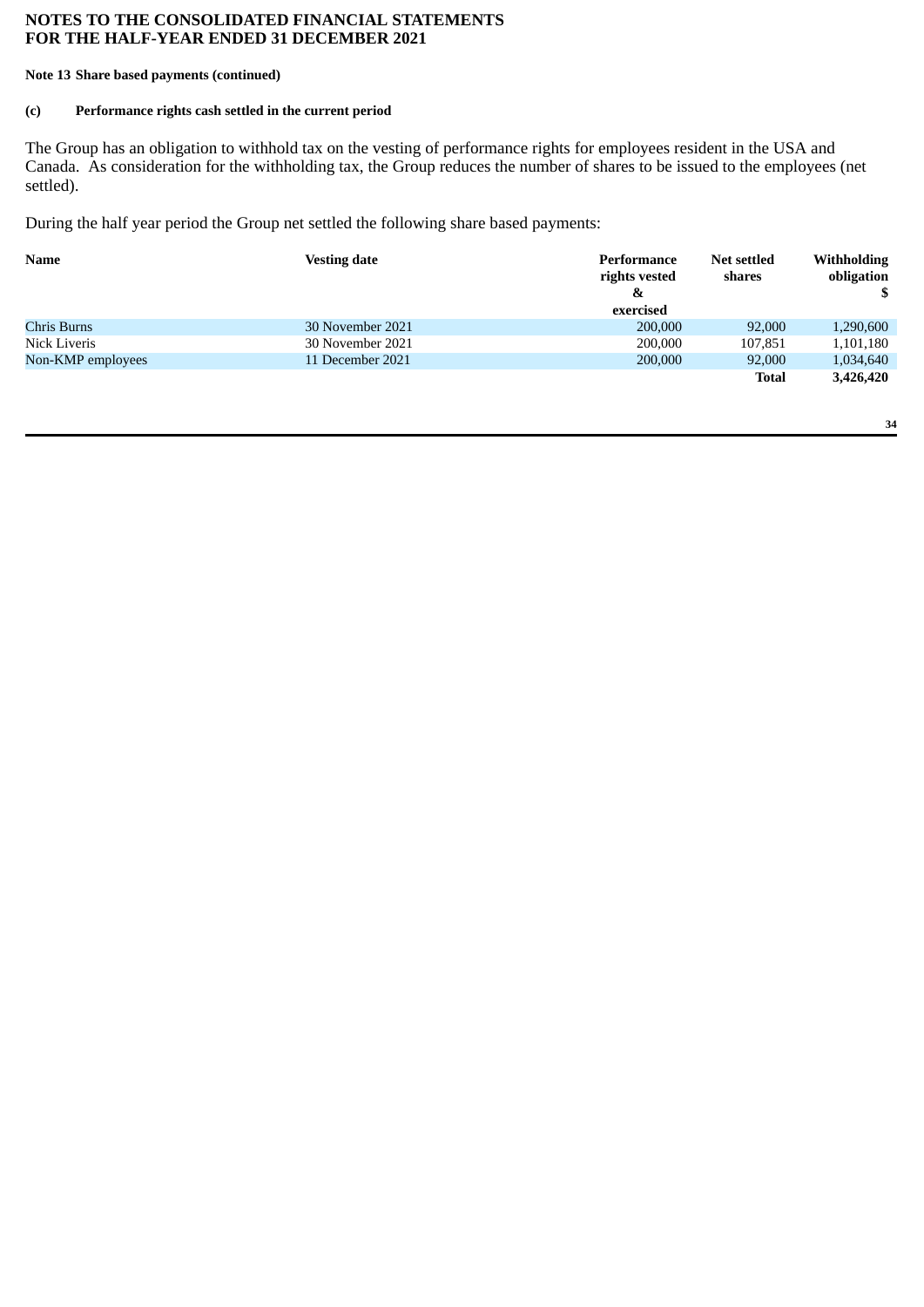#### **Note 14 Events occurring after the balance sheet date**

Since 31 December 2021, the Group has:

(a) Entered into a Securities Purchase Agreement and a Supply Agreement with KORE Power on 31 January 2022.

Under the Securities Purchase Agreement NOVONIX purchased 3,333,333 shares in KORE Power (approximately a 5% stake in KORE Power) for USD \$25 million. The consideration for the KORE Power shares was paid in a combination of 50% cash and 50% through the issue of 1,924,723 ordinary shares in NOVONIX, calculated at a price using a 5% discount to the 20-day VWAP ending three trading days prior to closing date. These shares were issued upon completion on 31 January 2022.

Under the Supply Agreement, NOVONIX will become the exclusive supplier to KORE Power's US large scale battery cell manufacturing facility. NOVONIX will begin supplying graphite anode material at a rate of 3,000 tonnes per annum beginning in 2024, and ramping up to approximately 12,000 tonnes per annum in 2027, subject to customer requirements. The Supply Agreement is for an initial term of five years.

(b) Commenced trading on the Nasdaq Stock Market (Nasdaq) and its registration statements on Form 20-F and F-6 have been declared effective by the US Securities and Exchange Commission. The Bank of New York Mellon has been appointed depositary, custodian and registrar for the Level II ADR program.

No other matters or circumstances have arisen since 31 December 2021 that have significantly affected, or may significantly affect, the operations of the consolidated entity, the results of those operations or the state of affairs of the consolidated entity in future financial years.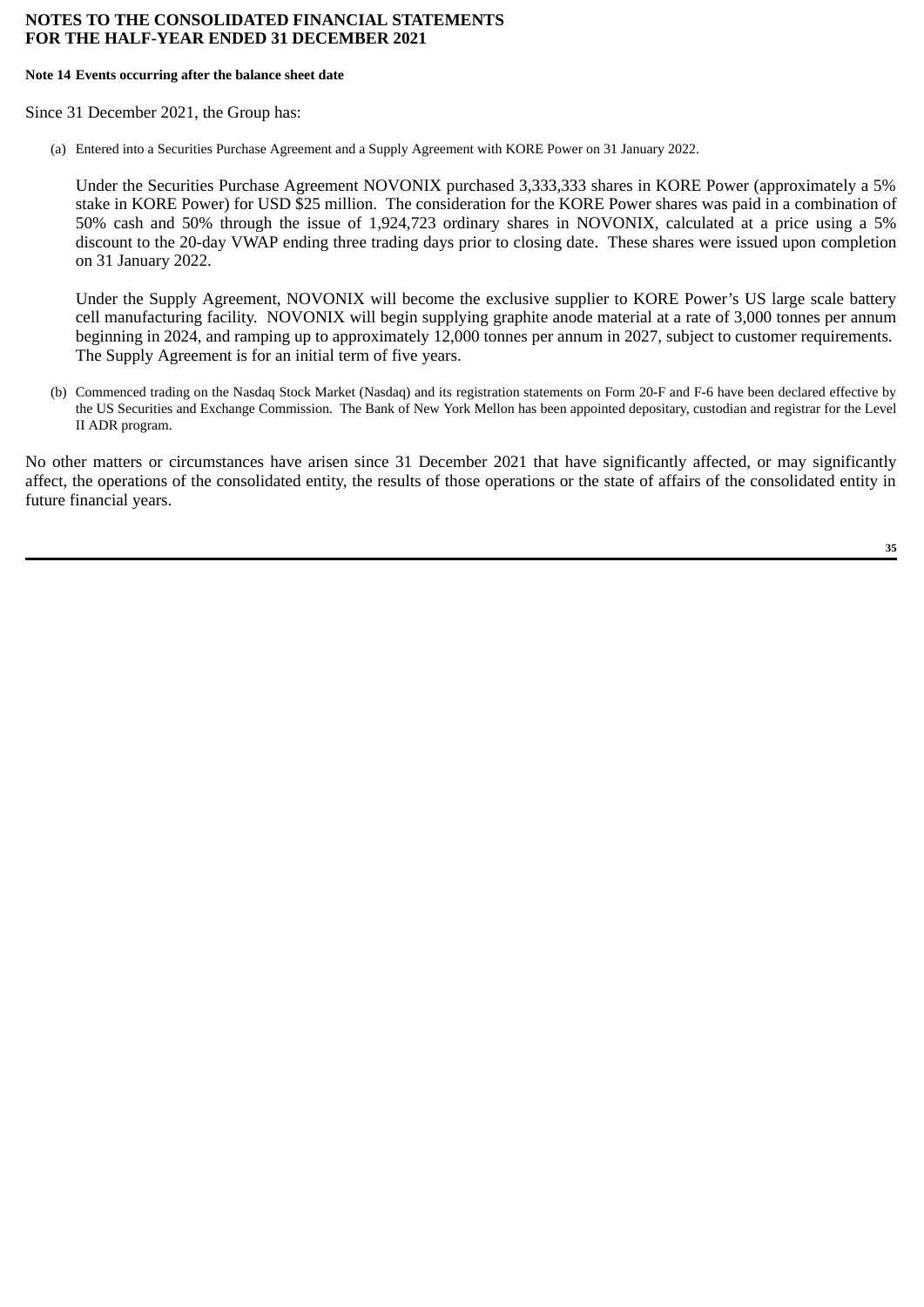# <span id="page-39-0"></span>**DIRECTORS' DECLARATION**

In the directors' opinion:

- the attached financial statements and notes comply with the *Corporations Act 2001*, Australian Accounting Standard AASB 134 *'Interim Financial Reporting*', the *Corporations Regulations 2001* and other mandatory professional reporting requirements;
- the attached financial statements and notes give a true and fair view of the consolidated entity's financial position as at 31 December 2021 and of its performance for the financial half-year ended on that date; and
- there are reasonable grounds to believe that the company will be able to pay its debts as and when they become due and payable.

Signed in accordance with a resolution of directors made pursuant to section 303(5)(a) of the *Corporations Act 2001*.

On behalf of the directors

/s/ Robert Natter Robert Natter Chairman

25 February 2022 Brisbane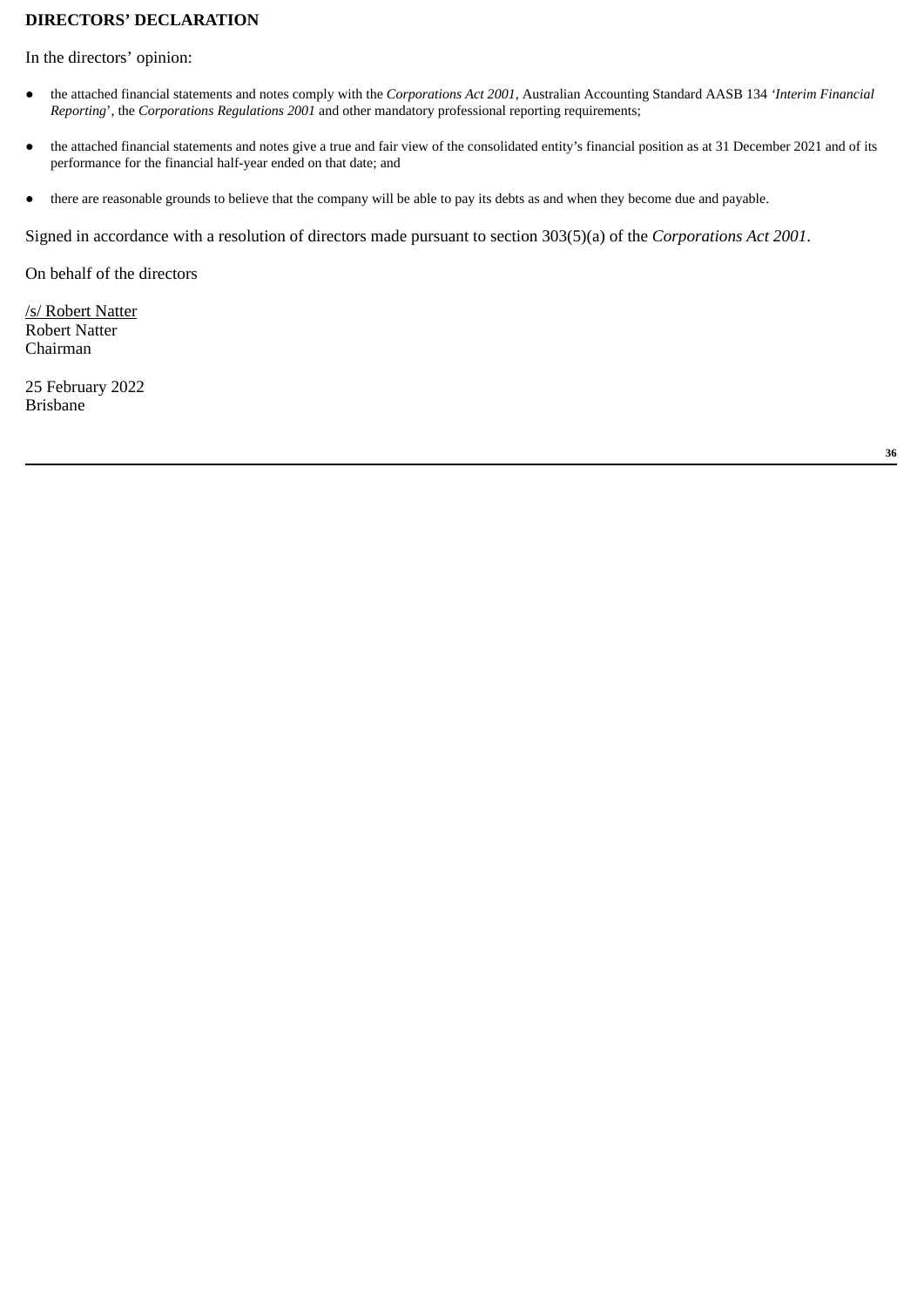# <span id="page-40-0"></span>**PREPARATION OF INTERIM FINANCIAL STATEMENTS FOR USERS IN MULTIPLE JURISDICTIONS**

The Group has prepared the interim financial statements to conform to the requirements and needs of users of the financial statements located in both Australia and the U.S.

For U.S users, the Group has prepared the interim financial statements to conform to the requirements of IAS 34 Interim Financial Reporting. Consistent with U.S. domestic registrants, the Group has labelled the interim financial information "unaudited" because the interim financial information is not subject to an audit by our independent registered public accounting firm. The auditor's independence declaration and independent auditor's review report are included within this filing to meet the requirements of Australian laws and regulations and are furnished, not filed, for the purposes of incorporation of the related financial statements in any U.S. registration document.

For Australian users, the Group has prepared the interim financial statements to conform to the requirements of the Corporations Act 2001 and *AASB 134 Interim Financial Reporting*. A review of the interim financial information has been performed by the Group's independent auditors to meet the requirements of the Australian Auditing Standard on Review Engagements *ASRE 2410 Review of a Financial Report Performed by the Independent Auditor of the Entity* and users should refer to the auditor's independence declaration and independent auditor's review report included within this filing.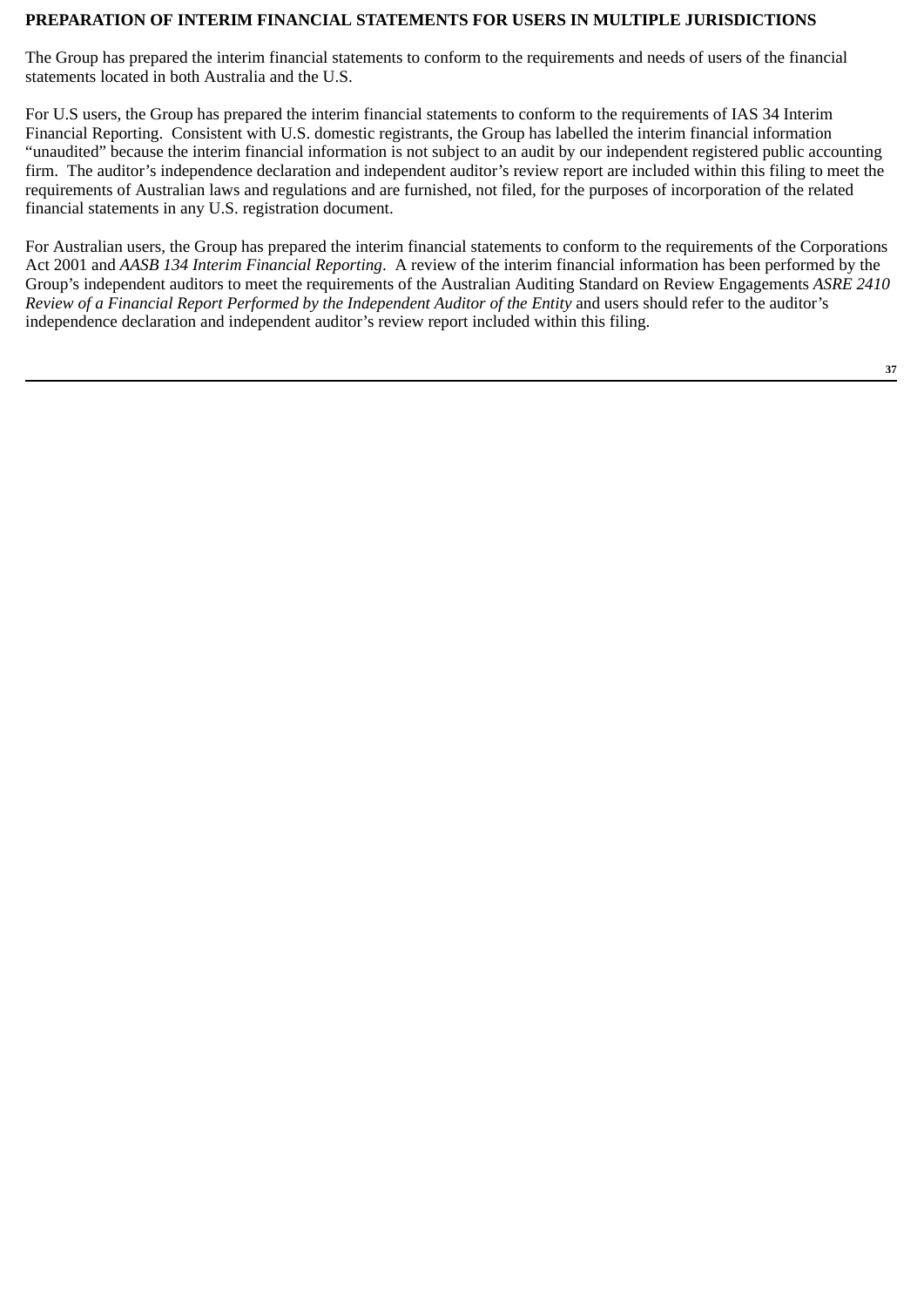<span id="page-41-0"></span>

# Independent auditor's review report to the members of Novonix Limited

# **Report on the half-year financial report**

## **Conclusion**

We have reviewed the half-year financial report of Novonix Limited (the Company) and the entities it controlled during the halfyear (together the Group), which comprises the consolidated balance sheet as at 31 December 2021, the consolidated statement of changes in equity, consolidated statement of cash flows and consolidated statement of profit or loss and other comprehensive income for the half-year ended on that date, significant accounting policies and explanatory notes and the directors' declaration.

Based on our review, which is not an audit, we have not become aware of any matter that makes us believe that the accompanying half-year financial report of Novonix Limited does not comply with the *Corporations Act 2001* including:

- 1. giving a true and fair view of the Group's financial position as at 31 December 2021 and of its performance for the half-year ended on that date
- 2. complying with Accounting Standard AASB 134 *Interim Financial Reporting* and the *Corporations Regulations 2001*.

#### **Basis for conclusion**

We conducted our review in accordance with ASRE 2410 *Review of a Financial Report Performed by the Independent Auditor of the Entity* (ASRE 2410). Our responsibilities are further described in the *Auditor's responsibilities for the review of the half-year financial report* section of our report.

We are independent of the Group in accordance with the auditor independence requirements of the *Corporations Act 2001* and the ethical requirements of the Accounting Professional & Ethical Standards Board's APES 110 *Code of Ethics for Professional Accountants (including Independence Standards)* (the Code) that are relevant to the audit of the annual financial report in Australia. We have also fulfilled our other ethical responsibilities in accordance with the Code.

#### **Responsibilities of the directors for the half-year financial report**

The directors of the Company are responsible for the preparation of the half-year financial report that gives a true and fair view in accordance with Australian Accounting Standards and the Corporations Act 2001 and for such internal control as the directors determine is necessary to enable the preparation of the half-year financial report that gives a true and fair view and is free from material misstatement whether due to fraud or error.

PricewaterhouseCoopers, ABN 52 780 433 757 480 Queen Street, BRISBANE QLD 4000, GPO Box 150, BRISBANE QLD 4001 T: +61 7 3257 5000, F: +61 7 3257 5999

Liability limited by a scheme approved under Professional Standards Legislation.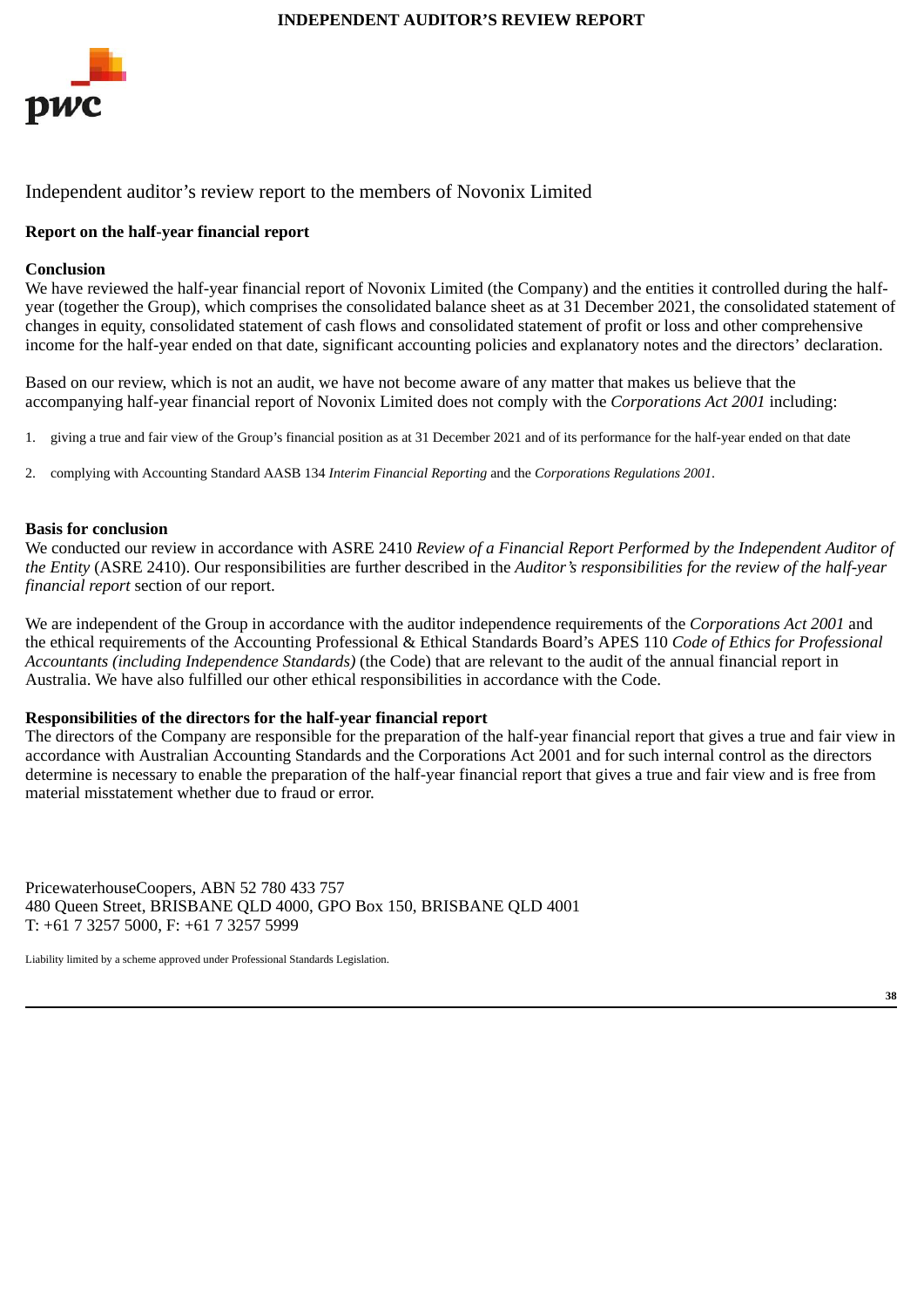

# **Auditor's responsibilities for the review of the half-year financial report**

Our responsibility is to express a conclusion on the half-year financial report based on our review. ASRE 2410 requires us to conclude whether we have become aware of any matter that makes us believe that the half-year financial report is not in accordance with the *Corporations Act 2001* including giving a true and fair view of the Group's financial position as at 31 December 2021 and of its performance for the half-year ended on that date, and complying with Accounting Standard AASB 134 *Interim Financial Reporting* and the *Corporations Regulations 2001*.

A review of a half-year financial report consists of making enquiries, primarily of persons responsible for financial and accounting matters, and applying analytical and other review procedures. A review is substantially less in scope than an audit conducted in accordance with Australian Auditing Standards and consequently does not enable us to obtain assurance that we would become aware of all significant matters that might be identified in an audit. Accordingly, we do not express an audit opinion.

/s/ PricewaterhouseCoopers PricewaterhouseCoopers

**/s/ Michael Shewan**<br>Michael Shewan Michael Shewan Brisbane Partner 25 February 2022